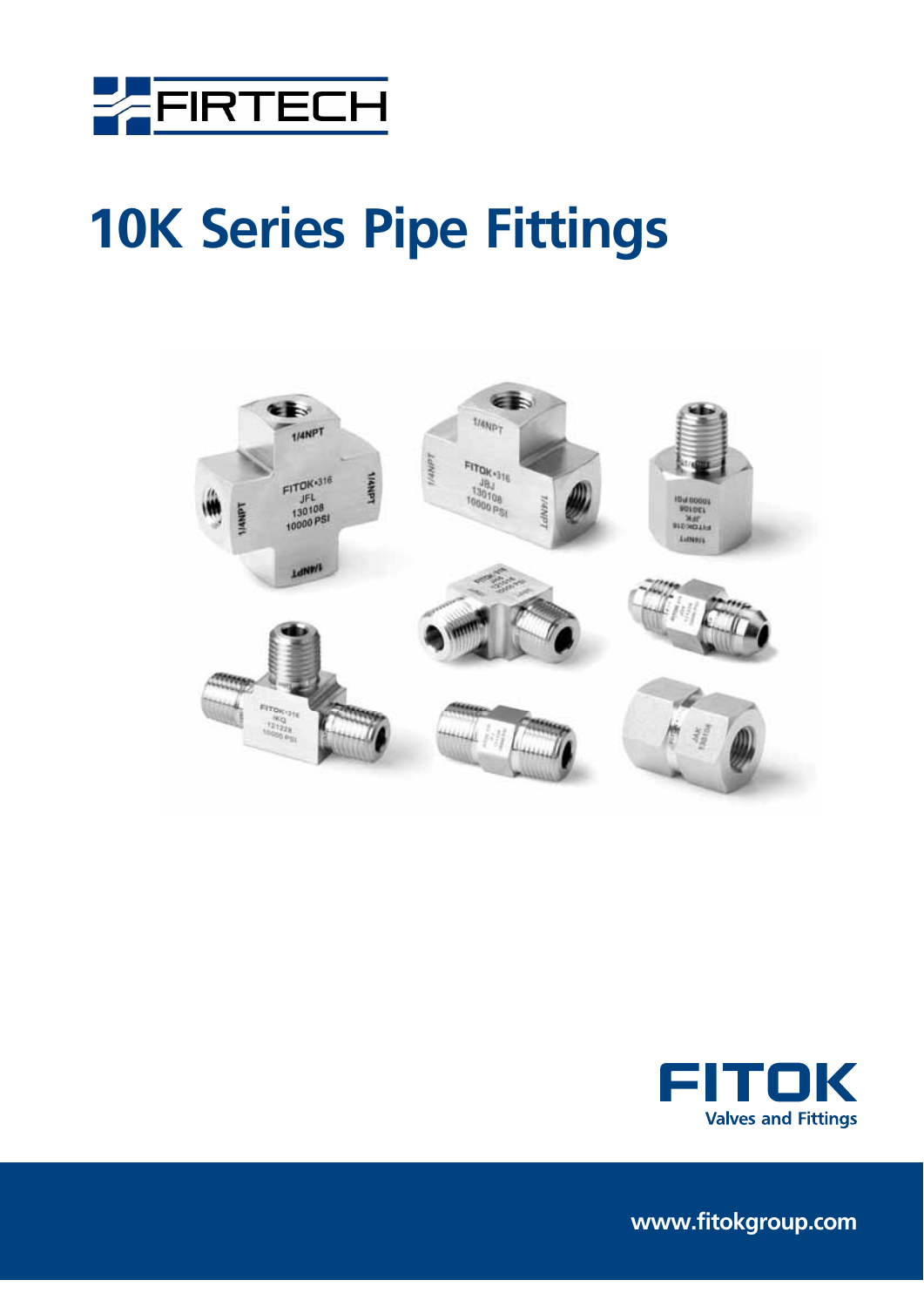

## **Contents**

Pipe Plugs - HPP



02

Hex Nipples - HPHN



02





07

Pipe Caps - HPC



08

Pipe Caps Assembly(Moveable Insert)-HMC



08

Hex Couplings - HPCG



09

Adapters - HPA

13

Male Elbows - HPME



22

Street Elbows - HPSE



24

## **FITOK**

|                                | 25 |
|--------------------------------|----|
| Male Tees - HPMT               |    |
|                                | 26 |
| <b>Male Street Tees - HPST</b> |    |
| <b>MARKET</b>                  | 27 |
| Male Branch Tees - HPBT        |    |
|                                | 28 |
| <b>Female Tees - HPT</b>       |    |
|                                | 28 |
| <b>Female Crosses - HPCR</b>   |    |
|                                | 29 |
| <b>Part Number Description</b> | 31 |
|                                |    |

Female Elbows - HPE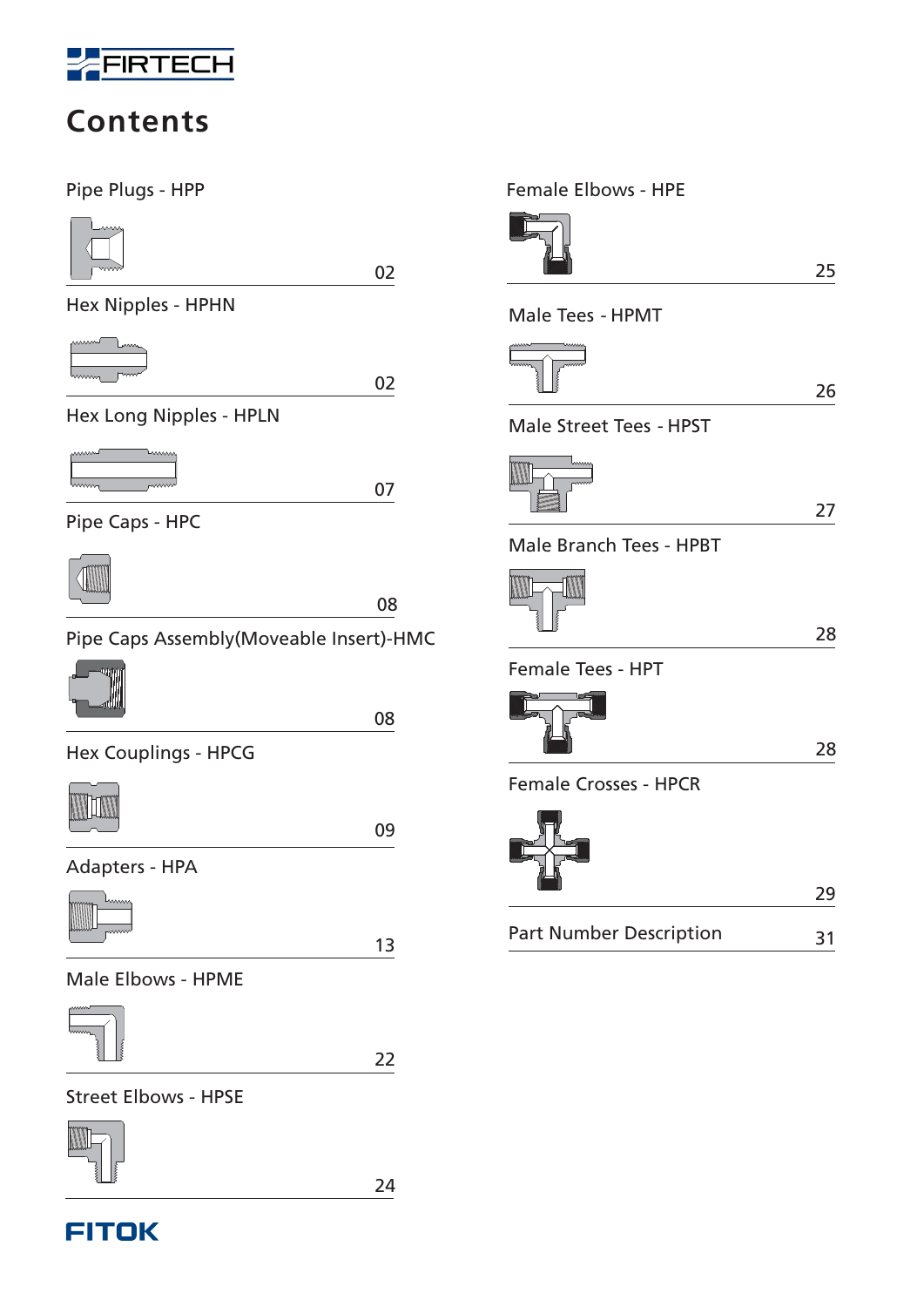

#### **Features**

- ◎ The hardened threads with smooth surface finishing avoid galling and help to extend the fitting service life.
- ◎ Radius junction design with elbows provides smooth flow path.
- ◎ Every fitting is stamped with size, material and heat code.
- ◎ 316 stainless steel is standard material. Other materials are available upon request.

### **Thread Specifications**

| <b>Connection Type</b>            | Code       | <b>Thread Type</b>  | <b>Thread Specification</b>       |
|-----------------------------------|------------|---------------------|-----------------------------------|
| <b>NPT</b>                        | NS         | <b>NPT</b>          | ASME B1.20.1, SAE AS71051         |
| <b>ISO Tapered</b>                | <b>RT</b>  | <b>ISO Tapered</b>  | ISO 7-1, BS EN 10226-1, JIS B0203 |
| <b>ISO Parallel Male</b>          | <b>HBP</b> | <b>ISO Parallel</b> | ISO 228, JIS B0202, BS 2779       |
| <b>ISO Parallel Female Swivel</b> | <b>SBP</b> | <b>ISO Parallel</b> | ISO 228, JIS B0202, BS 2779       |
| JIC (37° Flare)                   | AN         | SAE/MS              | ASME B <sub>1.1</sub>             |
| JIC (37° Flare) Female Swivel     | AS         | SAE/MS              | ASME B <sub>1.1</sub>             |

### **Working Temperature**

| <b>Connection Type</b>            | <b>Temperature Rating</b>          |
|-----------------------------------|------------------------------------|
| <b>NPT</b>                        | -325°F to 400°F (-198°C to 204°C)  |
| <b>ISO Tapered</b>                | -325°F to 400°F (-198°C to 204°C)  |
| <b>ISO Parallel Male</b>          | -423°F to 1200°F (-252°C to 649°C) |
| <b>ISO Parallel Female Swivel</b> | -423°F to 1200°F (-252°C to 649°C) |
| JIC (37° Flare)                   | -423°F to 1200°F (-252°C to 649°C) |
| JIC (37° Flare) Female Swivel     | -423°F to 1200°F (-252°C to 649°C) |

### **Working Pressure**

The working pressures of 10K series pipe fittings are shown in the ordering information table.

### **Elevated Temperature Factors**

To get the maximum working pressure at elevated temperature, use the maximum working pressure at ambient temperature to multiply the factors in the table below.

| <b>Material</b> |           | <b>Temperature</b> |        |  |  |  |
|-----------------|-----------|--------------------|--------|--|--|--|
|                 | $\circ$ F | °C                 | Factor |  |  |  |
|                 | 100       | 38                 | 1      |  |  |  |
|                 | 200       | 93                 | 1      |  |  |  |
|                 | 300       | 149                | 1      |  |  |  |
| 316             | 400       | 204                | 0.97   |  |  |  |
|                 | 500       | 260                | 0.90   |  |  |  |
|                 | 600       | 316                | 0.85   |  |  |  |
|                 | 700       | 371                | 0.82   |  |  |  |
|                 | 800       | 427                | 0.80   |  |  |  |

Data in this table is applied only to the working temperature below 800°F (427 °C). For the working temperature above 800 $\degree$ F (427 $\degree$ C), please consult FITOK Group, then we will provide you relative solutions.

### **Caution:**

- ◎ Do not loosen or tighten fittings under pressure.
- ◎ Always use proper thread sealants on tapered pipe threads.

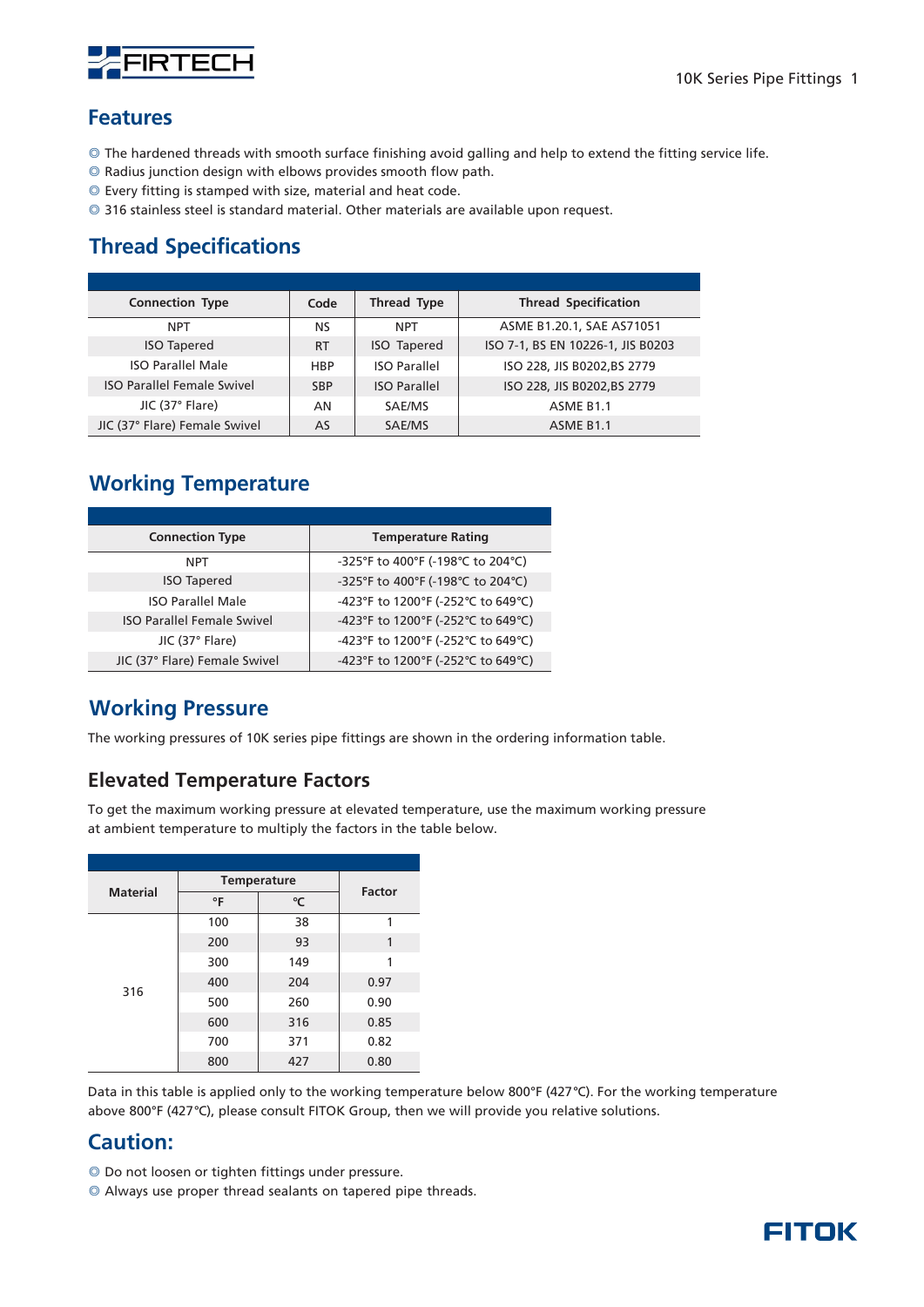

10000 (690) 10000 (690) 10000 (690) 10000 (690) 10000 (690)

**Working Pressure psig (bar)**

**LF B Dimension, in. (mm)**

> 0.63(15.9) 0.81(20.6) 1.00(25.4) 1.25(31.8) 1.50(38.1)

0.43(11.0) 0.47(12.0) 0.55(14.0) 0.63(16.0) 0.75(19.0)

0.72(18.2) 0.80(20.2) 0.95(24.2) 1.11(28.2) 1.35(34.2)

#### 2 10K Series Pipe Fittings

#### **For pipe fittings contain threads of 3/4 NPT,1 NPT,3/4 ISO Tapered and 1 ISO Tapered,please see FITOK Pipe Fittings catalogue.**

**Ordering Number**

SS-HPP-HBP4-10K SS-HPP-HBP6-10K SS-HPP-HBP8-10K SS-HPP-HBP12-10K SS-HPP-HBP16-10K

#### **Pipe Plugs**

For Pipe Plugs contain threads of NPT, ISO Tapered or JIC(37°Flare), please see FITOK Pipe Fittings catalogue.

**Male ISO Parallel Threads**

**P-ISO Parallel Size** G1/4 G3/8 G1/2 G3/4  $G1$ 



#### **Hex Nipples**

| F - Hex |
|---------|
| P<br>Px |
|         |
|         |
| ΦË      |
|         |
|         |
| Вx<br>В |
|         |

| <b>Male NPT Threads</b> |               |                     |            |            |                     |            |            |                            |  |
|-------------------------|---------------|---------------------|------------|------------|---------------------|------------|------------|----------------------------|--|
| <b>P-NPT</b>            | <b>Px-NPT</b> | <b>Ordering</b>     |            |            | Dimension, in. (mm) |            |            | Working<br><b>Pressure</b> |  |
| <b>Size</b>             | <b>Size</b>   | <b>Number</b>       | L          | F          | B                   | <b>Bx</b>  | E          | psig (bar)                 |  |
| 1/8                     | 1/8           | SS-HPHN-NS2-10K     | 1.05(26.6) | 0.44(11.1) | 0.38(9.7)           | 0.38(9.7)  | 0.22(5.5)  | 10000 (690)                |  |
| 1/4                     | 1/8           | SS-HPHN-NS4-NS2-10K | 1.30(32.9) | 0.56(14.3) | 0.56(14.2)          | 0.38(9.7)  | 0.22(5.5)  | 10000 (690)                |  |
| 1/4                     | 1/4           | SS-HPHN-NS4-10K     | 1.47(37.4) | 0.56(14.3) | 0.56(14.2)          | 0.56(14.2) | 0.28(7.1)  | 10000 (690)                |  |
| 3/8                     | 1/8           | SS-HPHN-NS6-NS2-10K | 1.34(34.1) | 0.69(17.5) | 0.56(14.2)          | 0.38(9.7)  | 0.22(5.5)  | 10000 (690)                |  |
| 3/8                     | 1/4           | SS-HPHN-NS6-NS4-10K | 1.52(38.6) | 0.69(17.5) | 0.56(14.2)          | 0.56(14.2) | 0.28(7.1)  | 10000 (690)                |  |
| 3/8                     | 3/8           | SS-HPHN-NS6-10K     | 1.52(38.6) | 0.69(17.5) | 0.56(14.2)          | 0.56(14.2) | 0.38(9.6)  | 10000 (690)                |  |
| 1/2                     | 1/8           | SS-HPHN-NS8-NS2-10K | 1.58(40.2) | 0.87(22.2) | 0.75(19.1)          | 0.38(9.7)  | 0.22(5.5)  | 10000 (690)                |  |
| 1/2                     | 1/4           | SS-HPHN-NS8-NS4-10K | 1.76(44.7) | 0.87(22.2) | 0.75(19.1)          | 0.56(14.2) | 0.28(7.1)  | 10000 (690)                |  |
| 1/2                     | 3/8           | SS-HPHN-NS8-NS6-10K | 1.76(44.7) | 0.87(22.2) | 0.75(19.1)          | 0.56(14.2) | 0.38(9.6)  | 10000 (690)                |  |
| 1/2                     | 1/2           | SS-HPHN-NS8-10K     | 1.95(49.6) | 0.87(22.2) | 0.75(19.1)          | 0.75(19.1) | 0.47(11.9) | 10000 (690)                |  |

### **FITOK**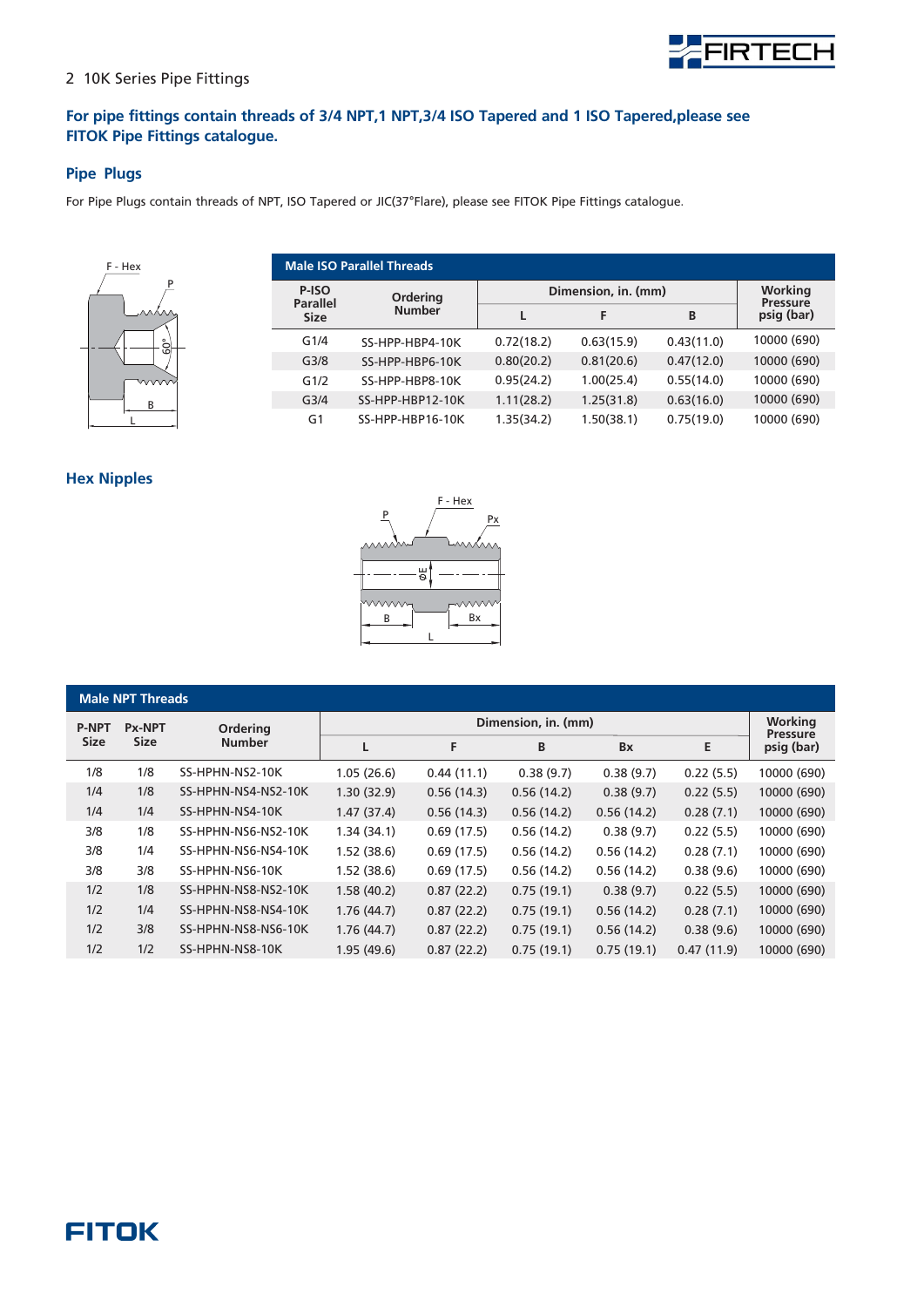

#### **Hex Nipples**



|              | <b>Male NPT Threads</b> |                     |            |            |                     |            | <b>Male ISO Tapered Threads</b> |                            |
|--------------|-------------------------|---------------------|------------|------------|---------------------|------------|---------------------------------|----------------------------|
| <b>P-NPT</b> | Px-ISO                  | Ordering            |            |            | Dimension, in. (mm) |            |                                 | Working<br><b>Pressure</b> |
| <b>Size</b>  | Tapered<br><b>Size</b>  | <b>Number</b>       | L          | F          | B                   | <b>Bx</b>  | E                               | psig (bar)                 |
| 1/8          | 1/8                     | SS-HPHN-NS2-RT2-10K | 1.05(26.6) | 0.44(11.1) | 0.38(9.7)           | 0.38(9.7)  | 0.22(5.5)                       | 10000 (690)                |
| 1/4          | 1/8                     | SS-HPHN-NS4-RT2-10K | 1.30(32.9) | 0.56(14.3) | 0.56(14.2)          | 0.38(9.7)  | 0.22(5.5)                       | 10000 (690)                |
| 1/4          | 1/4                     | SS-HPHN-NS4-RT4-10K | 1.47(37.4) | 0.56(14.3) | 0.56(14.2)          | 0.56(14.2) | 0.28(7.1)                       | 10000 (690)                |
| 3/8          | 1/8                     | SS-HPHN-NS6-RT2-10K | 1.34(34.1) | 0.69(17.5) | 0.56(14.2)          | 0.38(9.7)  | 0.22(5.5)                       | 10000 (690)                |
| 3/8          | 1/4                     | SS-HPHN-NS6-RT4-10K | 1.52(38.6) | 0.69(17.5) | 0.56(14.2)          | 0.56(14.2) | 0.28(7.1)                       | 10000 (690)                |
| 3/8          | 3/8                     | SS-HPHN-NS6-RT6-10K | 1.52(38.6) | 0.69(17.5) | 0.56(14.2)          | 0.56(14.2) | 0.38(9.6)                       | 10000 (690)                |
| 1/2          | 1/8                     | SS-HPHN-NS8-RT2-10K | 1.58(40.2) | 0.87(22.2) | 0.75(19.1)          | 0.38(9.7)  | 0.22(5.5)                       | 10000 (690)                |
| 1/2          | 1/4                     | SS-HPHN-NS8-RT4-10K | 1.76(44.7) | 0.87(22.2) | 0.75(19.1)          | 0.56(14.2) | 0.28(7.1)                       | 10000 (690)                |
| 1/2          | 3/8                     | SS-HPHN-NS8-RT6-10K | 1.76(44.7) | 0.87(22.2) | 0.75(19.1)          | 0.56(14.2) | 0.38(9.6)                       | 10000 (690)                |
| 1/2          | 1/2                     | SS-HPHN-NS8-RT8-10K | 1.95(49.6) | 0.87(22.2) | 0.75(19.1)          | 0.75(19.1) | 0.47(11.9)                      | 10000 (690)                |



| <b>Male ISO Tapered Threads</b> |                   |                     |            |            |                     |            |            |                            |
|---------------------------------|-------------------|---------------------|------------|------------|---------------------|------------|------------|----------------------------|
| P-ISO<br><b>Tapered</b>         | Px-ISO<br>Tapered | <b>Ordering</b>     |            |            | Dimension, in. (mm) |            |            | Working<br><b>Pressure</b> |
| <b>Size</b>                     | <b>Size</b>       | <b>Number</b>       | L          | F          | B                   | <b>Bx</b>  | E          | psig (bar)                 |
| 1/8                             | 1/8               | SS-HPHN-RT2-10K     | 1.05(26.6) | 0.44(11.1) | 0.38(9.7)           | 0.38(9.7)  | 0.22(5.5)  | 10000 (690)                |
| 1/4                             | 1/8               | SS-HPHN-RT4-RT2-10K | 1.30(32.9) | 0.56(14.3) | 0.56(14.2)          | 0.38(9.7)  | 0.22(5.5)  | 10000 (690)                |
| 1/4                             | 1/4               | SS-HPHN-RT4-10K     | 1.47(37.4) | 0.56(14.3) | 0.56(14.2)          | 0.56(14.2) | 0.28(7.1)  | 10000 (690)                |
| 3/8                             | 1/8               | SS-HPHN-RT6-RT2-10K | 1.34(34.1) | 0.69(17.5) | 0.56(14.2)          | 0.38(9.7)  | 0.22(5.5)  | 10000 (690)                |
| 3/8                             | 1/4               | SS-HPHN-RT6-RT4-10K | 1.52(38.6) | 0.69(17.5) | 0.56(14.2)          | 0.56(14.2) | 0.28(7.1)  | 10000 (690)                |
| 3/8                             | 3/8               | SS-HPHN-RT6-10K     | 1.52(38.6) | 0.69(17.5) | 0.56(14.2)          | 0.56(14.2) | 0.38(9.6)  | 10000 (690)                |
| 1/2                             | 1/8               | SS-HPHN-RT8-RT2-10K | 1.58(40.2) | 0.87(22.2) | 0.75(19.1)          | 0.38(9.7)  | 0.22(5.5)  | 10000 (690)                |
| 1/2                             | 1/4               | SS-HPHN-RT8-RT4-10K | 1.76(44.7) | 0.87(22.2) | 0.75(19.1)          | 0.56(14.2) | 0.28(7.1)  | 10000 (690)                |
| 1/2                             | 3/8               | SS-HPHN-RT8-RT6-10K | 1.76(44.7) | 0.87(22.2) | 0.75(19.1)          | 0.56(14.2) | 0.38(9.6)  | 10000 (690)                |
| 1/2                             | 1/2               | SS-HPHN-RT8-10K     | 1.95(49.6) | 0.87(22.2) | 0.75(19.1)          | 0.75(19.1) | 0.47(11.9) | 10000 (690)                |

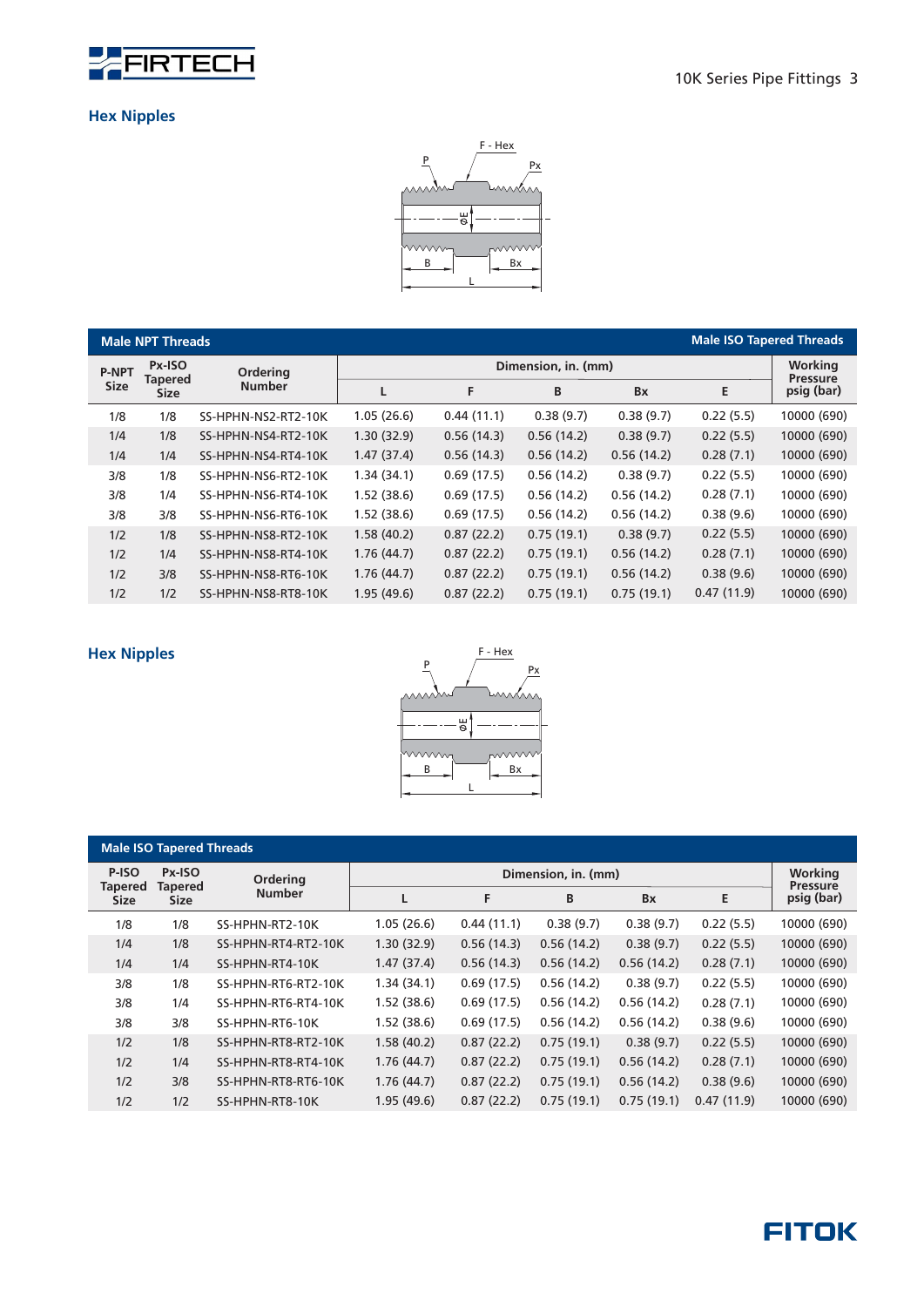

#### **Hex Nipples**



|              | <b>Male NPT Threads</b>    |                      |             |            |                     |            |            | Male JIC                          |
|--------------|----------------------------|----------------------|-------------|------------|---------------------|------------|------------|-----------------------------------|
| <b>P-NPT</b> | Px-SAE/MS<br><b>Thread</b> | <b>Ordering</b>      |             |            | Dimension, in. (mm) |            |            | <b>Working</b><br><b>Pressure</b> |
| <b>Size</b>  | <b>Size</b>                | <b>Number</b>        |             | F          | B                   | <b>Bx</b>  | Е          | psig (bar)                        |
| 1/8          | $7/16 - 20$                | SS-HPHN-NS2-AN4-10K  | 1.23(31.3)  | 0.50(12.7) | 0.38(9.7)           | 0.55(14.0) | 0.17(4.4)  | 10000 (690)                       |
| 1/8          | $9/16 - 18$                | SS-HPHN-NS2-AN6-10K  | 1.31(33.4)  | 0.63(15.9) | 0.38(9.7)           | 0.56(14.1) | 0.22(5.5)  | 10000 (690)                       |
| 1/4          | $7/16 - 20$                | SS-HPHN-NS4-AN4-10K  | 1.46(37.2)  | 0.56(14.3) | 0.56(14.2)          | 0.55(14.0) | 0.17(4.4)  | 10000 (690)                       |
| 1/4          | $9/16 - 18$                | SS-HPHN-NS4-AN6-10K  | 1.49(37.9)  | 0.63(15.9) | 0.56(14.2)          | 0.56(14.1) | 0.28(7.1)  | 10000 (690)                       |
| 1/4          | $3/4 - 16$                 | SS-HPHN-NS4-AN8-10K  | 1.65(41.9)  | 0.81(20.6) | 0.56(14.2)          | 0.66(16.7) | 0.28(7.1)  | 10000 (690)                       |
| 3/8          | $9/16 - 18$                | SS-HPHN-NS6-AN6-10K  | 1.52(38.5)  | 0.69(17.5) | 0.56(14.2)          | 0.55(14.0) | 0.30(7.5)  | 10000 (690)                       |
| 3/8          | $3/4 - 16$                 | SS-HPHN-NS6-AN8-10K  | 1.62 (41.1) | 0.81(20.6) | 0.56(14.2)          | 0.56(14.1) | 0.38(9.6)  | 10000 (690)                       |
| 3/8          | $7/8 - 14$                 | SS-HPHN-NS6-AN10-10K | 1.79 (45.5) | 0.94(23.8) | 0.56(14.2)          | 0.66(16.7) | 0.38(9.6)  | 10000 (690)                       |
| 1/2          | $7/16 - 20$                | SS-HPHN-NS8-AN4-10K  | 1.75(44.5)  | 0.87(22.2) | 0.75(19.1)          | 0.55(14.0) | 0.17(4.4)  | 10000 (690)                       |
| 1/2          | $9/16 - 18$                | SS-HPHN-NS8-AN6-10K  | 1.75(44.6)  | 0.87(22.2) | 0.75(19.1)          | 0.56(14.1) | 0.30(7.5)  | 10000 (690)                       |
| 1/2          | $3/4 - 16$                 | SS-HPHN-NS8-AN8-10K  | 1.86 (47.2) | 0.87(22.2) | 0.75(19.1)          | 0.66(16.7) | 0.39(9.9)  | 10000 (690)                       |
| 1/2          | $7/8 - 14$                 | SS-HPHN-NS8-AN10-10K | 1.98(50.4)  | 0.94(23.8) | 0.75(19.1)          | 0.76(19.3) | 0.47(11.9) | 10000 (690)                       |



| <b>Male ISO Parallel Threads</b><br><b>Male NPT Threads</b> |                          |                      |            |            |                     |            |            |                            |
|-------------------------------------------------------------|--------------------------|----------------------|------------|------------|---------------------|------------|------------|----------------------------|
| <b>P-NPT</b><br><b>Size</b>                                 | P-ISO<br><b>Parallel</b> | <b>Ordering</b>      |            |            | Dimension, in. (mm) |            |            | Working<br><b>Pressure</b> |
|                                                             | <b>Size</b>              | <b>Number</b>        |            | F          | B                   | <b>Bx</b>  | Е          | psig (bar)                 |
| 1/8                                                         | G1/4                     | SS-HPHN-NS2-HBP4-10K | 1.15(29.3) | 0.63(15.9) | 0.38(9.8)           | 0.43(11.0) | 0.19(4.7)  | 10000 (690)                |
| 1/8                                                         | G <sub>3/8</sub>         | SS-HPHN-NS2-HBP6-10K | 1.25(31.8) | 0.81(20.6) | 0.38(9.8)           | 0.47(12.0) | 0.22(5.5)  | 10000 (690)                |
| 1/4                                                         | G1/4                     | SS-HPHN-NS4-HBP4-10K | 1.33(33.8) | 0.63(15.9) | 0.56(14.2)          | 0.43(11.0) | 0.19(4.7)  | 10000 (690)                |
| 1/4                                                         | G <sub>3/8</sub>         | SS-HPHN-NS4-HBP6-10K | 1.43(36.2) | 0.81(20.6) | 0.56(14.2)          | 0.47(12.0) | 0.28(7.1)  | 10000 (690)                |
| 1/4                                                         | G1/2                     | SS-HPHN-NS4-HBP8-10K | 1.57(39.8) | 1.00(25.4) | 0.56(14.2)          | 0.55(14.0) | 0.28(7.1)  | 10000 (690)                |
| 3/8                                                         | G1/4                     | SS-HPHN-NS6-HBP4-10K | 1.35(34.4) | 0.69(17.5) | 0.56(14.2)          | 0.43(11.0) | 0.19(4.7)  |                            |
| 3/8                                                         | G <sub>3/8</sub>         | SS-HPHN-NS6-HBP6-10K | 1.43(36.2) | 0.81(20.6) | 0.56(14.2)          | 0.47(12.0) | 0.31(7.9)  | 10000 (690)                |
| 3/8                                                         | G1/2                     | SS-HPHN-NS6-HBP8-10K | 1.57(39.8) | 1.00(25.4) | 0.56(14.2)          | 0.55(14.0) | 0.38(9.6)  | 10000 (690)                |
| 1/2                                                         | G1/4                     | SS-HPHN-NS8-HBP4-10K | 1.55(39.3) | 0.69(17.5) | 0.75(19.1)          | 0.43(11.0) | 0.19(4.7)  | 10000 (690)                |
| 1/2                                                         | G <sub>3/8</sub>         | SS-HPHN-NS8-HBP6-10K | 1.62(41.1) | 0.81(20.6) | 0.75(19.1)          | 0.47(12.0) | 0.31(7.9)  | 10000 (690)                |
| 1/2                                                         | G1/2                     | SS-HPHN-NS8-HBP8-10K | 1.76(44.7) | 1.00(25.4) | 0.75(19.1)          | 0.55(14.0) | 0.44(11.1) | 10000 (690)                |
|                                                             |                          |                      |            |            |                     |            |            |                            |

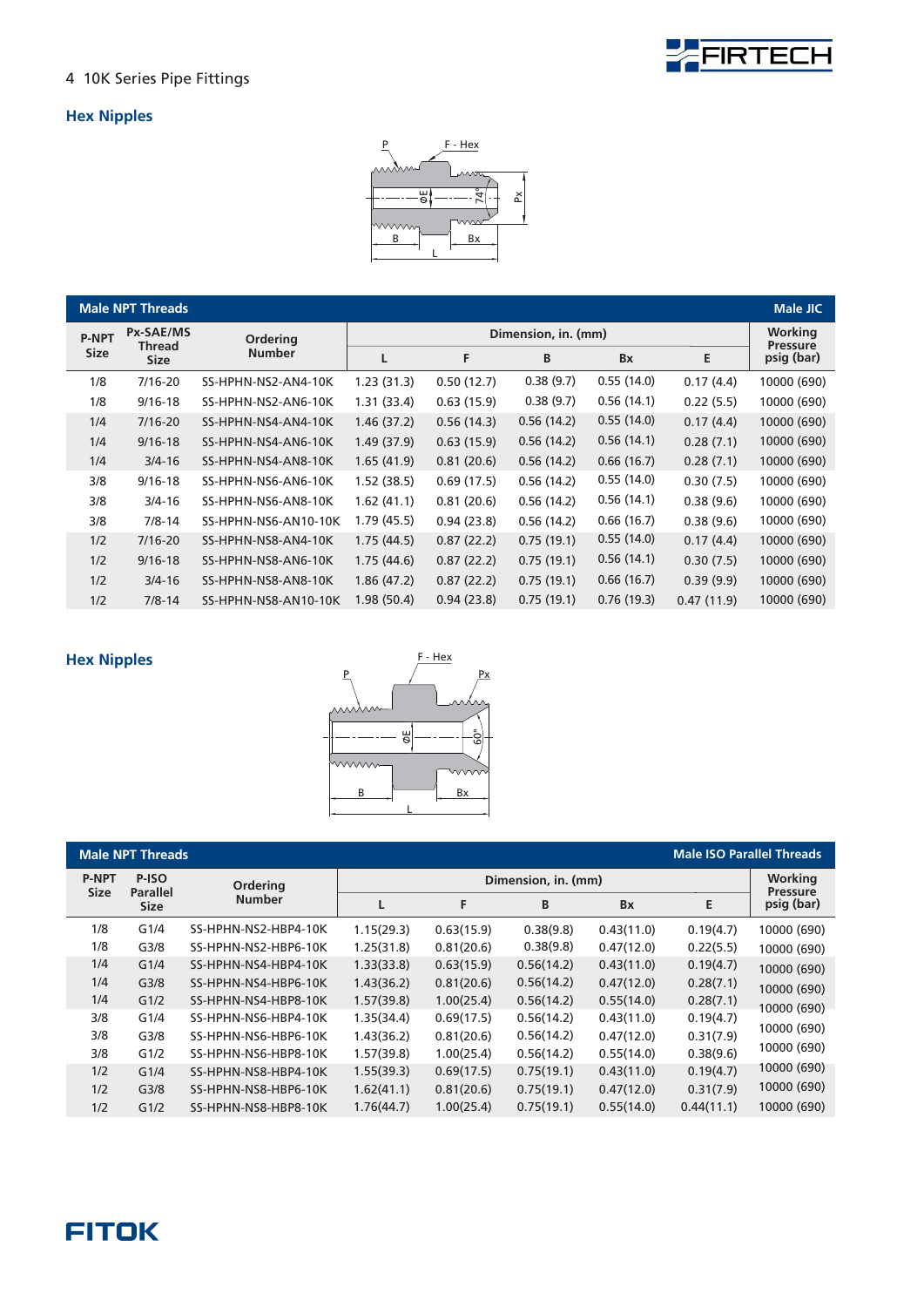



| <b>Male JIC</b>       |                       |                       |            |             |                     |            |            |                               |
|-----------------------|-----------------------|-----------------------|------------|-------------|---------------------|------------|------------|-------------------------------|
| <b>P-SAE/MS</b>       | <b>Px-SAE/MS</b>      | Ordering              |            |             | Dimension, in. (mm) |            |            | Working                       |
| Thread<br><b>Size</b> | Thread<br><b>Size</b> | <b>Number</b>         | L          | F           | B                   | <b>Bx</b>  | E          | <b>Pressure</b><br>psig (bar) |
| 7/16-20               | $7/16 - 20$           | SS-HPHN-AN4-10K       | 1.40(35.6) | 0.50(12.7)  | 0.55(14.0)          | 0.55(14.0) | 0.17(4.4)  | 10000 (690)                   |
| $9/16 - 18$           | $7/16 - 20$           | SS-HPHN-AN6-AN4-10K   | 1.48(37.7) | 0.63(15.9)  | 0.56(14.1)          | 0.55(14.0) | 0.17(4.4)  | 10000 (690)                   |
| $9/16 - 18$           | $9/16 - 18$           | SS-HPHN-AN6-10K       | 1.49(37.8) | 0.63(15.9)  | 0.56(14.1)          | 0.56(14.1) | 0.30(7.5)  | 10000 (690)                   |
| $3/4 - 16$            | $9/16 - 18$           | SS-HPHN-AN8-AN6-10K   | 1.65(41.8) | 0.81(20.6)  | 0.66(16.7)          | 0.56(14.1) | 0.30(7.5)  | 10000 (690)                   |
| $3/4 - 16$            | $3/4 - 16$            | SS-HPHN-AN8-10K       | 1.75(44.4) | 0.81(20.6)  | 0.66(16.7)          | 0.66(16.7) | 0.39(9.9)  | 10000 (690)                   |
| $7/8 - 14$            | $9/16 - 18$           | SS-HPHN-AN10-AN6-10K  | 1.79(45.4) | 0.94(23.8)  | 0.76(19.3)          | 0.56(14.1) | 0.30(7.5)  | 10000 (690)                   |
| $7/8 - 14$            | $3/4 - 16$            | SS-HPHN-AN10-AN8-10K  | 1.89(48.0) | 0.94(23.8)  | 0.76(19.3)          | 0.66(16.7) | 0.39(9.9)  | 10000 (690)                   |
| $7/8 - 14$            | $7/8 - 14$            | SS-HPHN-AN10-10K      | 1.99(50.6) | 0.94(23.8)  | 0.76(19.3)          | 0.76(19.3) | 0.48(12.3) | 10000 (690)                   |
| 1 1/16-12             | $3/4 - 16$            | SS-HPHN-AN12-AN8-10K  | 2.07(52.6) | 1.13(28.6)  | 0.86(21.9)          | 0.66(16.7) | 0.39(9.9)  | 10000 (690)                   |
| $11/16-12$            | $7/8 - 14$            | SS-HPHN-AN12-AN10-10K | 2.17(55.2) | 1.13(28.6)  | 0.86(21.9)          | 0.76(19.3) | 0.48(12.3) | 10000 (690)                   |
| 1 1/16-12             | 1 1/16-12             | SS-HPHN-AN12-10K      | 2.28(57.8) | 1.13(28.6)  | 0.86(21.9)          | 0.86(21.9) | 0.61(15.5) | 10000 (690)                   |
| 1 5/16-12             | $7/8 - 14$            | SS-HPHN-AN16-AN10-10K | 2.31(58.6) | 1.37(34.9)  | 0.91(23.1)          | 0.76(19.3) | 0.48(12.3) | 10000 (690)                   |
| 1 5/16-12             | 1 1/16-12             | SS-HPHN-AN16-AN12-10K | 2.41(61.2) | 1.37 (34.9) | 0.91(23.1)          | 0.86(21.9) | 0.61(15.5) | 10000 (690)                   |
| 1 5/16-12             | 1 5/16-12             | SS-HPHN-AN16-10K      | 2.46(62.4) | 1.37(34.9)  | 0.91(23.1)          | 0.91(23.1) | 0.84(21.4) | 10000 (690)                   |

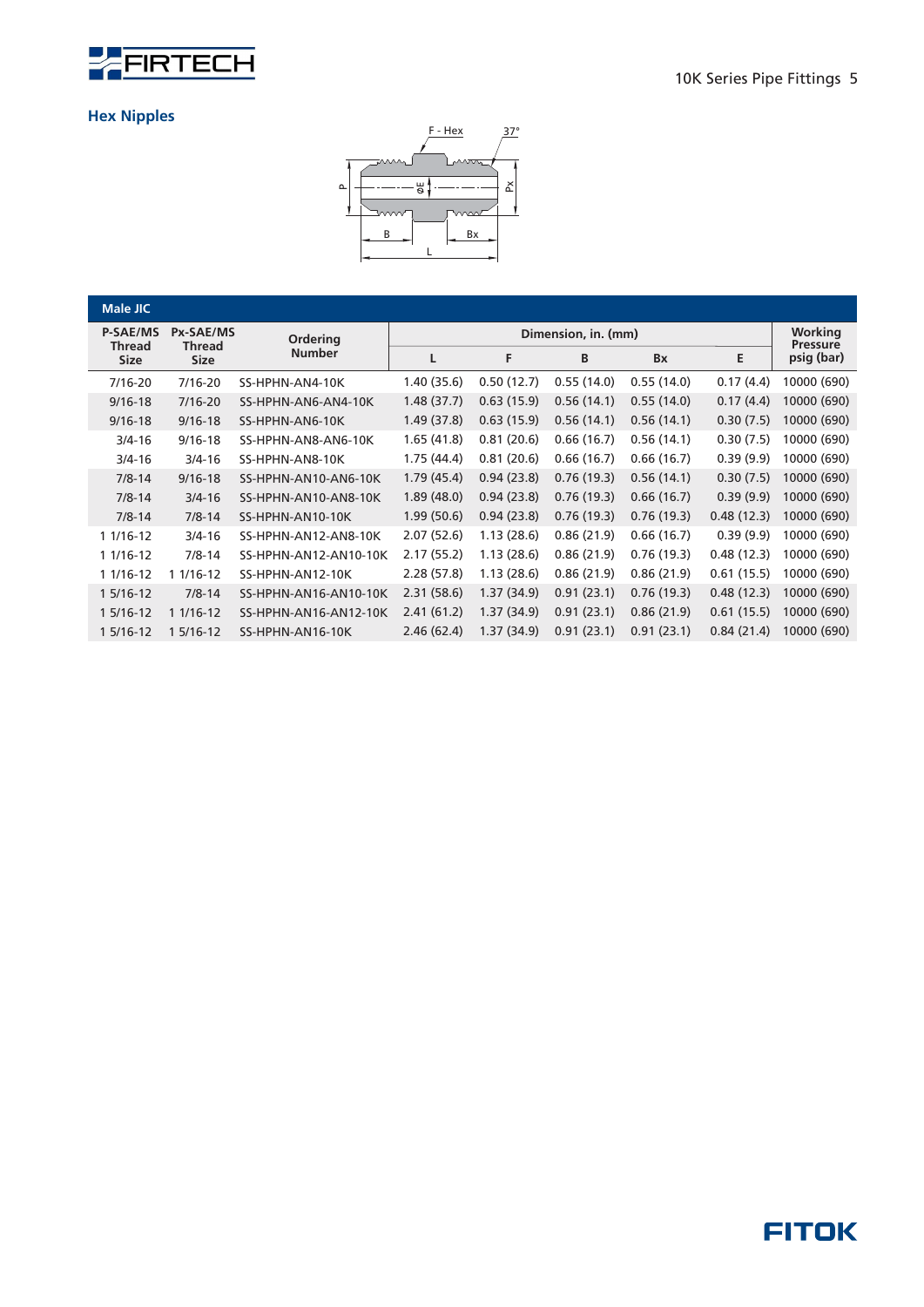

#### **Hex Nipples**



| Male JIC              |                                |                        |            |            |                     |            | <b>Male ISO Parallel Threads</b> |                            |
|-----------------------|--------------------------------|------------------------|------------|------------|---------------------|------------|----------------------------------|----------------------------|
| <b>P-SAE/MS</b>       | P-ISO                          | <b>Ordering</b>        |            |            | Dimension, in. (mm) |            |                                  | Working<br><b>Pressure</b> |
| <b>Thread</b><br>Size | <b>Parallel</b><br><b>Size</b> | <b>Number</b>          | L          | F          | B                   | Bx         | Е                                | psig (bar)                 |
| $7/16 - 20$           | G1/4                           | SS-HPHN-AN4-HBP4-10K   | 1.27(32.2) | 0.63(15.9) | 0.55(14.0)          | 0.43(11.0) | 0.17(4.4)                        | 10000 (690)                |
| $7/16 - 20$           | G3/8                           | SS-HPHN-AN4-HBP6-10K   | 1.35(34.2) | 0.81(20.6) | 0.55(14.0)          | 0.47(12.0) | 0.17(4.4)                        | 10000 (690)                |
| $9/16 - 18$           | G1/4                           | SS-HPHN-AN6-HBP4-10K   | 1.27(32.2) | 0.63(15.9) | 0.56(14.1)          | 0.43(11.0) | 0.19(4.7)                        | 10000 (690)                |
| $9/16 - 18$           | G <sub>3/8</sub>               | SS-HPHN-AN6-HBP6-10K   | 1.35(34.3) | 0.81(20.6) | 0.56(14.1)          | 0.47(12.0) | 0.30(7.5)                        | 10000 (690)                |
| $9/16 - 18$           | G1/2                           | SS-HPHN-AN6-HBP8-10K   | 1.51(38.3) | 1.00(25.4) | 0.56(14.1)          | 0.55(14.0) | 0.30(7.5)                        | 10000 (690)                |
| $3/4 - 16$            | G1/4                           | SS-HPHN-AN8-HBP4-10K   | 1.41(35.9) | 0.81(20.6) | 0.66(16.7)          | 0.43(11.0) | 0.19(4.7)                        | 10000 (690)                |
| $3/4 - 16$            | G <sub>3/8</sub>               | SS-HPHN-AN8-HBP6-10K   | 1.45(36.9) | 0.81(20.6) | 0.66(16.7)          | 0.47(12.0) | 0.31(7.9)                        | 10000 (690)                |
| $3/4 - 16$            | G1/2                           | SS-HPHN-AN8-HBP8-10K   | 1.61(40.9) | 1.00(25.4) | 0.66(16.7)          | 0.55(14.0) | 0.39(9.9)                        | 10000 (690)                |
| $7/8 - 14$            | G1/4                           | SS-HPHN-AN10-HBP4-10K  | 1.59(40.5) | 0.94(23.8) | 0.76(19.3)          | 0.43(11.0) | 0.19(4.7)                        | 10000 (690)                |
| $7/8 - 14$            | G <sub>3/8</sub>               | SS-HPHN-AN10-HBP6-10K  | 1.63(41.5) | 0.94(23.8) | 0.76(19.3)          | 0.47(12.0) | 0.31(7.9)                        | 10000 (690)                |
| $7/8 - 14$            | G1/2                           | SS-HPHN-AN10-HBP8-10K  | 1.71(43.5) | 1.00(25.4) | 0.76(19.3)          | 0.55(14.0) | 0.44(11.1)                       | 10000 (690)                |
| 1 1/16-12             | G1/2                           | SS-HPHN-AN12-HBP8-10K  | 1.89(48.1) | 1.13(28.6) | 0.86(21.9)          | 0.55(14.0) | 0.44(11.1)                       | 10000 (690)                |
| 1 1/16-12             | G <sub>3/4</sub>               | SS-HPHN-AN12-HBP12-10K | 1.97(50.1) | 1.25(31.8) | 0.86(21.9)          | 0.63(16.0) | 0.61(15.5)                       | 10000 (690)                |
| 1 1/16-12             | G <sub>1</sub>                 | SS-HPHN-AN12-HBP16-10K | 2.21(56.1) | 1.50(38.1) | 0.86(21.9)          | 0.75(19.0) | 0.61(15.5)                       | 10000 (690)                |
| 1 5/16-12             | G1/2                           | SS-HPHN-AN16-HBP8-10K  | 2.06(52.3) | 1.37(34.9) | 0.91(23.1)          | 0.55(14.0) | 0.44(11.1)                       | 10000 (690)                |
| 1 5/16-12             | G <sub>3/4</sub>               | SS-HPHN-AN16-HBP12-10K | 2.14(54.3) | 1.37(34.9) | 0.91(23.1)          | 0.63(16.0) | 0.66(16.7)                       | 10000 (690)                |
| 1 5/16-12             | G <sub>1</sub>                 | SS-HPHN-AN16-HBP16-10K | 2.26(57.3) | 1.50(38.1) | 0.91(23.1)          | 0.75(19.0) | 0.84(21.4)                       | 10000 (690)                |



| <b>Male ISO Parallel Threads</b> |                           |                         |            |                     |            |            |            |                               |  |
|----------------------------------|---------------------------|-------------------------|------------|---------------------|------------|------------|------------|-------------------------------|--|
| P-ISO<br><b>Parallel</b>         | Px-ISO<br><b>Parallel</b> | <b>Ordering</b>         |            | Dimension, in. (mm) |            |            |            |                               |  |
| <b>Size</b>                      | <b>Size</b>               | <b>Number</b>           |            | F                   | B          | <b>Bx</b>  | E          | <b>Pressure</b><br>psig (bar) |  |
| G1/4                             | G1/4                      | SS-HPHN-HBP4-10K        | 1.15(29.2) | 0.63(15.9)          | 0.43(11.0) | 0.43(11.0) | 0.19(4.7)  | 10000 (690)                   |  |
| G <sub>3/8</sub>                 | G1/4                      | SS-HPHN-HBP6-HBP4-10K   | 1.23(31.2) | 0.81(20.6)          | 0.47(12.0) | 0.43(11.0) | 0.19(4.7)  | 10000 (690)                   |  |
| G <sub>3/8</sub>                 | G <sub>3/8</sub>          | SS-HPHN-HBP6-10K        | 1.27(32.2) | 0.81(20.6)          | 0.47(12.0) | 0.47(12.0) | 0.31(7.9)  | 10000 (690)                   |  |
| G1/2                             | G1/4                      | SS-HPHN-HBP8-HBP4-10K   | 1.39(35.2) | 1.00(25.4)          | 0.55(14.0) | 0.43(11.0) | 0.19(4.7)  | 10000 (690)                   |  |
| G1/2                             | G <sub>3/8</sub>          | SS-HPHN-HBP8-HBP6-10K   | 1.43(36.2) | 1.00(25.4)          | 0.55(14.0) | 0.47(12.0) | 0.31(7.9)  | 10000 (690)                   |  |
| G1/2                             | G1/2                      | SS-HPHN-HBP8-10K        | 1.50(38.2) | 1.00(25.4)          | 0.55(14.0) | 0.55(14.0) | 0.44(11.1) | 10000 (690)                   |  |
| G <sub>3/4</sub>                 | G <sub>3/8</sub>          | SS-HPHN-HBP12-HBP6-10K  | 1.58(40.2) | 1.25(31.8)          | 0.63(16.0) | 0.47(12.0) | 0.31(7.9)  | 10000 (690)                   |  |
| G <sub>3/4</sub>                 | G1/2                      | SS-HPHN-HBP12-HBP8-10K  | 1.66(42.2) | 1.25(31.8)          | 0.63(16.0) | 0.55(14.0) | 0.44(11.1) | 10000 (690)                   |  |
| G <sub>3/4</sub>                 | G <sub>3/4</sub>          | SS-HPHN-HBP12-10K       | 1.74(44.2) | 1.25(31.8)          | 0.63(16.0) | 0.63(16.0) | 0.66(16.7) | 10000 (690)                   |  |
| G <sub>1</sub>                   | G1/2                      | SS-HPHN-HBP16-HBP8-10K  | 1.90(48.2) | 1.50(38.1)          | 0.75(19.0) | 0.55(14.0) | 0.44(11.1) | 10000 (690)                   |  |
| G <sub>1</sub>                   | G <sub>3/4</sub>          | SS-HPHN-HBP16-HBP12-10K | 1.98(50.2) | 1.50(38.1)          | 0.75(19.0) | 0.63(16.0) | 0.66(16.7) | 10000 (690)                   |  |
| G <sub>1</sub>                   | G <sub>1</sub>            | SS-HPHN-HBP16-10K       | 2.09(53.2) | 1.50(38.1)          | 0.75(19.0) | 0.75(19.0) | 0.87(22.2) | 10000 (690)                   |  |

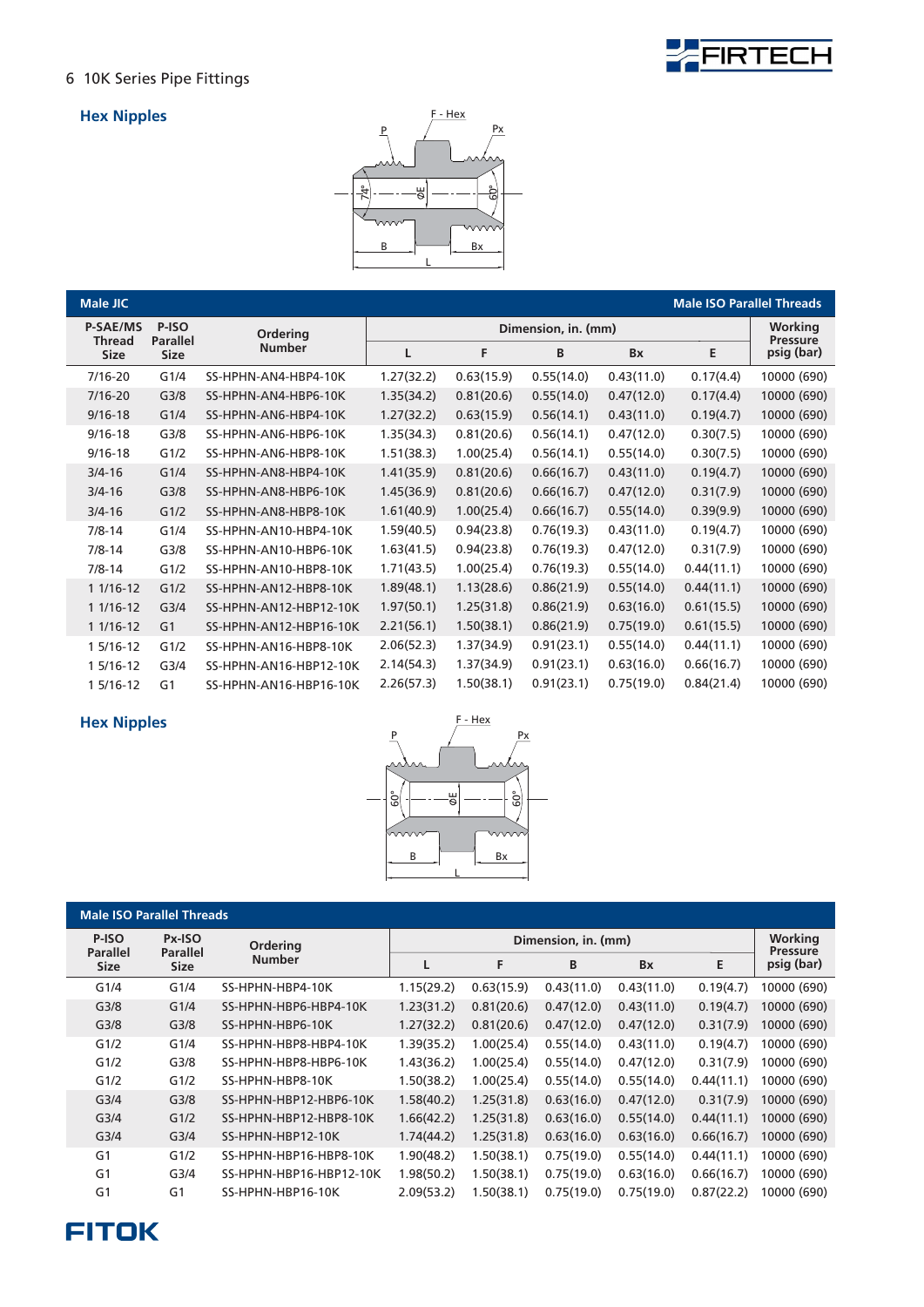

#### **Hex Long Nipples**



| <b>Male NPT Threads</b> |                     |              |                     |            |            |                            |
|-------------------------|---------------------|--------------|---------------------|------------|------------|----------------------------|
| <b>P-NPT</b>            | <b>Ordering</b>     |              | Dimension, in. (mm) |            |            | Working<br><b>Pressure</b> |
| <b>Size</b>             | <b>Number</b>       | L            | F                   | B          | E          | psig (bar)                 |
| 1/8                     | SS-HPLN-NS2-1.5-10K | 1.50(38.1)   | 0.44(11.1)          | 0.38(9.7)  | 0.22(5.5)  | 10000 (690)                |
| 1/8                     | SS-HPLN-NS2-2-10K   | 2.00(50.8)   | 0.44(11.1)          | 0.38(9.7)  | 0.22(5.5)  | 10000 (690)                |
| 1/8                     | SS-HPLN-NS2-2.5-10K | 2.50(63.5)   | 0.44(11.1)          | 0.38(9.7)  | 0.22(5.5)  | 10000 (690)                |
| 1/8                     | SS-HPLN-NS2-3-10K   | 3.00(76.2)   | 0.44(11.1)          | 0.38(9.7)  | 0.22(5.5)  | 10000 (690)                |
| 1/4                     | SS-HPLN-NS4-2-10K   | 2.00(50.8)   | 0.56(14.3)          | 0.56(14.2) | 0.28(7.1)  | 10000 (690)                |
| 1/4                     | SS-HPLN-NS4-2.5-10K | 2.50(63.5)   | 0.56(14.3)          | 0.56(14.2) | 0.28(7.1)  | 10000 (690)                |
| 1/4                     | SS-HPLN-NS4-3-10K   | 3.00(76.2)   | 0.56(14.3)          | 0.56(14.2) | 0.28(7.1)  | 10000 (690)                |
| 1/4                     | SS-HPLN-NS4-4-10K   | 4.00 (101.6) | 0.56(14.3)          | 0.56(14.2) | 0.28(7.1)  | 10000 (690)                |
| 3/8                     | SS-HPLN-NS6-2-10K   | 2.00(50.8)   | 0.69(17.5)          | 0.56(14.2) | 0.38(9.6)  | 10000 (690)                |
| 3/8                     | SS-HPLN-NS6-2.5-10K | 2.50(63.5)   | 0.69(17.5)          | 0.56(14.2) | 0.38(9.6)  | 10000 (690)                |
| 3/8                     | SS-HPLN-NS6-3-10K   | 3.00(76.2)   | 0.69(17.5)          | 0.56(14.2) | 0.38(9.6)  | 10000 (690)                |
| 3/8                     | SS-HPLN-NS6-4-10K   | 4.00 (101.6) | 0.69(17.5)          | 0.56(14.2) | 0.38(9.6)  | 10000 (690)                |
| 1/2                     | SS-HPLN-NS8-3-10K   | 3.00(76.2)   | 0.87(22.2)          | 0.75(19.1) | 0.47(11.9) | 10000 (690)                |
| 1/2                     | SS-HPLN-NS8-4-10K   | 4.00 (101.6) | 0.87(22.2)          | 0.75(19.1) | 0.47(11.9) | 10000 (690)                |
| 1/2                     | SS-HPLN-NS8-6-10K   | 6.00(152.4)  | 0.87(22.2)          | 0.75(19.1) | 0.47(11.9) | 10000 (690)                |

#### **Hex Long Nipples**



|                               | <b>Male ISO Tapered Threads</b> |              |                            |            |            |             |
|-------------------------------|---------------------------------|--------------|----------------------------|------------|------------|-------------|
| P-ISO                         | Ordering                        |              | Working<br><b>Pressure</b> |            |            |             |
| <b>Tapered</b><br><b>Size</b> | <b>Number</b>                   | L            | F                          | B          | Е          | psig (bar)  |
| 1/8                           | SS-HPLN-RT2-1.5-10K             | 1.50(38.1)   | 0.44(11.1)                 | 0.38(9.7)  | 0.22(5.5)  | 10000 (690) |
| 1/8                           | SS-HPLN-RT2-2-10K               | 2.00(50.8)   | 0.44(11.1)                 | 0.38(9.7)  | 0.22(5.5)  | 10000 (690) |
| 1/8                           | SS-HPLN-RT2-2.5-10K             | 2.50(63.5)   | 0.44(11.1)                 | 0.38(9.7)  | 0.22(5.5)  | 10000 (690) |
| 1/8                           | SS-HPLN-RT2-3-10K               | 3.00(76.2)   | 0.44(11.1)                 | 0.38(9.7)  | 0.22(5.5)  | 10000 (690) |
| 1/4                           | SS-HPLN-RT4-2-10K               | 2.00(50.8)   | 0.56(14.3)                 | 0.56(14.2) | 0.28(7.1)  | 10000 (690) |
| 1/4                           | SS-HPLN-RT4-2.5-10K             | 2.50(63.5)   | 0.56(14.3)                 | 0.56(14.2) | 0.28(7.1)  | 10000 (690) |
| 1/4                           | SS-HPLN-RT4-3-10K               | 3.00(76.2)   | 0.56(14.3)                 | 0.56(14.2) | 0.28(7.1)  | 10000 (690) |
| 1/4                           | SS-HPLN-RT4-4-10K               | 4.00(101.6)  | 0.56(14.3)                 | 0.56(14.2) | 0.28(7.1)  | 10000 (690) |
| 3/8                           | SS-HPLN-RT6-2-10K               | 2.00(50.8)   | 0.69(17.5)                 | 0.56(14.2) | 0.38(9.6)  | 10000 (690) |
| 3/8                           | SS-HPLN-RT6-2.5-10K             | 2.50(63.5)   | 0.69(17.5)                 | 0.56(14.2) | 0.38(9.6)  | 10000 (690) |
| 3/8                           | SS-HPLN-RT6-3-10K               | 3.00(76.2)   | 0.69(17.5)                 | 0.56(14.2) | 0.38(9.6)  | 10000 (690) |
| 3/8                           | SS-HPLN-RT6-4-10K               | 4.00 (101.6) | 0.69(17.5)                 | 0.56(14.2) | 0.38(9.6)  | 10000 (690) |
| 1/2                           | SS-HPLN-RT8-3-10K               | 3.00(76.2)   | 0.87(22.2)                 | 0.75(19.1) | 0.47(11.9) | 10000 (690) |
| 1/2                           | SS-HPLN-RT8-4-10K               | 4.00(101.6)  | 0.87(22.2)                 | 0.75(19.1) | 0.47(11.9) | 10000 (690) |
| 1/2                           | SS-HPLN-RT8-6-10K               | 6.00(152.4)  | 0.87(22.2)                 | 0.75(19.1) | 0.47(11.9) | 10000 (690) |

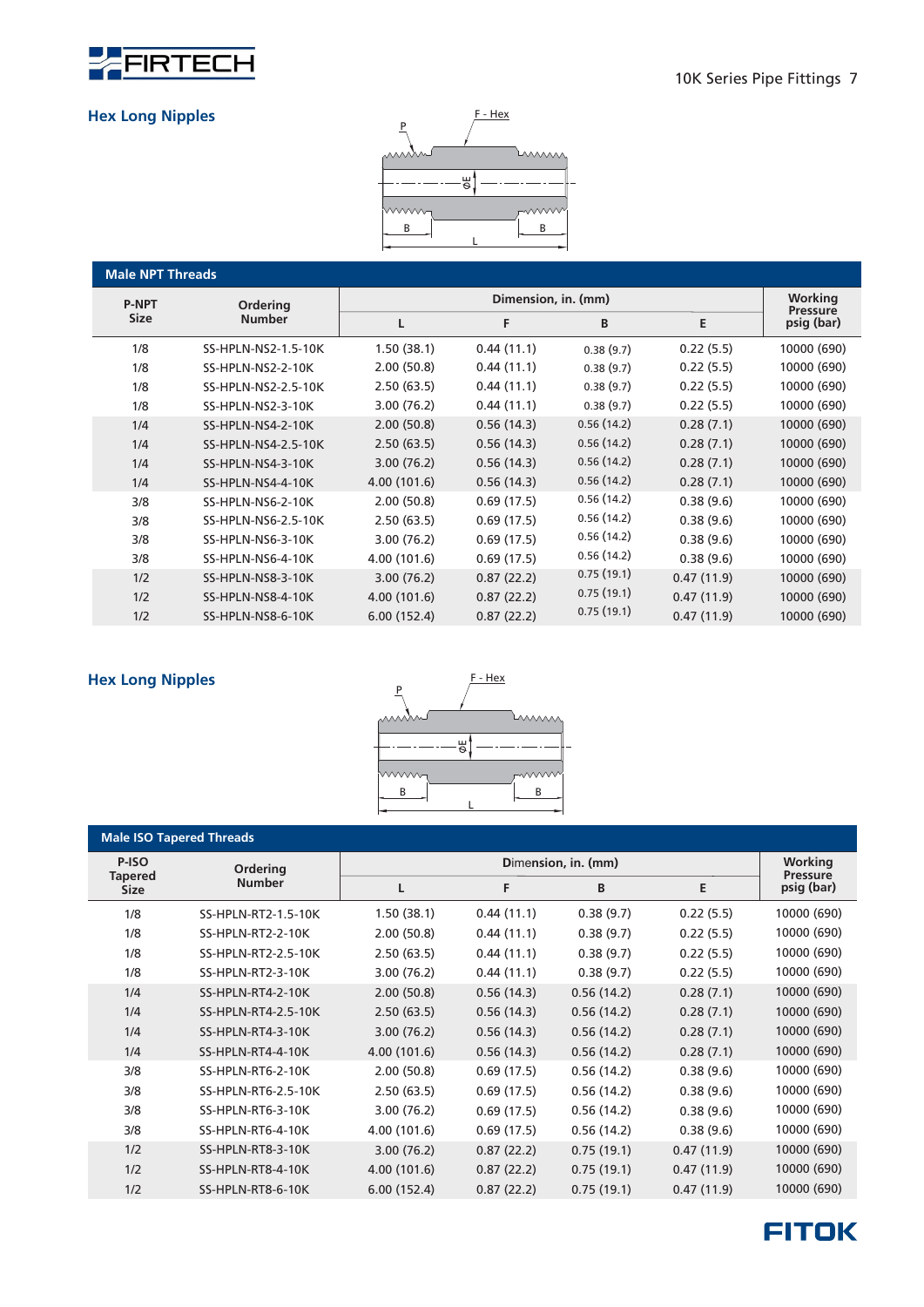

#### **Pipe Caps**



| <b>Female NPT Threads</b> |                |                     |                            |            |             |  |  |  |  |
|---------------------------|----------------|---------------------|----------------------------|------------|-------------|--|--|--|--|
| <b>P-NPT</b>              | Ordering       | Dimension, in. (mm) | Working<br><b>Pressure</b> |            |             |  |  |  |  |
| <b>Size</b>               | <b>Number</b>  |                     | F                          | B          | psig (bar)  |  |  |  |  |
| 1/8                       | SS-HPC-NS2-10K | 0.75(19.1)          | 0.56(14.3)                 | 0.41(10.4) | 10000 (690) |  |  |  |  |
| 1/4                       | SS-HPC-NS4-10K | 0.91(23.1)          | 0.75(19.1)                 | 0.59(15.0) | 10000 (690) |  |  |  |  |
| 3/8                       | SS-HPC-NS6-10K | 1.03(26.2)          | 0.94(23.8)                 | 0.59(15.0) | 10000 (690) |  |  |  |  |
| 1/2                       | SS-HPC-NS8-10K | 1.34(34.0)          | 1.19(30.2)                 | 0.78(19.8) | 10000 (690) |  |  |  |  |

#### **Pipe Caps**



|                               | <b>Female ISO Tapered Threads</b> |                     |                                   |            |             |  |  |  |  |  |
|-------------------------------|-----------------------------------|---------------------|-----------------------------------|------------|-------------|--|--|--|--|--|
| P-ISO                         | Ordering                          | Dimension, in. (mm) | <b>Working</b><br><b>Pressure</b> |            |             |  |  |  |  |  |
| <b>Tapered</b><br><b>Size</b> | <b>Number</b>                     |                     | F                                 | B          | psig (bar)  |  |  |  |  |  |
| 1/8                           | SS-HPC-RT2-10K                    | 0.75(19.1)          | 0.56(14.3)                        | 0.41(10.4) | 10000 (690) |  |  |  |  |  |
| 1/4                           | SS-HPC-RT4-10K                    | 0.91(23.1)          | 0.75(19.1)                        | 0.59(15.0) | 10000 (690) |  |  |  |  |  |
| 3/8                           | SS-HPC-RT6-10K                    | 1.03(26.2)          | 0.94(23.8)                        | 0.59(15.0) | 10000 (690) |  |  |  |  |  |
| 1/2                           | SS-HPC-RT8-10K                    | 1.34(34.0)          | 1.19(30.2)                        | 0.78(19.8) | 10000 (690) |  |  |  |  |  |

For Pipe Caps contain threads of JIC (37°), please see FITOK Pipe Fittings catalogue.

#### **Pipe Caps Assembly (Moveable Insert)**



|                          | <b>Female ISO Parallel Threads</b> |            |                     |                               |  |  |
|--------------------------|------------------------------------|------------|---------------------|-------------------------------|--|--|
| P-ISO<br><b>Parallel</b> | Ordering                           |            | Dimension, in. (mm) |                               |  |  |
| <b>Size</b>              | <b>Number</b>                      |            | F                   | <b>Pressure</b><br>psig (bar) |  |  |
| G1/4                     | SS-HMC-SBP4-10K                    | 0.70(17.8) | 0.63(15.9)          | 10000 (690)                   |  |  |
| G <sub>3/8</sub>         | SS-HMC-SBP6-10K                    | 0.80(20.3) | 0.81(20.6)          | 10000 (690)                   |  |  |
| G1/2                     | SS-HMC-SBP8-10K                    | 0.94(23.9) | 1.00(25.4)          | 10000 (690)                   |  |  |
| G <sub>3/4</sub>         | SS-HMC-SBP12-10K                   | 1.06(26.9) | 1.25(31.8)          | 10000 (690)                   |  |  |
| G1                       | SS-HMC-SBP16-10K                   | 1.33(33.8) | 1.50(38.1)          | 10000 (690)                   |  |  |

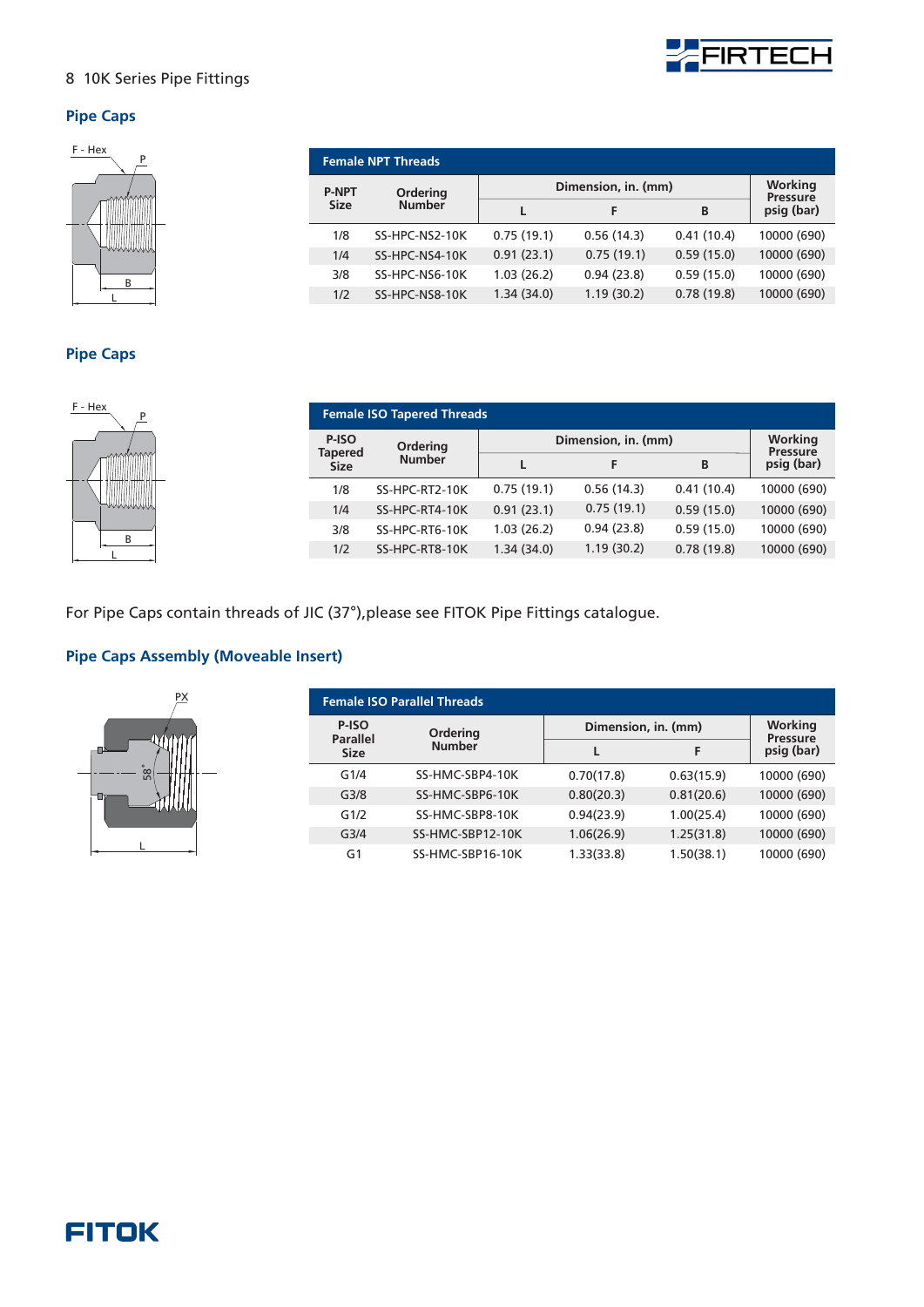

#### **Hex Couplings**



| <b>Female NPT Threads</b> |               |                     |            |                     |            |                               |  |  |  |  |  |
|---------------------------|---------------|---------------------|------------|---------------------|------------|-------------------------------|--|--|--|--|--|
| <b>P-NPT</b>              | <b>Px-NPT</b> | <b>Ordering</b>     |            | Dimension, in. (mm) |            |                               |  |  |  |  |  |
| <b>Size</b>               | <b>Size</b>   | <b>Number</b>       | L          | F                   | E          | <b>Pressure</b><br>psig (bar) |  |  |  |  |  |
| 1/8                       | 1/8           | SS-HPCG-NS2-10K     | 0.94(23.8) | 0.56(14.3)          | 0.31(8.0)  | 10000 (690)                   |  |  |  |  |  |
| 1/4                       | 1/8           | SS-HPCG-NS4-NS2-10K | 1.14(28.9) | 0.75(19.1)          | 0.31(8.0)  | 10000 (690)                   |  |  |  |  |  |
| 1/4                       | 1/4           | SS-HPCG-NS4-10K     | 1.32(33.5) | 0.75(19.1)          | 0.41(10.4) | 10000 (690)                   |  |  |  |  |  |
| 3/8                       | 1/8           | SS-HPCG-NS6-NS2-10K | 1.14(28.9) | 0.94(23.8)          | 0.31(8.0)  | 10000 (690)                   |  |  |  |  |  |
| 3/8                       | 1/4           | SS-HPCG-NS6-NS4-10K | 1.32(33.5) | 0.94(23.8)          | 0.41(10.4) | 10000 (690)                   |  |  |  |  |  |
| 3/8                       | 3/8           | SS-HPCG-NS6-10K     | 1.32(33.5) | 0.94(23.8)          | 0.54(13.8) | 10000 (690)                   |  |  |  |  |  |
| 1/2                       | 1/8           | SS-HPCG-NS8-NS2-10K | 1.35(34.2) | 1.19(30.2)          | 0.31(8.0)  | 10000 (690)                   |  |  |  |  |  |
| 1/2                       | 1/4           | SS-HPCG-NS8-NS4-10K | 1.53(38.8) | 1.19(30.2)          | 0.41(10.4) | 10000 (690)                   |  |  |  |  |  |
| 1/2                       | 3/8           | SS-HPCG-NS8-NS6-10K | 1.53(38.8) | 1.19(30.2)          | 0.54(13.8) | 10000 (690)                   |  |  |  |  |  |
| 1/2                       | 1/2           | SS-HPCG-NS8-10K     | 1.72(43.8) | 1.19(30.2)          | 0.67(17.0) | 10000 (690)                   |  |  |  |  |  |



|              | <b>Female NPT Threads</b>     |                           | <b>Female ISO Tapered Threads</b> |                     |            |                            |  |  |
|--------------|-------------------------------|---------------------------|-----------------------------------|---------------------|------------|----------------------------|--|--|
| <b>P-NPT</b> | Px-ISO                        | Ordering<br><b>Number</b> |                                   | Dimension, in. (mm) |            | Working<br><b>Pressure</b> |  |  |
| <b>Size</b>  | <b>Tapered</b><br><b>Size</b> |                           |                                   | F                   | E          | psig (bar)                 |  |  |
| 1/8          | 1/8                           | SS-HPCG-NS2-RT2-10K       | 0.94(23.8)                        | 0.56(14.3)          | 0.31(8.0)  | 10000 (690)                |  |  |
| 1/4          | 1/8                           | SS-HPCG-NS4-RT2-10K       | 1.14(28.9)                        | 0.75(19.1)          | 0.31(8.0)  | 10000 (690)                |  |  |
| 1/4          | 1/4                           | SS-HPCG-NS4-RT4-10K       | 1.32(33.5)                        | 0.75(19.1)          | 0.41(10.4) | 10000 (690)                |  |  |
| 3/8          | 1/8                           | SS-HPCG-NS6-RT2-10K       | 1.14(28.9)                        | 0.94(23.8)          | 0.31(8.0)  | 10000 (690)                |  |  |
| 3/8          | 1/4                           | SS-HPCG-NS6-RT4-10K       | 1.32(33.5)                        | 0.94(23.8)          | 0.41(10.4) | 10000 (690)                |  |  |
| 3/8          | 3/8                           | SS-HPCG-NS6-RT6-10K       | 1.32(33.5)                        | 0.94(23.8)          | 0.54(13.8) | 10000 (690)                |  |  |
| 1/2          | 1/8                           | SS-HPCG-NS8-RT2-10K       | 1.35(34.2)                        | 1.19(30.2)          | 0.31(8.0)  | 10000 (690)                |  |  |
| 1/2          | 1/4                           | SS-HPCG-NS8-RT4-10K       | 1.53(38.8)                        | 1.19(30.2)          | 0.41(10.4) | 10000 (690)                |  |  |
| 1/2          | 3/8                           | SS-HPCG-NS8-RT6-10K       | 1.53(38.8)                        | 1.19(30.2)          | 0.54(13.8) | 10000 (690)                |  |  |
| 1/2          | 1/2                           | SS-HPCG-NS8-RT8-10K       | 1.72(43.8)                        | 1.19(30.2)          | 0.67(17.0) | 10000 (690)                |  |  |

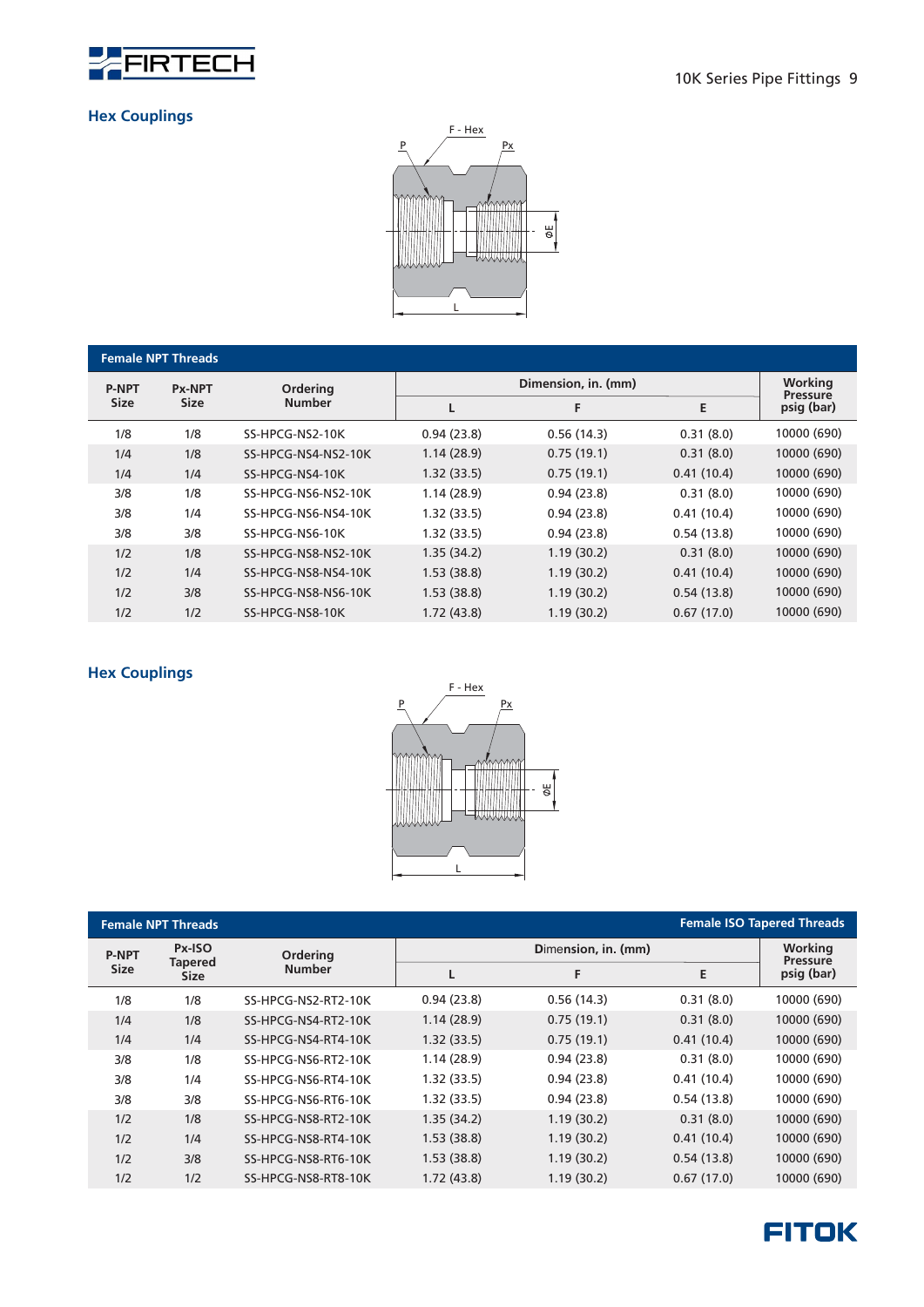



| <b>Female ISO Tapered Threads</b> |                          |                     |            |                     |            |                               |  |  |  |
|-----------------------------------|--------------------------|---------------------|------------|---------------------|------------|-------------------------------|--|--|--|
| P-ISO<br><b>Tapered</b>           | Px-ISO<br><b>Tapered</b> | Ordering            |            | Dimension, in. (mm) |            |                               |  |  |  |
| <b>Size</b>                       | <b>Size</b>              | <b>Number</b>       | L          | F                   | E          | <b>Pressure</b><br>psig (bar) |  |  |  |
| 1/8                               | 1/8                      | SS-HPCG-RT2-10K     | 0.94(23.8) | 0.56(14.3)          | 0.31(8.0)  | 10000 (690)                   |  |  |  |
| 1/4                               | 1/8                      | SS-HPCG-RT4-RT2-10K | 1.14(28.9) | 0.75(19.1)          | 0.31(8.0)  | 10000 (690)                   |  |  |  |
| 1/4                               | 1/4                      | SS-HPCG-RT4-10K     | 1.32(33.5) | 0.75(19.1)          | 0.41(10.4) | 10000 (690)                   |  |  |  |
| 3/8                               | 1/8                      | SS-HPCG-RT6-RT2-10K | 1.14(28.9) | 0.94(23.8)          | 0.31(8.0)  | 10000 (690)                   |  |  |  |
| 3/8                               | 1/4                      | SS-HPCG-RT6-RT4-10K | 1.32(33.5) | 0.94(23.8)          | 0.41(10.4) | 10000 (690)                   |  |  |  |
| 3/8                               | 3/8                      | SS-HPCG-RT6-10K     | 1.32(33.5) | 0.94(23.8)          | 0.54(13.8) | 10000 (690)                   |  |  |  |
| 1/2                               | 1/8                      | SS-HPCG-RT8-RT2-10K | 1.35(34.2) | 1.19(30.2)          | 0.31(8.0)  | 10000 (690)                   |  |  |  |
| 1/2                               | 1/4                      | SS-HPCG-RT8-RT4-10K | 1.53(38.8) | 1.19(30.2)          | 0.41(10.4) | 10000 (690)                   |  |  |  |
| 1/2                               | 3/8                      | SS-HPCG-RT8-RT6-10K | 1.53(38.8) | 1.19(30.2)          | 0.54(13.8) | 10000 (690)                   |  |  |  |
| 1/2                               | 1/2                      | SS-HPCG-RT8-10K     | 1.72(43.8) | 1.19(30.2)          | 0.67(17.0) | 10000 (690)                   |  |  |  |



|              | <b>Female NPT Threads</b> |                      |            |                     |            |            |            | <b>Female Swivel JIC</b>      |
|--------------|---------------------------|----------------------|------------|---------------------|------------|------------|------------|-------------------------------|
| <b>P-NPT</b> | Px-SAE/MS<br>Thread       | <b>Ordering</b>      |            | Dimension, in. (mm) |            |            |            |                               |
| <b>Size</b>  | <b>Size</b>               | <b>Number</b>        |            | F                   | B          | <b>Bx</b>  | Е          | <b>Pressure</b><br>psig (bar) |
| 1/8          | $7/16 - 20$               | SS-HPCG-NS2-AS4-10K  | 1.39(35.3) | 0.56(14.3)          | 0.41(10.4) | 0.35(9.0)  | 0.17(4.4)  | 10000 (690)                   |
| 1/4          | $7/16 - 20$               | SS-HPCG-NS4-AS4-10K  | 1.62(41.2) | 0.75(19.1)          | 0.59(15.0) | 0.35(9.0)  | 0.17(4.4)  | 10000 (690)                   |
| 1/4          | $9/16 - 18$               | SS-HPCG-NS4-AS6-10K  | 1.65(41.9) | 0.75(19.1)          | 0.59(15.0) | 0.38(9.7)  | 0.30(7.5)  | 10000 (690)                   |
| 3/8          | $7/16 - 20$               | SS-HPCG-NS6-AS4-10K  | 1.68(42.7) | 0.94(23.8)          | 0.59(15.0) | 0.35(9.0)  | 0.17(4.4)  | 10000 (690)                   |
| 3/8          | $9/16 - 18$               | SS-HPCG-NS6-AS6-10K  | 1.71(43.4) | 0.94(23.8)          | 0.59(15.0) | 0.38(9.7)  | 0.30(7.5)  | 10000 (690)                   |
| 3/8          | $3/4 - 16$                | SS-HPCG-NS6-AS8-10K  | 1.78(45.2) | 0.94(23.8)          | 0.59(15.0) | 0.43(11.0) | 0.39(9.9)  | 10000 (690)                   |
| 1/2          | $9/16 - 18$               | SS-HPCG-NS8-AS6-10K  | 1.97(50.1) | 1.19(30.2)          | 0.78(19.8) | 0.38(9.7)  | 0.30(7.5)  | 10000 (690)                   |
| 1/2          | $3/4 - 16$                | SS-HPCG-NS8-AS8-10K  | 2.04(51.9) | 1.19(30.2)          | 0.78(19.8) | 0.43(11.0) | 0.39(9.9)  | 10000 (690)                   |
| 1/2          | $7/8 - 14$                | SS-HPCG-NS8-AS10-10K | 2.13(54.2) | 1.19(30.2)          | 0.78(19.8) | 0.51(13.0) | 0.48(12.3) | 10000 (690)                   |

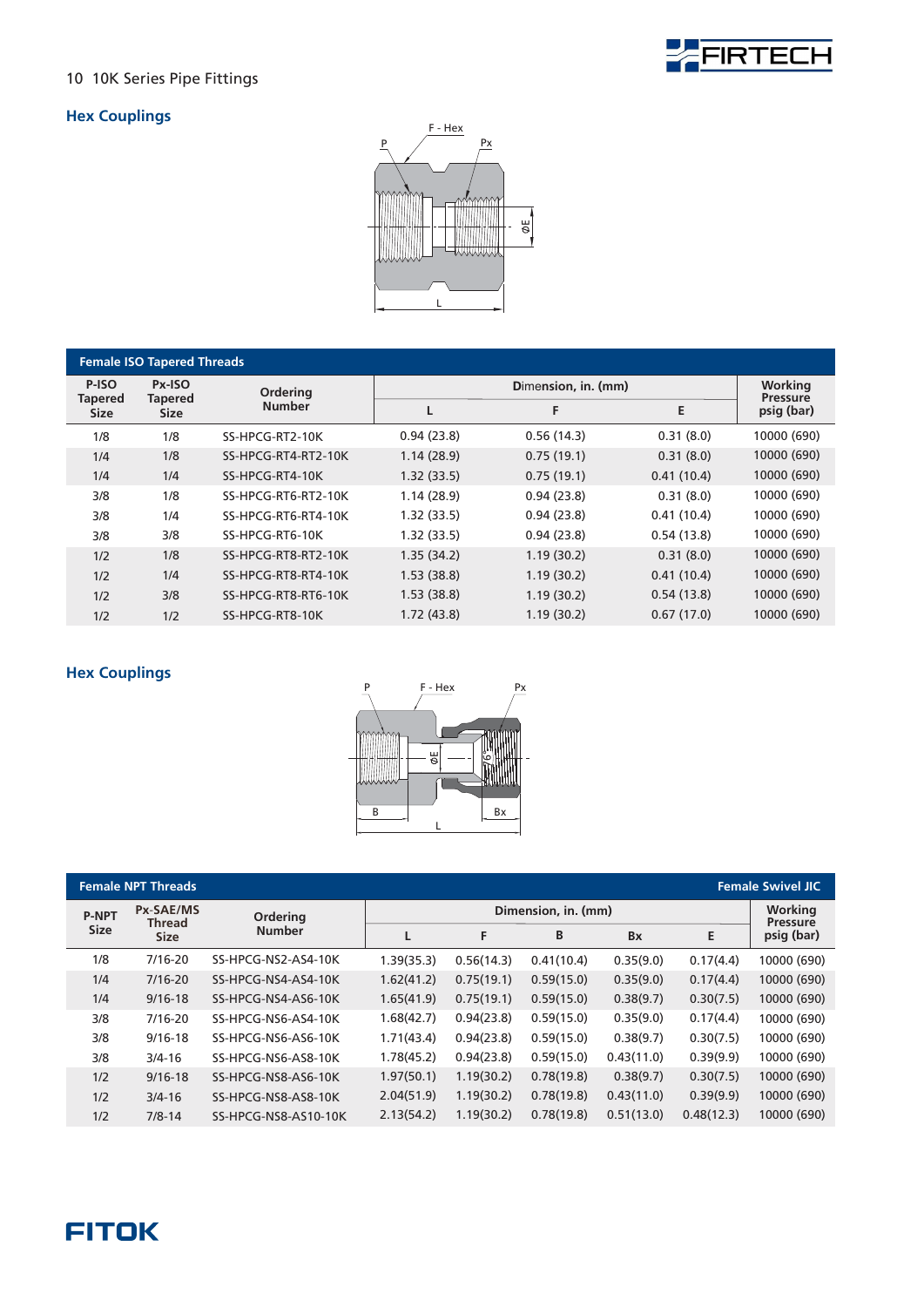

#### **Hex Couplings**



|              | <b>Female NPT Threads</b> |                      |            |                     |            |           | <b>Female Swivel ISO Parallel Threads</b> |                               |  |
|--------------|---------------------------|----------------------|------------|---------------------|------------|-----------|-------------------------------------------|-------------------------------|--|
| <b>P-NPT</b> | Px-ISO<br><b>Parallel</b> | <b>Ordering</b>      |            | Dimension, in. (mm) |            |           |                                           |                               |  |
| <b>Size</b>  | <b>Size</b>               | <b>Number</b>        |            | F                   | B          | <b>Bx</b> | Ε                                         | <b>Pressure</b><br>psig (bar) |  |
| 1/8          | G1/4                      | SS-HPCG-NS2-SBP4-10K | 1.25(31.8) | 0.63(15.9)          | 0.41(10.4) | 0.18(4.5) | 0.19(4.7)                                 | 10000 (690)                   |  |
| 1/8          | G <sub>3/8</sub>          | SS-HPCG-NS2-SBP6-10K | 1.33(33.8) | 0.81(20.6)          | 0.41(10.4) | 0.25(6.3) | 0.31(7.9)                                 | 10000 (690)                   |  |
| 1/4          | G1/4                      | SS-HPCG-NS4-SBP4-10K | 1.48(37.7) | 0.75(19.1)          | 0.59(15.0) | 0.18(4.5) | 0.19(4.7)                                 | 10000 (690)                   |  |
| 1/4          | G <sub>3/8</sub>          | SS-HPCG-NS4-SBP6-10K | 1.56(39.7) | 0.81(20.6)          | 0.59(15.0) | 0.25(6.3) | 0.31(7.9)                                 | 10000 (690)                   |  |
| 1/4          | G1/2                      | SS-HPCG-NS4-SBP8-10K | 1.68(42.7) | 1.00(25.4)          | 0.59(15.0) | 0.28(7.0) | 0.41(10.4)                                | 10000 (690)                   |  |
| 3/8          | G1/4                      | SS-HPCG-NS6-SBP4-10K | 1.54(39.2) | 0.94(23.8)          | 0.59(15.0) | 0.18(4.5) | 0.19(4.7)                                 | 10000 (690)                   |  |
| 3/8          | G <sub>3/8</sub>          | SS-HPCG-NS6-SBP6-10K | 1.62(41.2) | 0.94(23.8)          | 0.59(15.0) | 0.25(6.3) | 0.31(7.9)                                 | 10000 (690)                   |  |
| 3/8          | G1/2                      | SS-HPCG-NS6-SBP8-10K | 1.74(44.2) | 1.00(25.4)          | 0.59(15.0) | 0.28(7.0) | 0.44(11.1)                                | 10000 (690)                   |  |
| 1/2          | G1/4                      | SS-HPCG-NS8-SBP4-10K | 1.81(45.9) | 1.19(30.2)          | 0.78(19.8) | 0.18(4.0) | 0.19(4.7)                                 | 10000 (690)                   |  |
| 1/2          | G <sub>3/8</sub>          | SS-HPCG-NS8-SBP6-10K | 1.89(47.9) | 1.19(30.2)          | 0.78(19.8) | 0.25(6.3) | 0.31(7.9)                                 | 10000 (690)                   |  |
| 1/2          | G1/2                      | SS-HPCG-NS8-SBP8-10K | 2.00(50.9) | 1.19(30.2)          | 0.78(19.8) | 0.28(7.0) | 0.44(11.1)                                | 10000 (690)                   |  |



|                                  | <b>Female Swivel JIC</b> |                       |            |                            |            |            |            |             |
|----------------------------------|--------------------------|-----------------------|------------|----------------------------|------------|------------|------------|-------------|
| <b>P-SAE/MS</b><br><b>Thread</b> | Px-SAE/MS<br>Thread      | Ordering              |            | Working<br><b>Pressure</b> |            |            |            |             |
| <b>Size</b>                      | <b>Size</b>              | <b>Number</b>         | L          | F                          | B          | <b>Bx</b>  | Ε          | psig (bar)  |
| 7/16-20                          | 7/16-20                  | SS-HPCG-AS4-10K       | 1.90(48.2) | 0.56(14.3)                 | 0.35(9.0)  | 0.35(9.0)  | 0.17(4.4)  | 10000 (690) |
| $9/16 - 18$                      | $7/16 - 20$              | SS-HPCG-AS6-AS4-10K   | 1.93(48.9) | 0.63(15.9)                 | 0.38(9.7)  | 0.35(9.0)  | 0.17(4.4)  | 10000 (690) |
| $9/16 - 18$                      | $9/16 - 18$              | SS-HPCG-AS6-10K       | 1.95(49.6) | 0.63(15.9)                 | 0.38(9.7)  | 0.38(9.7)  | 0.30(7.5)  | 10000 (690) |
| $3/4 - 16$                       | $9/16 - 18$              | SS-HPCG-AS8-AS6-10K   | 2.14(54.4) | 0.87(22.2)                 | 0.43(11.0) | 0.38(9.7)  | 0.30(7.5)  | 10000 (690) |
| $3/4 - 16$                       | $3/4 - 16$               | SS-HPCG-AS8-10K       | 2.21(56.2) | 0.87(22.2)                 | 0.43(11.0) | 0.43(11.0) | 0.39(9.9)  | 10000 (690) |
| $7/8 - 14$                       | $3/4 - 16$               | SS-HPCG-AS10-AS8-10K  | 2.30(58.5) | 1.00(25.4)                 | 0.51(13.0) | 0.43(11.0) | 0.39(9.9)  | 10000 (690) |
| $7/8 - 14$                       | $7/8 - 14$               | SS-HPCG-AS10-10K      | 2.39(60.8) | 1.00(25.4)                 | 0.51(13.0) | 0.51(13.0) | 0.48(12.3) | 10000 (690) |
| $11/16-12$                       | $7/8 - 14$               | SS-HPCG-AS12-AS10-10K | 2.60(66.0) | 1.25(31.8)                 | 0.55(14.0) | 0.51(13.0) | 0.48(12.3) | 10000 (690) |
| $11/16-12$                       | $11/16-12$               | SS-HPCG-AS12-10K      | 2.72(69.2) | 1.25(31.8)                 | 0.55(14.0) | 0.55(14.0) | 0.61(15.5) | 10000 (690) |
| 1 5/16-12                        | 1 1/16-12                | SS-HPCG-AS16-AS12-10K | 2.96(75.2) | 1.50(38.1)                 | 0.61(15.5) | 0.55(14.0) | 0.61(15.5) | 10000 (690) |
| 1 5/16-12                        | 1 5/16-12                | SS-HPCG-AS16-10K      | 3.08(78.2) | 1.50(38.1)                 | 0.61(15.5) | 0.61(15.5) | 0.84(21.4) | 10000 (690) |

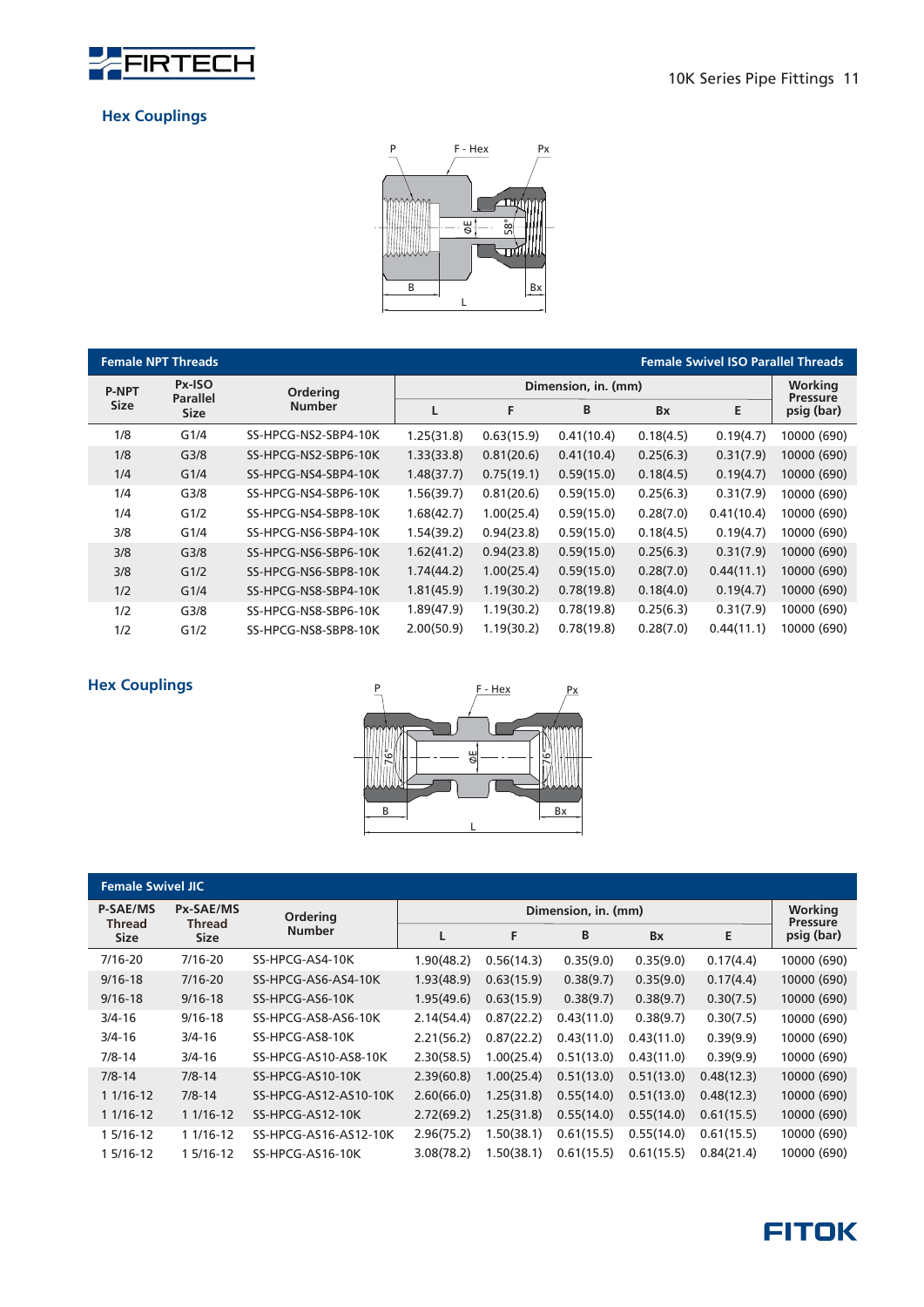

### **Hex Couplings**



| <b>Female Swivel JIC</b>     |                           |                        |            |            |                     |            | <b>Female ISO Parallel Threads</b> |                            |
|------------------------------|---------------------------|------------------------|------------|------------|---------------------|------------|------------------------------------|----------------------------|
| <b>P-SAE/MS</b>              | Px-ISO<br><b>Parallel</b> | Ordering               |            |            | Dimension, in. (mm) |            |                                    | Working<br><b>Pressure</b> |
| <b>Thread</b><br><b>Size</b> | <b>Size</b>               | <b>Number</b>          | L          | F          | B                   | Bx         | Е                                  | psig (bar)                 |
| $7/16 - 20$                  | G1/4                      | SS-HPCG-AS4-SBP4-10K   | 1.76(44.7) | 0.63(15.9) | 0.35(9.0)           | 0.18(4.5)  | 0.17(4.4)                          | 10000 (690)                |
| $7/16 - 20$                  | G <sub>3/8</sub>          | SS-HPCG-AS4-SBP6-10K   | 1.88(47.7) | 0.81(20.6) | 0.35(9.0)           | 0.25(6.3)  | 0.17(4.4)                          | 10000 (690)                |
| $9/16 - 18$                  | G1/4                      | SS-HPCG-AS6-SBP4-10K   | 1.79(45.4) | 0.63(15.9) | 0.38(9.7)           | 0.18(4.5)  | 0.30(7.5)                          | 10000 (690)                |
| $9/16 - 18$                  | G <sub>3/8</sub>          | SS-HPCG-AS6-SBP6-10K   | 1.91(48.4) | 0.81(20.6) | 0.38(9.7)           | 0.25(6.3)  | 0.30(7.5)                          | 10000 (690)                |
| $9/16 - 18$                  | G1/2                      | SS-HPCG-AS6-SBP8-10K   | 2.10(53.4) | 1.00(25.4) | 0.38(9.7)           | 0.28(7.0)  | 0.30(7.5)                          | 10000 (690)                |
| $3/4 - 16$                   | G1/4                      | SS-HPCG-AS8-SBP4-10K   | 1.98(50.2) | 0.87(22.2) | 0.43(11.0)          | 0.18(4.5)  | 0.19(4.7)                          | 10000 (690)                |
| $3/4 - 16$                   | G <sub>3/8</sub>          | SS-HPCG-AS8-SBP6-10K   | 2.06(52.2) | 0.87(22.2) | 0.43(11.0)          | 0.25(6.3)  | 0.31(7.9)                          | 10000 (690)                |
| $3/4 - 16$                   | G1/2                      | SS-HPCG-AS8-SBP8-10K   | 2.17(55.2) | 1.00(25.4) | 0.43(11.0)          | 0.28(7.0)  | 0.39(9.9)                          | 10000 (690)                |
| $7/8 - 14$                   | G1/4                      | SS-HPCG-AS10-SBP4-10K  | 2.07(52.5) | 1.00(25.4) | 0.51(13.0)          | 0.18(4.5)  | 0.19(4.7)                          | 10000 (690)                |
| $7/8 - 14$                   | G <sub>3/8</sub>          | SS-HPCG-AS10-SBP6-10K  | 2.15(54.5) | 1.00(25.4) | 0.51(13.0)          | 0.25(6.3)  | 0.31(7.9)                          | 10000 (690)                |
| $7/8 - 14$                   | G1/2                      | SS-HPCG-AS10-SBP8-10K  | 2.26(57.5) | 1.00(25.4) | 0.51(13.0)          | 0.28(7.0)  | 0.44(11.1)                         | 10000 (690)                |
| $11/16-12$                   | G1/2                      | SS-HPCG-AS12-SBP8-10K  | 2.47(62.7) | 1.25(31.8) | 0.55(14.0)          | 0.28(7.0)  | 0.44(11.1)                         | 10000 (690)                |
| 1 1/16-12                    | G <sub>3/4</sub>          | SS-HPCG-AS12-SBP12-10K | 2.59(65.7) | 1.25(31.8) | 0.55(14.0)          | 0.35(9.0)  | 0.61(15.5)                         | 10000 (690)                |
| $11/16-12$                   | G <sub>1</sub>            | SS-HPCG-AS12-SBP16-10K | 2.98(75.7) | 1.50(38.1) | 0.55(14.0)          | 0.43(10.8) | 0.61(15.5)                         | 10000 (690)                |
| 1 5/16-12                    | G1/2                      | SS-HPCG-AS16-SBP8-10K  | 2.70(68.7) | 1.50(38.1) | 0.61(15.5)          | 0.28(7.0)  | 0.44(11.1)                         | 10000 (690)                |
| 1 5/16-12                    | G <sub>3/4</sub>          | SS-HPCG-AS16-SBP12-10K | 2.82(71.7) | 1.50(38.1) | 0.61(15.5)          | 0.35(9.0)  | 0.66(16.7)                         | 10000 (690)                |
| 1 5/16-12                    | G1                        | SS-HPCG-AS16-SBP16-10K | 3.10(78.7) | 1.50(38.1) | 0.61(15.5)          | 0.43(10.8) | 0.84(21.4)                         | 10000 (690)                |

### **FITOK**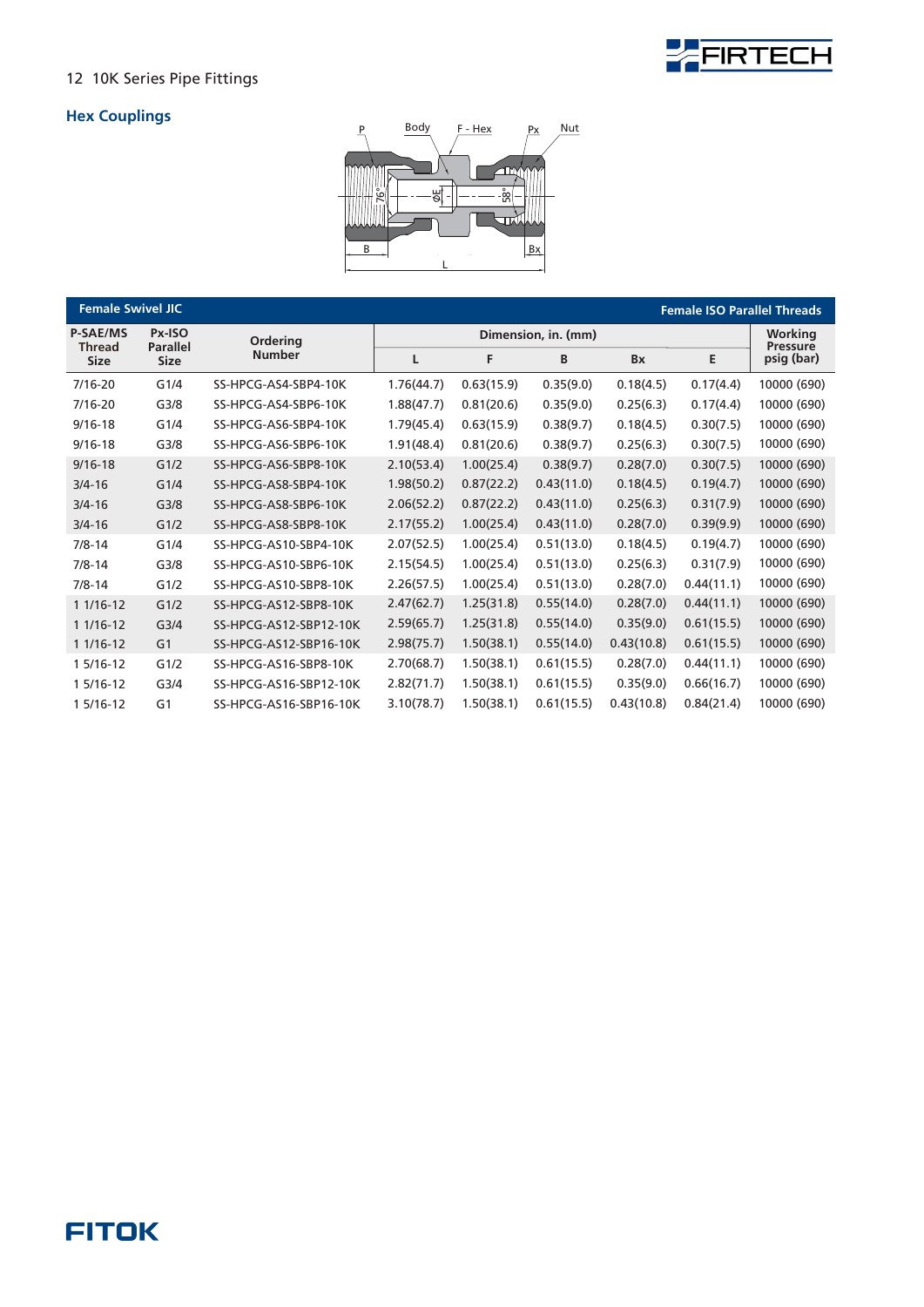



| <b>Female ISO Parallel Threads</b> |                         |                         |            |                     |            |            |            |                               |  |  |
|------------------------------------|-------------------------|-------------------------|------------|---------------------|------------|------------|------------|-------------------------------|--|--|
| P-ISO                              | Px-ISO                  | <b>Ordering</b>         |            | Dimension, in. (mm) |            |            |            |                               |  |  |
| <b>Parallel</b><br><b>Size</b>     | <b>Parallel</b><br>Size | <b>Number</b>           | L          | F.                  | B          | <b>Bx</b>  | Е          | <b>Pressure</b><br>psig (bar) |  |  |
| G1/4                               | G1/4                    | SS-HPCG-SBP4-10K        | 1.62(41.2) | 0.63(15.9)          | 0.18(4.0)  | 0.18(4.5)  | 0.19(4.7)  | 10000 (690)                   |  |  |
| G <sub>3/8</sub>                   | G1/4                    | SS-HPCG-SBP6-SBP4-10K   | 1.74(44.2) | 0.81(20.6)          | 0.25(6.0)  | 0.18(4.5)  | 0.19(4.7)  | 10000 (690)                   |  |  |
| G <sub>3/8</sub>                   | G <sub>3/8</sub>        | SS-HPCG-SBP6-10K        | 1.82(46.2) | 0.81(20.6)          | 0.25(6.0)  | 0.25(6.3)  | 0.31(7.9)  | 10000 (690)                   |  |  |
| G1/2                               | G1/4                    | SS-HPCG-SBP8-SBP4-10K   | 1.94(49.2) | 1.00(25.4)          | 0.28(7.0)  | 0.18(4.5)  | 0.19(4.7)  | 10000 (690)                   |  |  |
| G1/2                               | G <sub>3/8</sub>        | SS-HPCG-SBP8-SBP6-10K   | 2.02(51.2) | 1.00(25.4)          | 0.28(7.0)  | 0.25(6.3)  | 0.31(7.9)  | 10000 (690)                   |  |  |
| G1/2                               | G1/2                    | SS-HPCG-SBP8-10K        | 2.13(54.2) | 1.00(25.4)          | 0.28(7.0)  | 0.28(7.0)  | 0.44(11.1) | 10000 (690)                   |  |  |
| G <sub>3/4</sub>                   | G <sub>3/8</sub>        | SS-HPCG-SBP12-SBP6-10K  | 2.21(56.2) | 1.25(31.8)          | 0.35(9.0)  | 0.25(6.3)  | 0.31(7.9)  | 10000 (690)                   |  |  |
| G <sub>3/4</sub>                   | G1/2                    | SS-HPCG-SBP12-SBP8-10K  | 2.33(59.2) | 1.25(31.8)          | 0.35(9.0)  | 0.28(7.0)  | 0.44(11.1) | 10000 (690)                   |  |  |
| G <sub>3/4</sub>                   | G <sub>3/4</sub>        | SS-HPCG-SBP12-10K       | 2.45(62.2) | 1.25(31.8)          | 0.35(9.0)  | 0.35(9.0)  | 0.66(16.7) | 10000 (690)                   |  |  |
| G <sub>1</sub>                     | G1/2                    | SS-HPCG-SBP16-SBP8-10K  | 2.72(69.2) | 1.50(38.1)          | 0.43(10.8) | 0.28(7.0)  | 0.44(11.1) | 10000 (690)                   |  |  |
| G <sub>1</sub>                     | G <sub>3/4</sub>        | SS-HPCG-SBP16-SBP12-10K | 2.84(72.2) | 1.50(38.1)          | 0.43(10.8) | 0.35(9.0)  | 0.66(16.7) | 10000 (690)                   |  |  |
| G <sub>1</sub>                     | G <sub>1</sub>          | SS-HPCG-SBP16-10K       | 3.12(79.2) | 1.50(38.1)          | 0.43(10.8) | 0.43(10.8) | 0.87(22.2) | 10000 (690)                   |  |  |



|              | <b>Female NPT Threads</b> |                    |            |            |                     |            |            | <b>Male NPT Threads</b>           |
|--------------|---------------------------|--------------------|------------|------------|---------------------|------------|------------|-----------------------------------|
| <b>P-NPT</b> | <b>Px-NPT</b>             | <b>Ordering</b>    |            |            | Dimension, in. (mm) |            |            | <b>Working</b><br><b>Pressure</b> |
| <b>Size</b>  | <b>Size</b>               | <b>Number</b>      | L          | F          | B                   | <b>Bx</b>  | E          | psig (bar)                        |
| 1/8          | 1/8                       | SS-HPA-NS2-10K     | 0.96(24.5) | 0.56(14.3) | 0.41(10.4)          | 0.38(9.7)  | 0.22(5.5)  | 10000 (690)                       |
| 1/8          | 1/4                       | SS-HPA-NS2-NS4-10K | 1.13(28.8) | 0.56(14.3) | 0.41(10.4)          | 0.56(14.2) | 0.28(7.1)  | 10000 (690)                       |
| 1/8          | 3/8                       | SS-HPA-NS2-NS6-10K | 1.14(29.0) | 0.69(17.5) | 0.41(10.4)          | 0.56(14.2) | 0.31(8.0)  | 10000 (690)                       |
| 1/8          | 1/2                       | SS-HPA-NS2-NS8-10K | 1.08(27.4) | 0.87(22.2) | 0.41(10.4)          | 0.75(19.1) | 0.31(8.0)  | 10000 (690)                       |
| 1/4          | 1/8                       | SS-HPA-NS4-NS2-10K | 1.25(31.8) | 0.75(19.1) | 0.59(15.0)          | 0.38(9.7)  | 0.22(5.5)  | 10000 (690)                       |
| 1/4          | 1/4                       | SS-HPA-NS4-10K     | 1.37(34.9) | 0.75(19.1) | 0.59(15.0)          | 0.56(14.2) | 0.28(7.1)  | 10000 (690)                       |
| 1/4          | 3/8                       | SS-HPA-NS4-NS6-10K | 1.37(34.9) | 0.75(19.1) | 0.59(15.0)          | 0.56(14.2) | 0.38(9.6)  | 10000 (690)                       |
| 1/4          | 1/2                       | SS-HPA-NS4-NS8-10K | 1.58(40.1) | 0.87(22.2) | 0.59(15.0)          | 0.75(19.1) | 0.41(10.4) | 10000 (690)                       |
| 3/8          | 1/4                       | SS-HPA-NS6-NS4-10K | 1.42(36.0) | 0.94(23.8) | 0.59(15.0)          | 0.56(14.2) | 0.28(7.1)  | 10000 (690)                       |
| 3/8          | 3/8                       | SS-HPA-NS6-10K     | 1.42(36.0) | 0.94(23.8) | 0.59(15.0)          | 0.56(14.2) | 0.38(9.6)  | 10000 (690)                       |
| 3/8          | 1/2                       | SS-HPA-NS6-NS8-10K | 1.61(41.0) | 0.94(23.8) | 0.59(15.0)          | 0.75(19.1) | 0.47(11.9) | 10000 (690)                       |
| 1/2          | 1/4                       | SS-HPA-NS8-NS4-10K | 1.72(43.1) | 1.19(30.2) | 0.78(19.8)          | 0.56(14.2) | 0.28(7.1)  | 10000 (690)                       |
| 1/2          | 3/8                       | SS-HPA-NS8-NS6-10K | 1.72(43.1) | 1.19(30.2) | 0.78(19.8)          | 0.56(14.2) | 0.38(9.6)  | 10000 (690)                       |
| 1/2          | 1/2                       | SS-HPA-NS8-10K     | 1.89(48.0) | 1.19(30.2) | 0.78(19.8)          | 0.75(19.1) | 0.47(11.9) | 10000 (690)                       |

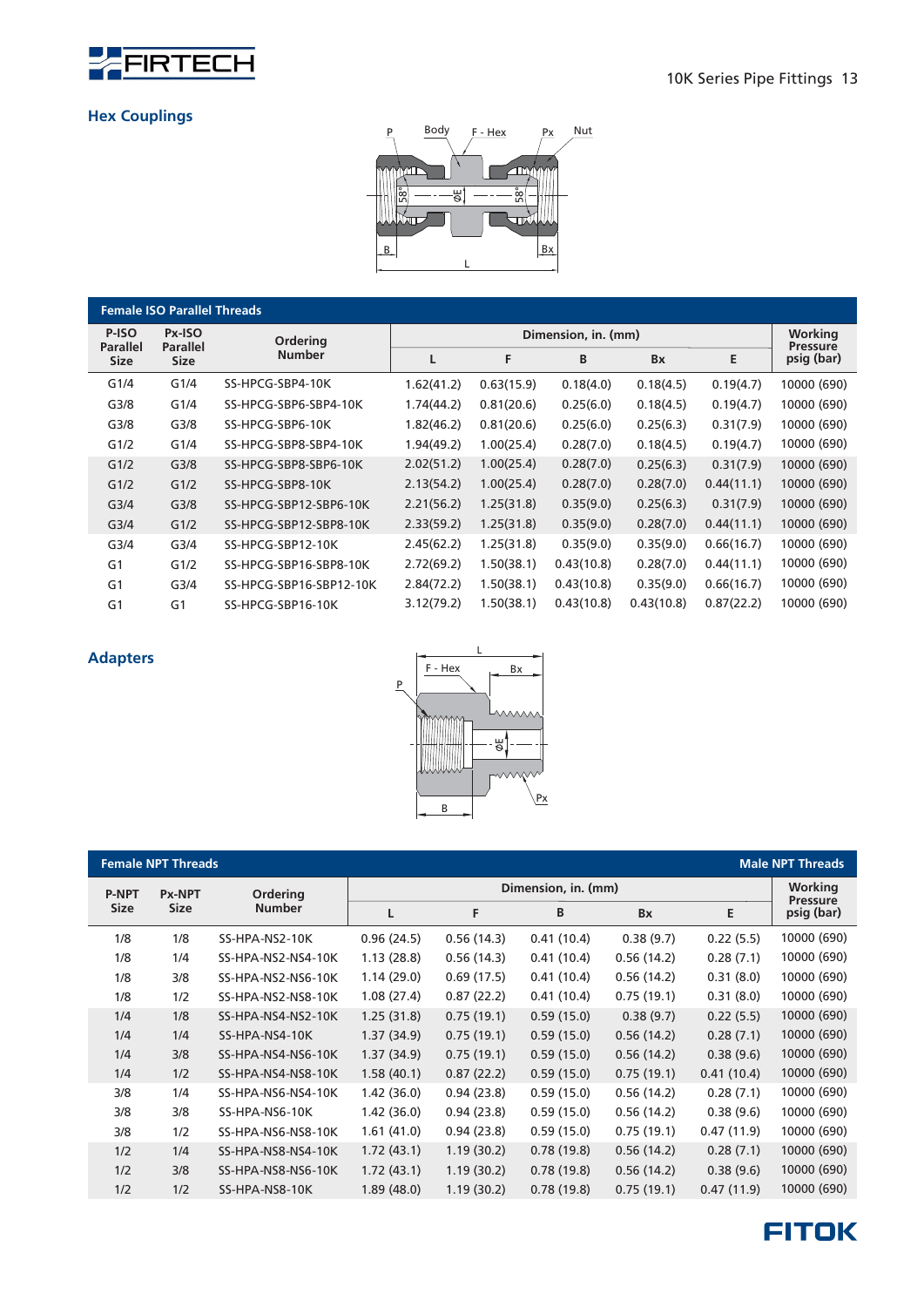

#### **Adapters**



|              | <b>Female NPT Threads</b> |                    |            |            |                     |            | <b>Male ISO Tapered Threads</b> |                            |
|--------------|---------------------------|--------------------|------------|------------|---------------------|------------|---------------------------------|----------------------------|
| <b>P-NPT</b> | Px-ISO                    | <b>Ordering</b>    |            |            | Dimension, in. (mm) |            |                                 | Working<br><b>Pressure</b> |
| <b>Size</b>  | Tapered<br><b>Size</b>    | <b>Number</b>      | L          | F          | B                   | Bx         | Е                               | psig (bar)                 |
| 1/8          | 1/8                       | SS-HPA-NS2-RT2-10K | 0.96(24.5) | 0.56(14.3) | 0.41(10.4)          | 0.38(9.7)  | 0.22(5.5)                       | 10000 (690)                |
| 1/8          | 1/4                       | SS-HPA-NS2-RT4-10K | 1.13(28.8) | 0.56(14.3) | 0.41(10.4)          | 0.56(14.2) | 0.28(7.1)                       | 10000 (690)                |
| 1/8          | 3/8                       | SS-HPA-NS2-RT6-10K | 1.14(29.0) | 0.69(17.5) | 0.41(10.4)          | 0.56(14.2) | 0.31(8.0)                       | 10000 (690)                |
| 1/8          | 1/2                       | SS-HPA-NS2-RT8-10K | 1.08(27.4) | 0.87(22.2) | 0.41(10.4)          | 0.75(19.1) | 0.31(8.0)                       | 10000 (690)                |
| 1/4          | 1/8                       | SS-HPA-NS4-RT2-10K | 1.25(31.8) | 0.75(19.1) | 0.59(15.0)          | 0.38(9.7)  | 0.22(5.5)                       | 10000 (690)                |
| 1/4          | 1/4                       | SS-HPA-NS4-RT4-10K | 1.37(34.9) | 0.75(19.1) | 0.59(15.0)          | 0.56(14.2) | 0.28(7.1)                       | 10000 (690)                |
| 1/4          | 3/8                       | SS-HPA-NS4-RT6-10K | 1.37(34.9) | 0.75(19.1) | 0.59(15.0)          | 0.56(14.2) | 0.38(9.6)                       | 10000 (690)                |
| 1/4          | 1/2                       | SS-HPA-NS4-RT8-10K | 1.58(40.1) | 0.87(22.2) | 0.59(15.0)          | 0.75(19.1) | 0.41(10.4)                      | 10000 (690)                |
| 3/8          | 1/4                       | SS-HPA-NS6-RT4-10K | 1.42(36.0) | 0.94(23.8) | 0.59(15.0)          | 0.56(14.2) | 0.28(7.1)                       | 10000 (690)                |
| 3/8          | 3/8                       | SS-HPA-NS6-RT6-10K | 1.42(36.0) | 0.94(23.8) | 0.59(15.0)          | 0.56(14.2) | 0.38(9.6)                       | 10000 (690)                |
| 3/8          | 1/2                       | SS-HPA-NS6-RT8-10K | 1.61(41.0) | 0.94(23.8) | 0.59(15.0)          | 0.75(19.1) | 0.47(11.9)                      | 10000 (690)                |
| 1/2          | 1/4                       | SS-HPA-NS8-RT4-10K | 1.72(43.1) | 1.19(30.2) | 0.78(19.8)          | 0.56(14.2) | 0.28(7.1)                       | 10000 (690)                |
| 1/2          | 3/8                       | SS-HPA-NS8-RT6-10K | 1.72(43.1) | 1.19(30.2) | 0.78(19.8)          | 0.56(14.2) | 0.38(9.6)                       | 10000 (690)                |
| 1/2          | 1/2                       | SS-HPA-NS8-RT8-10K | 1.89(48.0) | 1.19(30.2) | 0.78(19.8)          | 0.75(19.1) | 0.47(11.9)                      | 10000 (690)                |

### **FITOK**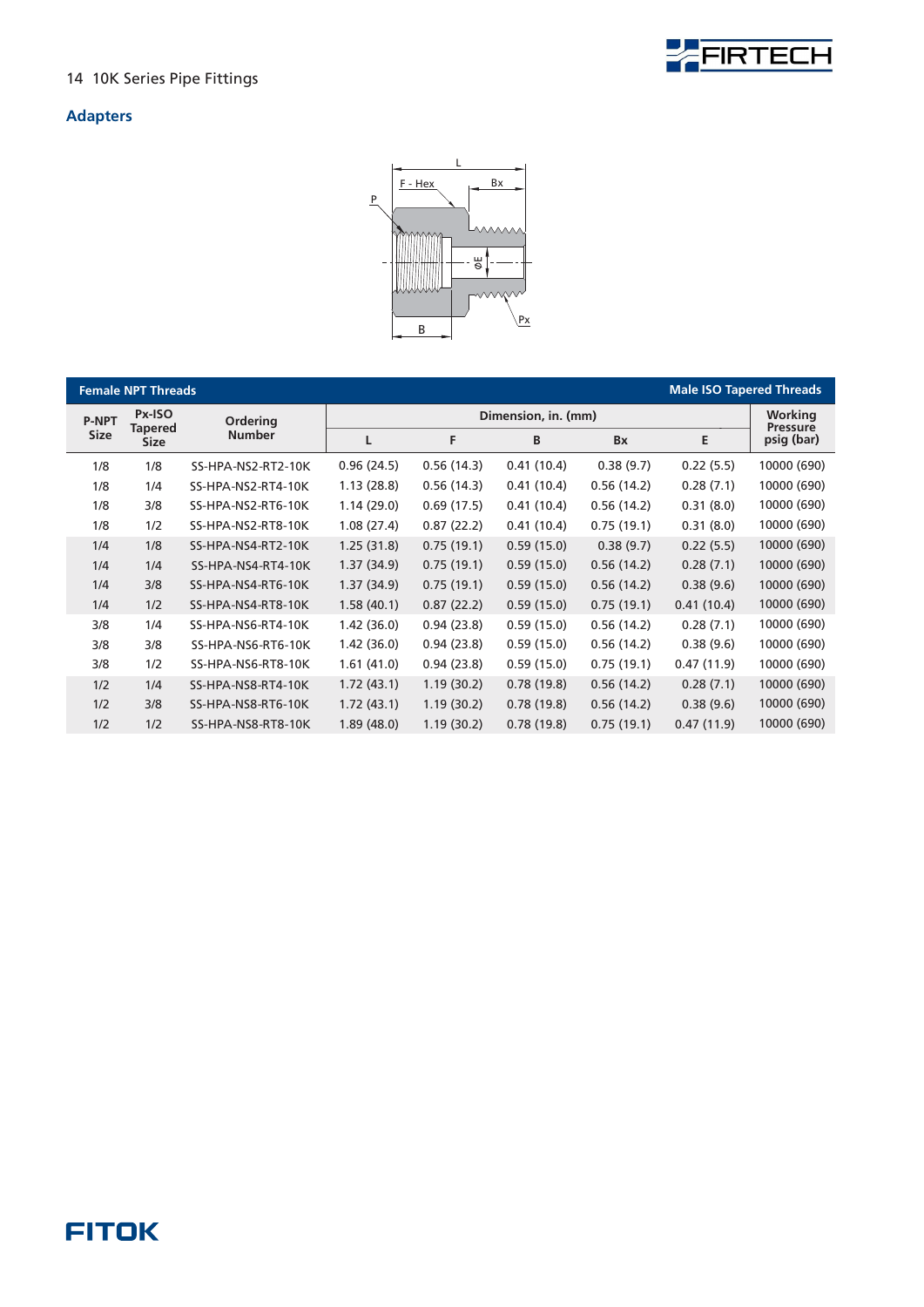



|                               |                               | <b>Female ISO Tapered Threads</b> |            |            |                     |            | <b>Male ISO Tapered Threads</b> |                                   |
|-------------------------------|-------------------------------|-----------------------------------|------------|------------|---------------------|------------|---------------------------------|-----------------------------------|
| P-ISO                         | Px-ISO                        | <b>Ordering</b>                   |            |            | Dimension, in. (mm) |            |                                 | <b>Working</b><br><b>Pressure</b> |
| <b>Tapered</b><br><b>Size</b> | <b>Tapered</b><br><b>Size</b> | <b>Number</b>                     | L          | F          | B                   | <b>Bx</b>  | E                               | psig (bar)                        |
| 1/8                           | 1/8                           | SS-HPA-RT2-10K                    | 0.96(24.5) | 0.56(14.3) | 0.41(10.4)          | 0.38(9.7)  | 0.22(5.5)                       | 10000 (690)                       |
| 1/8                           | 1/4                           | SS-HPA-RT2-RT4-10K                | 1.13(28.8) | 0.56(14.3) | 0.41(10.4)          | 0.56(14.2) | 0.28(7.1)                       | 10000 (690)                       |
| 1/8                           | 3/8                           | SS-HPA-RT2-RT6-10K                | 1.14(29.0) | 0.69(17.5) | 0.41(10.4)          | 0.56(14.2) | 0.31(8.0)                       | 10000 (690)                       |
| 1/8                           | 1/2                           | SS-HPA-RT2-RT8-10K                | 1.08(27.4) | 0.87(22.2) | 0.41(10.4)          | 0.75(19.1) | 0.31(8.0)                       | 10000 (690)                       |
| 1/4                           | 1/8                           | SS-HPA-RT4-RT2-10K                | 1.25(31.8) | 0.75(19.1) | 0.59(15.0)          | 0.38(9.7)  | 0.22(5.5)                       | 10000 (690)                       |
| 1/4                           | 1/4                           | SS-HPA-RT4-10K                    | 1.37(34.9) | 0.75(19.1) | 0.59(15.0)          | 0.56(14.2) | 0.28(7.1)                       | 10000 (690)                       |
| 1/4                           | 3/8                           | SS-HPA-RT4-RT6-10K                | 1.37(34.9) | 0.75(19.1) | 0.59(15.0)          | 0.56(14.2) | 0.38(9.6)                       | 10000 (690)                       |
| 1/4                           | 1/2                           | SS-HPA-RT4-RT8-10K                | 1.58(40.1) | 0.87(22.2) | 0.59(15.0)          | 0.75(19.1) | 0.41(10.4)                      | 10000 (690)                       |
| 3/8                           | 1/4                           | SS-HPA-RT6-RT4-10K                | 1.42(36.0) | 0.94(23.8) | 0.59(15.0)          | 0.56(14.2) | 0.28(7.1)                       | 10000 (690)                       |
| 3/8                           | 3/8                           | SS-HPA-RT6-10K                    | 1.42(36.0) | 0.94(23.8) | 0.59(15.0)          | 0.56(14.2) | 0.38(9.6)                       | 10000 (690)                       |
| 3/8                           | 1/2                           | SS-HPA-RT6-RT8-10K                | 1.61(41.0) | 0.94(23.8) | 0.59(15.0)          | 0.75(19.1) | 0.47(11.9)                      | 10000 (690)                       |
| 1/2                           | 1/4                           | SS-HPA-RT8-RT4-10K                | 1.72(43.1) | 1.19(30.2) | 0.78(19.8)          | 0.56(14.2) | 0.28(7.1)                       | 10000 (690)                       |
| 1/2                           | 3/8                           | SS-HPA-RT8-RT6-10K                | 1.72(43.1) | 1.19(30.2) | 0.78(19.8)          | 0.56(14.2) | 0.38(9.6)                       | 10000 (690)                       |
| 1/2                           | 1/2                           | SS-HPA-RT8-10K                    | 1.89(48.0) | 1.19(30.2) | 0.78(19.8)          | 0.75(19.1) | 0.47(11.9)                      | 10000 (690)                       |

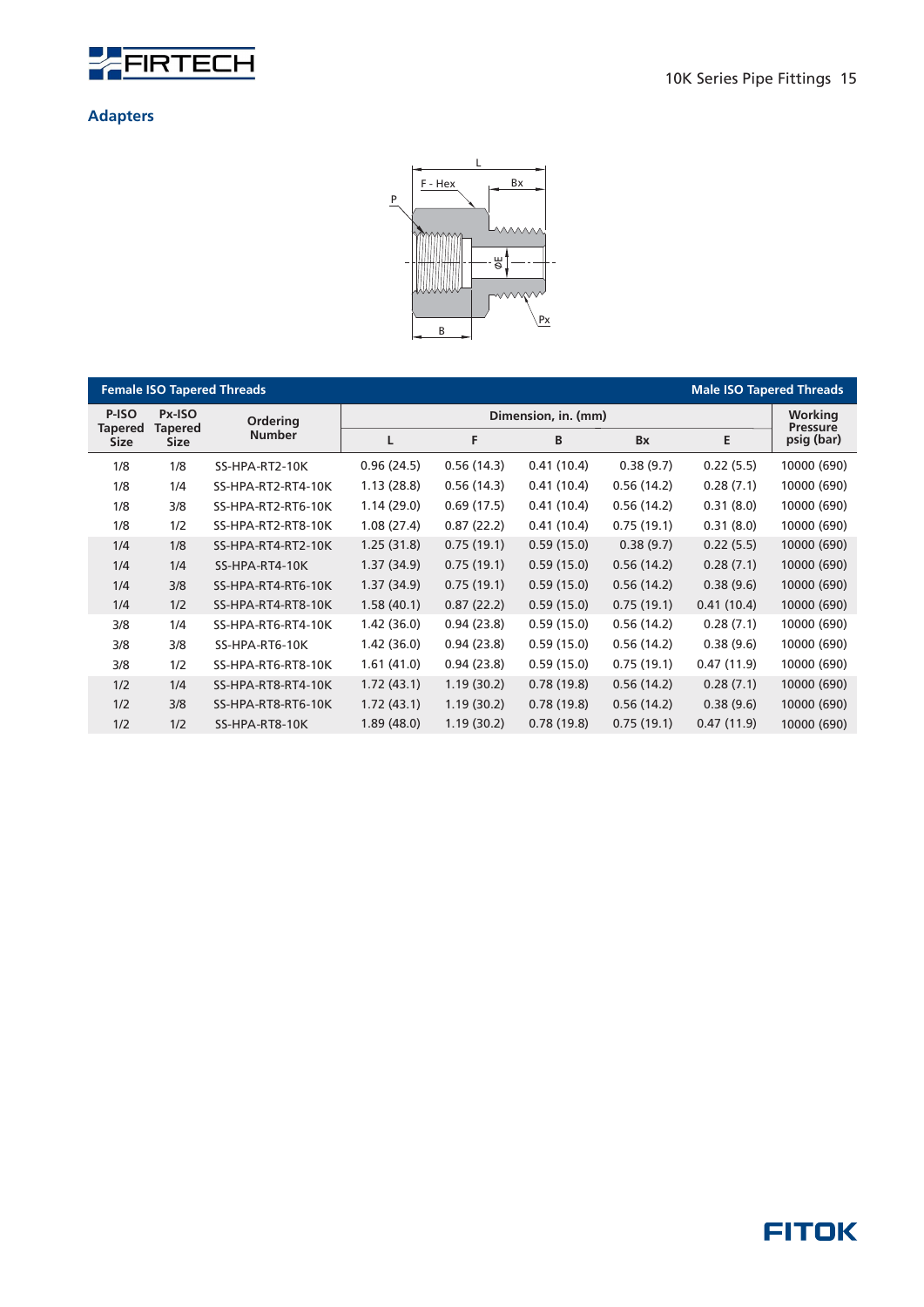

#### **Adapters**



|                               |               | <b>Female ISO Tapered Threads</b> |            |                            |            |            |            | <b>Male NPT Threads</b> |
|-------------------------------|---------------|-----------------------------------|------------|----------------------------|------------|------------|------------|-------------------------|
| P-ISO                         | <b>Px-NPT</b> | <b>Ordering</b>                   |            | Working<br><b>Pressure</b> |            |            |            |                         |
| <b>Tapered</b><br><b>Size</b> | <b>Size</b>   | <b>Number</b>                     | L          | F                          | B          | Bx         | Е          | psig (bar)              |
| 1/8                           | 1/8           | SS-HPA-RT2-NS2-10K                | 0.96(24.5) | 0.56(14.3)                 | 0.41(10.4) | 0.38(9.7)  | 0.22(5.5)  | 10000 (690)             |
| 1/8                           | 1/4           | SS-HPA-RT2-NS4-10K                | 1.13(28.8) | 0.56(14.3)                 | 0.41(10.4) | 0.56(14.2) | 0.28(7.1)  | 10000 (690)             |
| 1/8                           | 3/8           | SS-HPA-RT2-NS6-10K                | 1.14(29.0) | 0.69(17.5)                 | 0.41(10.4) | 0.56(14.2) | 0.31(8.0)  | 10000 (690)             |
| 1/8                           | 1/2           | SS-HPA-RT2-NS8-10K                | 1.08(27.4) | 0.87(22.2)                 | 0.41(10.4) | 0.75(19.1) | 0.31(8.0)  | 10000 (690)             |
| 1/4                           | 1/8           | SS-HPA-RT4-NS2-10K                | 1.25(31.8) | 0.75(19.1)                 | 0.59(15.0) | 0.38(9.7)  | 0.22(5.5)  | 10000 (690)             |
| 1/4                           | 1/4           | SS-HPA-RT4-NS4-10K                | 1.37(34.9) | 0.75(19.1)                 | 0.59(15.0) | 0.56(14.2) | 0.28(7.1)  | 10000 (690)             |
| 1/4                           | 3/8           | SS-HPA-RT4-NS6-10K                | 1.37(34.9) | 0.75(19.1)                 | 0.59(15.0) | 0.56(14.2) | 0.38(9.6)  | 10000 (690)             |
| 1/4                           | 1/2           | SS-HPA-RT4-NS8-10K                | 1.58(40.1) | 0.87(22.2)                 | 0.59(15.0) | 0.75(19.1) | 0.41(10.4) | 10000 (690)             |
| 3/8                           | 1/4           | SS-HPA-RT6-NS4-10K                | 1.42(36.0) | 0.94(23.8)                 | 0.59(15.0) | 0.56(14.2) | 0.28(7.1)  | 10000 (690)             |
| 3/8                           | 3/8           | SS-HPA-RT6-NS6-10K                | 1.42(36.0) | 0.94(23.8)                 | 0.59(15.0) | 0.56(14.2) | 0.38(9.6)  | 10000 (690)             |
| 3/8                           | 1/2           | SS-HPA-RT6-NS8-10K                | 1.61(41.0) | 0.94(23.8)                 | 0.59(15.0) | 0.75(19.1) | 0.47(11.9) | 10000 (690)             |
| 1/2                           | 1/4           | SS-HPA-RT8-NS4-10K                | 1.72(43.1) | 1.19(30.2)                 | 0.78(19.8) | 0.56(14.2) | 0.28(7.1)  | 10000 (690)             |
| 1/2                           | 3/8           | SS-HPA-RT8-NS6-10K                | 1.72(43.1) | 1.19(30.2)                 | 0.78(19.8) | 0.56(14.2) | 0.38(9.6)  | 10000 (690)             |
| 1/2                           | 1/2           | SS-HPA-RT8-NS8-10K                | 1.89(48.0) | 1.19(30.2)                 | 0.78(19.8) | 0.75(19.1) | 0.47(11.9) | 10000 (690)             |



| <b>Female NPT Threads</b><br><b>Male JIC</b> |                            |                     |                     |            |                                   |             |  |  |  |  |
|----------------------------------------------|----------------------------|---------------------|---------------------|------------|-----------------------------------|-------------|--|--|--|--|
| <b>P-NPT</b>                                 | Px-SAE/MS<br><b>Thread</b> | <b>Ordering</b>     | Dimension, in. (mm) |            | <b>Working</b><br><b>Pressure</b> |             |  |  |  |  |
| <b>Size</b>                                  | <b>Size</b>                | <b>Number</b>       |                     | F          | E                                 | psig (bar)  |  |  |  |  |
| 1/8                                          | $7/16 - 20$                | SS-HPA-NS2-AN4-10K  | 1.09(27.8)          | 0.56(14.3) | 0.17(4.4)                         | 10000 (690) |  |  |  |  |
| 1/4                                          | $7/16 - 20$                | SS-HPA-NS4-AN4-10K  | 1.32(33.5)          | 0.75(19.1) | 0.17(4.4)                         | 10000 (690) |  |  |  |  |
| 1/4                                          | $9/16 - 18$                | SS-HPA-NS4-AN6-10K  | 1.32(33.5)          | 0.75(19.1) | 0.30(7.5)                         | 10000 (690) |  |  |  |  |
| 3/8                                          | $9/16 - 18$                | SS-HPA-NS6-AN6-10K  | 1.37(34.8)          | 0.94(23.8) | 0.30(7.5)                         | 10000 (690) |  |  |  |  |
| 3/8                                          | $3/4 - 16$                 | SS-HPA-NS6-AN8-10K  | 1.47(37.4)          | 0.94(23.8) | 0.39(9.9)                         | 10000 (690) |  |  |  |  |
| 1/2                                          | $3/4 - 16$                 | SS-HPA-NS8-AN8-10K  | 1.72(43.6)          | 1.19(30.2) | 0.39(9.9)                         | 10000 (690) |  |  |  |  |
| 1/2                                          | $7/8 - 14$                 | SS-HPA-NS8-AN10-10K | 1.82(46.2)          | 1.19(30.2) | 0.48(12.3)                        | 10000 (690) |  |  |  |  |
| 1/2                                          | $11/16-12$                 | SS-HPA-NS8-AN12-10K | 1.92(48.8)          | 1.19(30.2) | 0.61(15.5)                        | 10000 (690) |  |  |  |  |

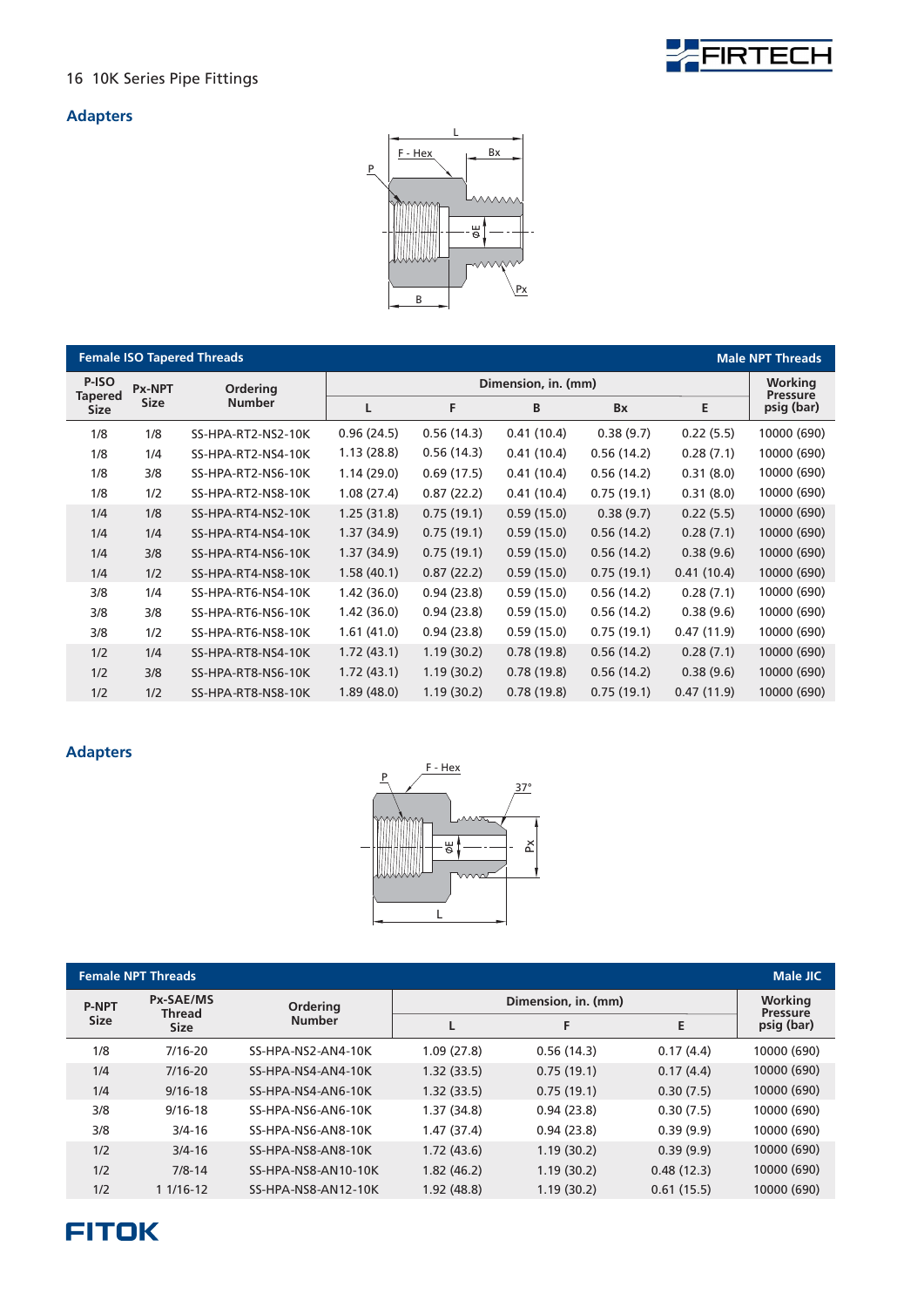



|              | <b>Female NPT Threads</b> |                     |            |            |                     |            |            | <b>Male ISO Parallel Threads</b> |
|--------------|---------------------------|---------------------|------------|------------|---------------------|------------|------------|----------------------------------|
| <b>P-NPT</b> | Px-ISO<br><b>Parallel</b> | <b>Ordering</b>     |            |            | Dimension, in. (mm) |            |            | Working<br><b>Pressure</b>       |
| <b>Size</b>  | <b>Size</b>               | <b>Number</b>       |            | F          | B                   | <b>Bx</b>  | E          | psig (bar)                       |
| 1/8          | G1/4                      | SS-HPA-NS2-HBP4-10K | 1.02(25.8) | 0.63(15.9) | 0.41(10.4)          | 0.43(11.0) | 0.19(4.7)  | 10000 (690)                      |
| 1/8          | G <sub>3/8</sub>          | SS-HPA-NS2-HBP6-10K | 1.06(26.8) | 0.81(20.6) | 0.41(10.4)          | 0.47(12.0) | 0.31(7.9)  | 10000 (690)                      |
| 1/4          | G1/4                      | SS-HPA-NS4-HBP4-10K | 1.25(31.7) | 0.75(19.1) | 0.59(15.0)          | 0.43(11.0) | 0.19(4.7)  | 10000 (690)                      |
| 1/4          | G <sub>3/8</sub>          | SS-HPA-NS4-HBP6-10K | 1.29(32.7) | 0.81(20.6) | 0.59(15.0)          | 0.47(12.0) | 0.31(7.9)  | 10000 (690)                      |
| 1/4          | G1/2                      | SS-HPA-NS4-HBP8-10K | 1.37(34.7) | 1.00(25.4) | 0.59(15.0)          | 0.55(14.0) | 0.41(10.4) | 10000 (690)                      |
| 3/8          | G1/4                      | SS-HPA-NS6-HBP4-10K | 1.31(33.2) | 0.94(23.8) | 0.59(15.0)          | 0.43(11.0) | 0.19(4.7)  | 10000 (690)                      |
| 3/8          | G <sub>3/8</sub>          | SS-HPA-NS6-HBP6-10K | 1.35(34.2) | 0.94(23.8) | 0.59(15.0)          | 0.47(12.0) | 0.31(7.9)  | 10000 (690)                      |
| 3/8          | G1/2                      | SS-HPA-NS6-HBP8-10K | 1.43(36.2) | 1.00(25.4) | 0.59(15.0)          | 0.55(14.0) | 0.44(11.1) | 10000 (690)                      |
| 1/2          | G1/4                      | SS-HPA-NS8-HBP4-10K | 1.57(39.9) | 1.19(30.2) | 0.78(19.8)          | 0.43(11.0) | 0.19(4.7)  | 10000 (690)                      |
| 1/2          | G <sub>3/8</sub>          | SS-HPA-NS8-HBP6-10K | 1.61(40.9) | 1.19(30.2) | 0.78(19.8)          | 0.47(12.0) | 0.31(7.9)  | 10000 (690)                      |
| 1/2          | G1/2                      | SS-HPA-NS8-HBP8-10K | 1.69(42.9) | 1.19(30.2) | 0.78(19.8)          | 0.55(14.0) | 0.44(11.1) | 10000 (690)                      |



|                           | <b>Female Swivel JIC</b> |                     |            |            |                                   |            |            | <b>Male NPT Threads</b> |
|---------------------------|--------------------------|---------------------|------------|------------|-----------------------------------|------------|------------|-------------------------|
| <b>P-SAE/MS</b><br>Thread | Px-NPT                   | <b>Ordering</b>     |            |            | <b>Working</b><br><b>Pressure</b> |            |            |                         |
| <b>Size</b>               | <b>Size</b>              | <b>Number</b>       | L          | F          | B                                 | <b>Bx</b>  | E          | psig (bar)              |
| $7/16 - 20$               | 1/8                      | SS-HPA-AS4-NS2-10K  | 1.50(38.2) | 0.56(14.3) | 0.35(9.0)                         | 0.38(9.70) | 0.17(4.4)  | 690 (10000)             |
| $7/16 - 20$               | 1/4                      | SS-HPA-AS4-NS4-10K  | 1.68(47.2) | 0.56(14.3) | 0.35(9.0)                         | 0.56(14.2) | 0.17(4.4)  | 690 (10000)             |
| $7/16 - 20$               | 3/8                      | SS-HPA-AS4-NS6-10K  | 1.73(43.9) | 0.69(17.5) | 0.35(9.0)                         | 0.56(14.2) | 0.17(4.4)  | 690 (10000)             |
| $9/16 - 18$               | 1/4                      | SS-HPA-AS6-NS4-10K  | 1.73(44.0) | 0.63(15.9) | 0.38(9.7)                         | 0.56(14.2) | 0.28(7.1)  | 690 (10000)             |
| $9/16 - 18$               | 3/8                      | SS-HPA-AS6-NS6-10K  | 1.76(44.6) | 0.69(17.5) | 0.38(9.7)                         | 0.56(14.2) | 0.30(7.5)  | 690 (10000)             |
| $9/16 - 18$               | 1/2                      | SS-HPA-AS6-NS8-10K  | 2.00(50.7) | 0.87(22.2) | 0.38(9.7)                         | 0.75(19.1) | 0.30(7.5)  | 690 (10000)             |
| $3/4 - 16$                | 1/4                      | SS-HPA-AS8-NS4-10K  | 1.87(47.6) | 0.87(22.2) | 0.43(11.0)                        | 0.56(14.2) | 0.28(7.1)  | 690 (10000)             |
| $3/4 - 16$                | 3/8                      | SS-HPA-AS8-NS6-10K  | 1.87(47.6) | 0.87(22.2) | 0.43(11.0)                        | 0.56(14.2) | 0.38(9.6)  | 690 (10000)             |
| $3/4 - 16$                | 1/2                      | SS-HPA-AS8-NS8-10K  | 2.07(52.5) | 0.87(22.2) | 0.43(11.0)                        | 0.75(19.1) | 0.39(9.9)  | 690 (10000)             |
| $7/8 - 14$                | 3/8                      | SS-HPA-AS10-NS6-10K | 2.01(51.1) | 1.00(25.4) | 0.51(13.0)                        | 0.56(14.2) | 0.38(9.6)  | 690 (10000)             |
| $7/8 - 14$                | 1/2                      | SS-HPA-AS10-NS8-10K | 2.20(56.0) | 1.00(25.4) | 0.51(13.0)                        | 0.75(19.1) | 0.47(11.9) | 690 (10000)             |
| 1 1/16-12                 | 1/2                      | SS-HPA-AS12-NS8-10K | 2.44(62.0) | 1.25(31.8) | 0.55(14.0)                        | 0.75(19.1) | 0.47(11.9) | 690 (10000)             |
| 1 5/16-12                 | 1/2                      | SS-HPA-AS16-NS8-10K | 2.61(66.2) | 1.50(38.1) | 0.61(15.5)                        | 0.75(19.1) | 0.47(11.9) | 690 (10000)             |

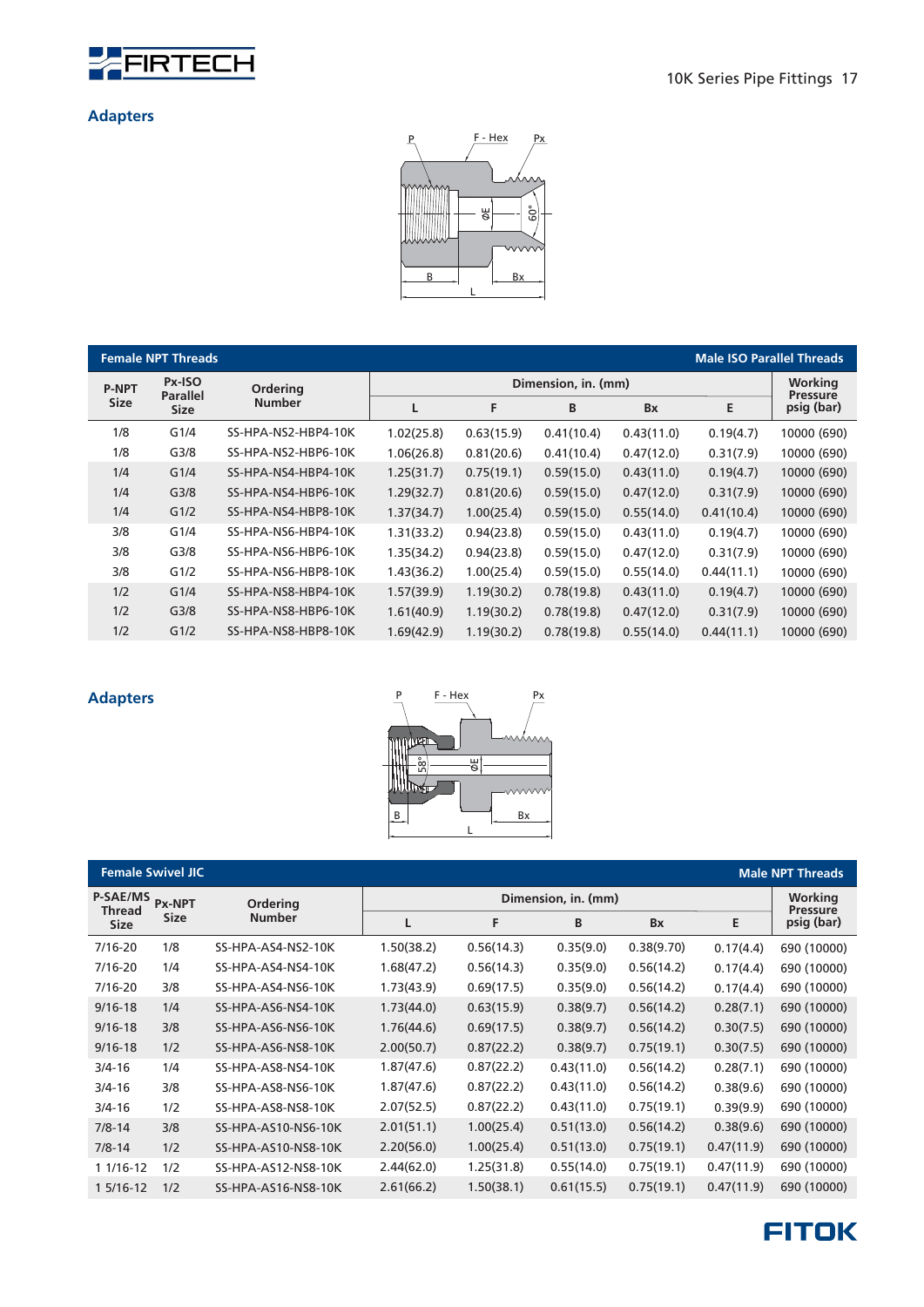



| <b>Female Swivel JIC</b>      |                               |                      |            |            |                     |            |            | <b>Male JIC</b>               |
|-------------------------------|-------------------------------|----------------------|------------|------------|---------------------|------------|------------|-------------------------------|
| <b>P-SAE/MS</b>               | Px-SAE/MS                     | Ordering             |            |            | Dimension, in. (mm) |            |            | Working                       |
| <b>Theread</b><br><b>Size</b> | <b>Theread</b><br><b>Size</b> | <b>Number</b>        | L          | F          | B                   | <b>Bx</b>  | E          | <b>Pressure</b><br>psig (bar) |
| $7/16 - 20$                   | $7/16 - 20$                   | SS-HPA-AS4-AN4-10K   | 1.64(41.7) | 0.56(14.3) | 0.35(9.0)           | 0.55(14.0) | 0.17(4.4)  | 10000 (690)                   |
| $7/16 - 20$                   | $9/16 - 18$                   | SS-HPA-AS4-AN6-10K   | 1.65(41.8) | 0.63(15.9) | 0.35(9.0)           | 0.56(14.1) | 0.17(4.4)  | 10000 (690)                   |
| $7/16 - 20$                   | $3/4 - 16$                    | SS-HPA-AS4-AN8-10K   | 1.79(45.4) | 0.81(20.6) | 0.35(9.0)           | 0.66(16.7) | 0.17(4.4)  | 10000 (690)                   |
| $9/16 - 18$                   | $7/16 - 20$                   | SS-HPA-AS6-AN4-10K   | 1.67(42.4) | 0.63(15.9) | 0.38(9.7)           | 0.55(14.0) | 0.17(4.4)  | 10000 (690)                   |
| $9/16 - 18$                   | $9/16 - 18$                   | SS-HPA-AS6-AN6-10K   | 1.67(42.5) | 0.63(15.9) | 0.38(9.7)           | 0.56(14.1) | 0.30(7.5)  | 10000 (690)                   |
| $9/16 - 18$                   | $3/4 - 16$                    | SS-HPA-AS6-AN8-10K   | 1.81(46.1) | 0.81(20.6) | 0.38(9.7)           | 0.66(16.7) | 0.30(7.5)  | 10000 (690)                   |
| $3/4 - 16$                    | $7/16 - 20$                   | SS-HPA-AS8-AN4-10K   | 1.86(47.2) | 0.87(22.2) | 0.43(11.0)          | 0.55(14.0) | 0.17(4.4)  | 10000 (690)                   |
| $3/4 - 16$                    | $9/16 - 18$                   | SS-HPA-AS8-AN6-10K   | 1.86(47.3) | 0.87(22.2) | 0.43(11.0)          | 0.56(14.1) | 0.30(7.5)  | 10000 (690)                   |
| $3/4 - 16$                    | $3/4 - 16$                    | SS-HPA-AS8-AN8-10K   | 1.96(49.9) | 0.87(22.2) | 0.43(11.0)          | 0.66(16.7) | 0.39(9.9)  | 10000 (690)                   |
| $3/4 - 16$                    | $7/8 - 14$                    | SS-HPA-AS8-AN10-10K  | 2.07(52.5) | 0.94(23.8) | 0.43(11.0)          | 0.76(19.3) | 0.39(9.9)  | 10000 (690)                   |
| $7/8 - 14$                    | $9/16 - 18$                   | SS-HPA-AS10-AN6-10K  | 1.95(49.6) | 1.00(25.4) | 0.51(13.0)          | 0.56(14.1) | 0.30(7.5)  | 10000 (690)                   |
| $7/8 - 14$                    | $3/4 - 16$                    | SS-HPA-AS10-AN8-10K  | 2.06(52.2) | 1.00(25.4) | 0.51(13.0)          | 0.66(16.7) | 0.39(9.9)  | 10000 (690)                   |
| $7/8 - 14$                    | $7/8 - 14$                    | SS-HPA-AS10-AN10-10K | 2.16(54.8) | 1.00(25.4) | 0.51(13.0)          | 0.76(19.3) | 0.48(12.3) | 10000 (690)                   |
| $7/8 - 14$                    | 1 1/16-12                     | SS-HPA-AS10-AN12-10K | 2.34(59.4) | 1.13(28.6) | 0.51(13.0)          | 0.86(21.9) | 0.48(12.3) | 10000 (690)                   |
| $11/16-12$                    | $3/4 - 16$                    | SS-HPA-AS12-AN8-10K  | 2.26(57.4) | 1.25(31.8) | 0.55(14.0)          | 0.66(16.7) | 0.39(9.9)  | 10000 (690)                   |
| 1 1/16-12                     | $7/8 - 14$                    | SS-HPA-AS12-AN10-10K | 2.36(60.0) | 1.25(31.8) | 0.55(14.0)          | 0.76(19.3) | 0.48(12.3) | 10000 (690)                   |
| 1 1/16-12                     | 1 1/16-12                     | SS-HPA-AS12-AN12-10K | 2.46(62.6) | 1.25(31.8) | 0.55(14.0)          | 0.86(21.9) | 0.61(15.5) | 10000 (690)                   |
| 1 1/16-12                     | 1 5/16-12                     | SS-HPA-AS12-AN16-10K | 2.63(66.8) | 1.37(34.9) | 0.55(14.0)          | 0.91(23.1) | 0.61(15.5) | 10000 (690)                   |
| 1 5/16-12                     | $3/4 - 16$                    | SS-HPA-AS16-AN8-10K  | 2.50(63.4) | 1.50(38.1) | 0.61(15.5)          | 0.66(16.7) | 0.39(9.9)  | 10000 (690)                   |
| 1 5/16-12                     | $7/8 - 14$                    | SS-HPA-AS16-AN10-10K | 2.60(66.0) | 1.50(38.1) | 0.61(15.5)          | 0.76(19.3) | 0.48(12.3) | 10000 (690)                   |
| 1 5/16-12                     | 1 1/16-12                     | SS-HPA-AS16-AN12-10K | 2.70(68.6) | 1.50(38.1) | 0.61(15.5)          | 0.86(21.9) | 0.61(15.5) | 10000 (690)                   |
| 1 5/16-12                     | 1 5/16-12                     | SS-HPA-AS16-AN16-10K | 2.75(69.8) | 1.50(38.1) | 0.61(15.5)          | 0.91(23.1) | 0.84(21.4) | 10000 (690)                   |

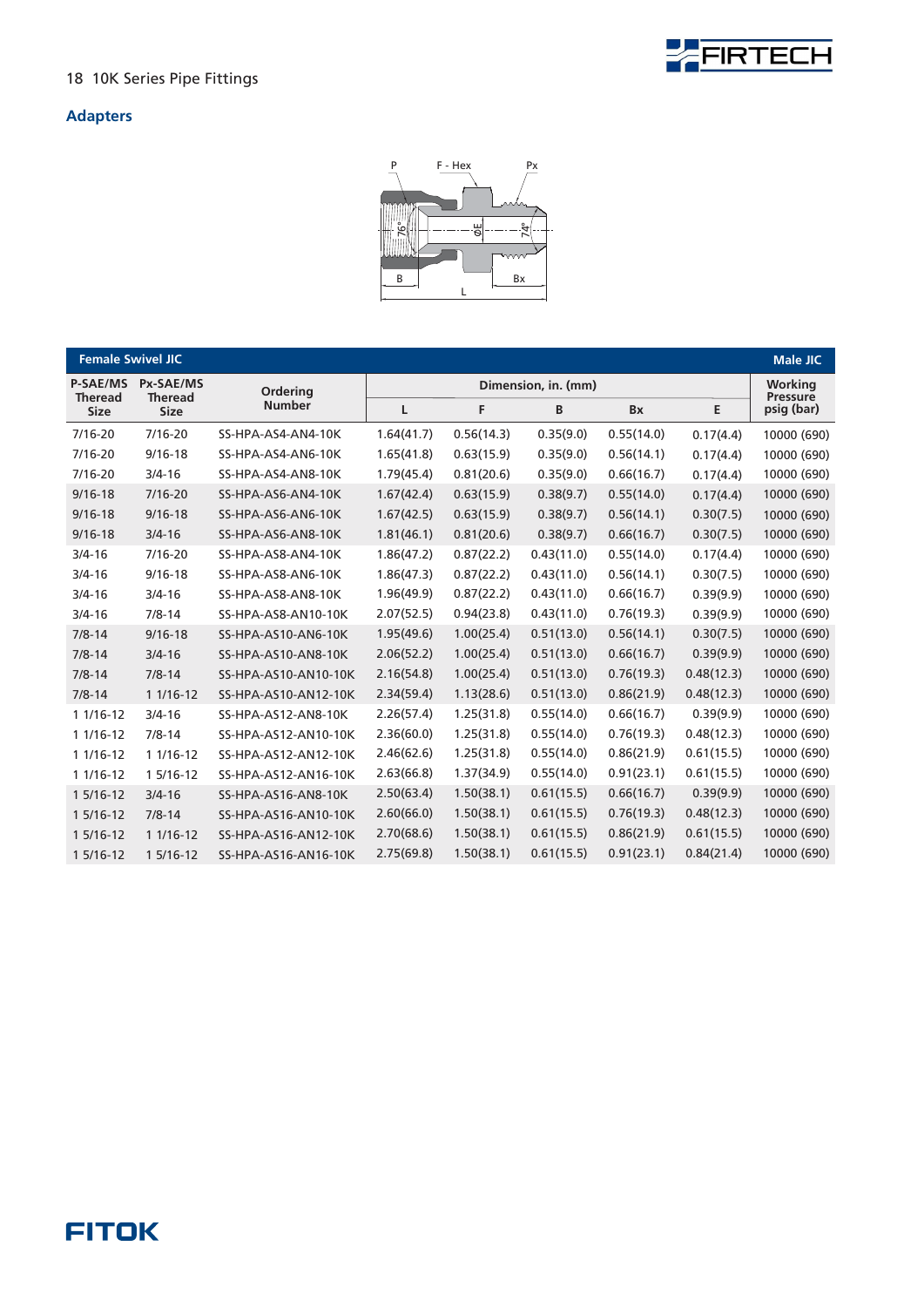



| <b>Female Swivel JIC</b>          |                           |                       |            |            |                     |            |            | <b>Male ISO Parallel Threads</b> |
|-----------------------------------|---------------------------|-----------------------|------------|------------|---------------------|------------|------------|----------------------------------|
| <b>P-SAE/MS</b><br><b>Theread</b> | Px-ISO<br><b>Parallel</b> | Ordering              |            |            | Dimension, in. (mm) |            |            | Working<br><b>Pressure</b>       |
| <b>Size</b>                       | <b>Size</b>               | <b>Number</b>         | L          | F          | B                   | <b>Bx</b>  | E          | psig (bar)                       |
| $7/16 - 20$                       | G1/4                      | SS-HPA-AS4-HBP4-10K   | 1.52(38.7) | 0.63(15.9) | 0.35(9.0)           | 0.43(11.0) | 0.17(4.4)  | 10000 (690)                      |
| $7/16 - 20$                       | G <sub>3/8</sub>          | SS-HPA-AS4-HBP6-10K   | 1.60(40.7) | 0.81(20.6) | 0.35(9.0)           | 0.47(12.0) | 0.17(4.4)  | 10000 (690)                      |
| $9/16 - 18$                       | G1/4                      | SS-HPA-AS6-HBP4-10K   | 1.55(39.4) | 0.63(15.9) | 0.38(9.7)           | 0.43(11.0) | 0.17(4.4)  | 10000 (690)                      |
| $9/16 - 18$                       | G <sub>3/8</sub>          | SS-HPA-AS6-HBP6-10K   | 1.63(41.4) | 0.81(20.6) | 0.38(9.7)           | 0.47(12.0) | 0.30(7.5)  | 10000 (690)                      |
| $9/16 - 18$                       | G1/2                      | SS-HPA-AS6-HBP8-10K   | 1.79(45.4) | 1.00(25.4) | 0.38(9.7)           | 0.55(14.0) | 0.30(7.5)  | 10000 (690)                      |
| $3/4 - 16$                        | G1/4                      | SS-HPA-AS8-HBP4-10K   | 1.74(44.2) | 0.87(22.2) | 0.43(11.0)          | 0.43(11.0) | 0.19(4.7)  | 10000 (690)                      |
| $3/4 - 16$                        | G <sub>3/8</sub>          | SS-HPA-AS8-HBP6-10K   | 1.78(45.2) | 0.87(22.2) | 0.43(11.0)          | 0.47(12.0) | 0.31(7.9)  | 10000 (690)                      |
| $3/4 - 16$                        | G1/2                      | SS-HPA-AS8-HBP8-10K   | 1.86(47.2) | 1.00(25.4) | 0.43(11.0)          | 0.55(14.0) | 0.39(9.9)  | 10000 (690)                      |
| $7/8 - 14$                        | G1/4                      | SS-HPA-AS10-HBP4-10K  | 1.83(46.5) | 1.00(25.4) | 0.51(13.0)          | 0.43(11.0) | 0.19(4.7)  | 10000 (690)                      |
| $7/8 - 14$                        | G <sub>3/8</sub>          | SS-HPA-AS10-HBP6-10K  | 1.87(47.5) | 1.00(25.4) | 0.51(13.0)          | 0.47(12.0) | 0.31(7.9)  | 10000 (690)                      |
| $7/8 - 14$                        | G1/2                      | SS-HPA-AS10-HBP8-10K  | 1.95(49.5) | 1.00(25.4) | 0.51(13.0)          | 0.55(14.0) | 0.44(11.1) | 10000 (690)                      |
| 1 1/16-12                         | G1/2                      | SS-HPA-AS12-HBP8-10K  | 2.15(54.7) | 1.25(31.8) | 0.55(14.0)          | 0.55(14.0) | 0.44(11.1) | 10000 (690)                      |
| 1 1/16-12                         | G <sub>3/4</sub>          | SS-HPA-AS12-HBP12-10K | 2.23(56.7) | 1.25(31.8) | 0.55(14.0)          | 0.63(16.0) | 0.61(15.5) | 10000 (690)                      |
| 1 1/16-12                         | G <sub>1</sub>            | SS-HPA-AS12-HBP16-10K | 2.47(62.7) | 1.50(38.1) | 0.55(14.0)          | 0.75(19.0) | 0.61(15.5) | 10000 (690)                      |
| 1 5/16-12                         | G1/2                      | SS-HPA-AS16-HBP8-10K  | 2.39(60.7) | 1.50(38.1) | 0.61(15.5)          | 0.55(14.0) | 0.44(11.1) | 10000 (690)                      |
| 1 5/16-12                         | G <sub>3/4</sub>          | SS-HPA-AS16-HBP12-10K | 2.47(62.7) | 1.50(38.1) | 0.61(15.5)          | 0.63(16.0) | 0.66(16.7) | 10000 (690)                      |
| 1 5/16-12                         | G <sub>1</sub>            | SS-HPA-AS16-HBP16-10K | 2.59(65.7) | 1.50(38.1) | 0.61(15.5)          | 0.75(19.0) | 0.84(21.4) | 10000 (690)                      |

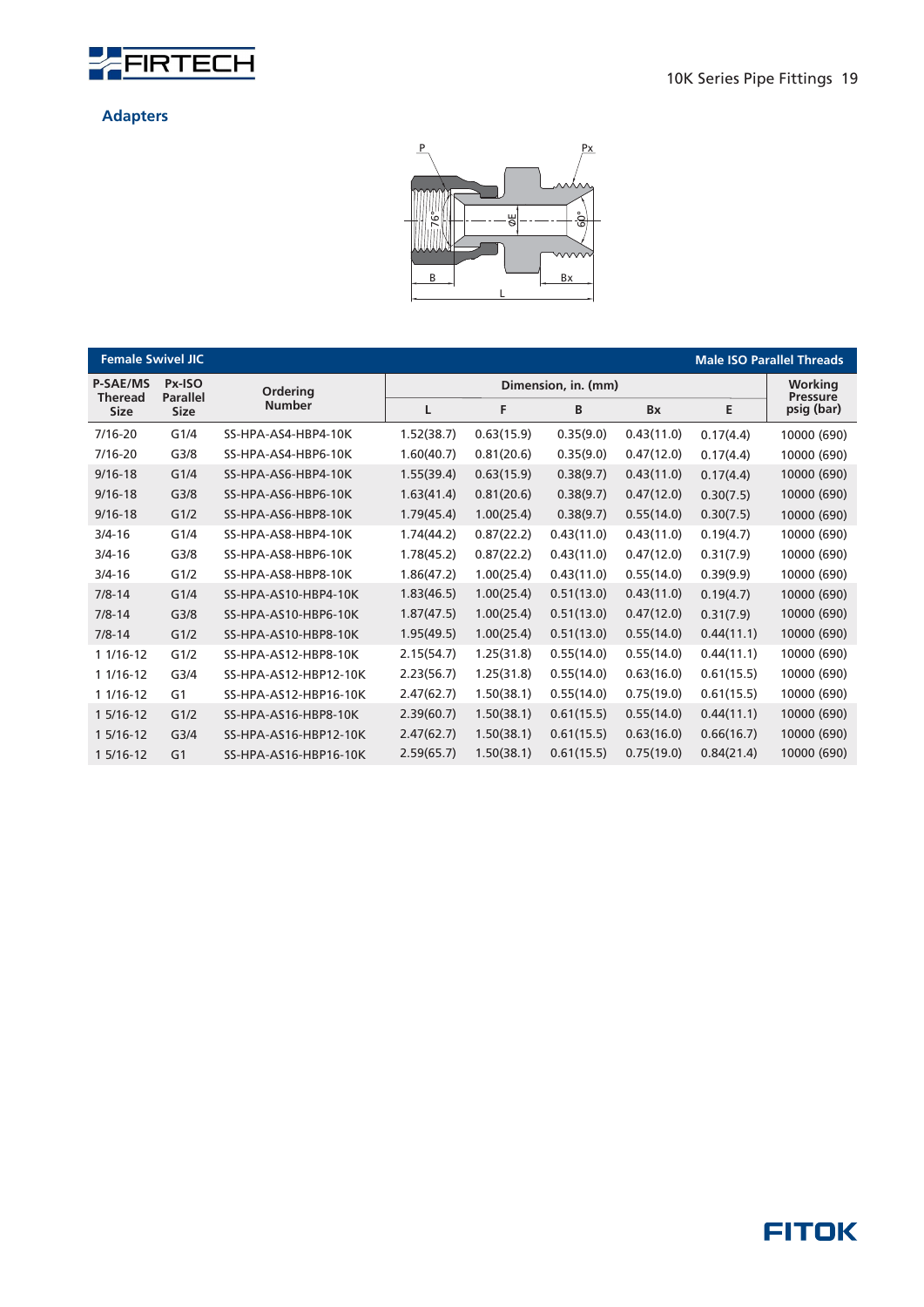

#### **Adapters**



|                          |               | <b>Female Swivel ISO Parallel Threads</b> |            |                     |            |            |            | <b>Male NPT Threads</b>       |
|--------------------------|---------------|-------------------------------------------|------------|---------------------|------------|------------|------------|-------------------------------|
| P-ISO<br><b>Parallel</b> | <b>Px-NPT</b> | <b>Ordering</b>                           |            | Dimension, in. (mm) |            |            |            |                               |
| <b>Size</b>              | <b>Size</b>   | <b>Number</b>                             |            | F                   | B          | <b>Bx</b>  | E          | <b>Pressure</b><br>psig (bar) |
| G1/4                     | 1/8           | SS-HPA-SBP4-NS2-10K                       | 1.39(35.3) | 0.63(15.9)          | 0.18(4.5)  | 0.38(9.7)  | 0.19(4.7)  | 10000 (690)                   |
| G1/4                     | 1/4           | SS-HPA-SBP4-NS4-10K                       | 1.57(39.8) | 0.63(15.9)          | 0.18(4.5)  | 0.56(14.2) | 0.19(4.7)  | 10000 (690)                   |
| G1/4                     | 3/8           | SS-HPA-SBP4-NS6-10K                       | 1.59(40.4) | 0.69(17.5)          | 0.18(4.5)  | 0.56(14.2) | 0.19(4.7)  | 10000 (690)                   |
| G <sub>3/8</sub>         | 1/4           | SS-HPA-SBP6-NS4-10K                       | 1.70(43.2) | 0.81(20.6)          | 0.25(6.3)  | 0.56(14.2) | 0.28(7.1)  | 10000 (690)                   |
| G <sub>3/8</sub>         | 3/8           | SS-HPA-SBP6-NS6-10K                       | 1.70(43.2) | 0.81(20.6)          | 0.25(6.3)  | 0.56(14.2) | 0.31(7.9)  | 10000 (690)                   |
| G <sub>3/8</sub>         | 1/2           | SS-HPA-SBP6-NS8-10K                       | 1.91(48.5) | 0.87(22.2)          | 0.25(6.3)  | 0.75(19.1) | 0.31(7.9)  | 10000 (690)                   |
| G1/2                     | 1/4           | SS-HPA-SBP8-NS4-10K                       | 1.88(47.8) | 1.00(25.4)          | 0.28(7.0)  | 0.56(14.2) | 0.19(4.7)  | 10000 (690)                   |
| G1/2                     | 3/8           | SS-HPA-SBP8-NS6-10K                       | 1.88(47.8) | 1.00(25.4)          | 0.28(7.0)  | 0.56(14.2) | 0.31(7.9)  | 10000 (690)                   |
| G1/2                     | 1/2           | SS-HPA-SBP8-NS8-10K                       | 2.07(52.7) | 1.00(25.4)          | 0.28(7.0)  | 0.75(19.1) | 0.44(11.1) | 10000 (690)                   |
| G <sub>3/4</sub>         | 1/2           | SS-HPA-SBP12-NS8-10K                      | 2.30(58.5) | 1.25(31.8)          | 0.35(9.0)  | 0.75(19.1) | 0.47(11.9) | 10000 (690)                   |
| G <sub>1</sub>           | 1/2           | SS-HPA-SBP16-NS8-10K                      | 2.63(66.7) | 1.50(38.1)          | 1.43(10.8) | 0.75(19.1) | 0.47(11.9) | 10000 (690)                   |



| <b>Female Swivel ISO Parallel Threads</b><br><b>Male JIC</b> |                            |                       |            |            |                     |            |            |                            |  |
|--------------------------------------------------------------|----------------------------|-----------------------|------------|------------|---------------------|------------|------------|----------------------------|--|
| P-ISO<br><b>Parallel</b>                                     | Px-SAE/MS<br><b>Thread</b> | <b>Ordering</b>       |            |            | Dimension, in. (mm) |            |            | Working<br><b>Pressure</b> |  |
| <b>Size</b>                                                  | <b>Size</b>                | <b>Number</b>         | L          | F          | B                   | Bx         | E          | psig (bar)                 |  |
| G1/4                                                         | $7/16 - 20$                | SS-HPA-SBP4-AN4-10K   | 1.50(38.2) | 0.63(15.9) | 0.18(4.5)           | 0.55(14.0) | 0.17(4.4)  | 10000 (690)                |  |
| G1/4                                                         | $9/16 - 18$                | SS-HPA-SBP4-AN6-10K   | 1.51(38.3) | 0.63(15.9) | 0.18(4.5)           | 0.56(14.1) | 0.19(4.7)  | 10000 (690)                |  |
| G1/4                                                         | $3/4 - 16$                 | SS-HPA-SBP4-AN8-10K   | 1.65(41.9) | 0.81(20.6) | 0.18(4.5)           | 0.66(16.7) | 0.19(4.7)  | 10000 (690)                |  |
| G1/4                                                         | $7/8 - 14$                 | SS-HPA-SBP4-AN10-10K  | 1.83(46.5) | 0.94(23.8) | 0.18(4.5)           | 0.76(19.3) | 0.19(4.7)  | 10000 (690)                |  |
| G <sub>3/8</sub>                                             | $7/16 - 20$                | SS-HPA-SBP6-AN4-10K   | 1.62(41.2) | 0.81(20.6) | 0.25(6.3)           | 0.55(14.0) | 0.17(4.4)  | 10000 (690)                |  |
| G <sub>3/8</sub>                                             | $9/16 - 18$                | SS-HPA-SBP6-AN6-10K   | 1.63(41.3) | 0.81(20.6) | 0.25(6.3)           | 0.56(14.1) | 0.30(7.5)  | 10000 (690)                |  |
| G <sub>3/8</sub>                                             | $3/4 - 16$                 | SS-HPA-SBP6-AN8-10K   | 1.73(43.9) | 0.81(20.6) | 0.25(6.3)           | 0.66(16.7) | 0.31(7.9)  | 10000 (690)                |  |
| G <sub>3/8</sub>                                             | $7/8 - 14$                 | SS-HPA-SBP6-AN10-10K  | 1.91(48.5) | 0.94(23.8) | 0.25(6.3)           | 0.76(19.3) | 0.31(7.9)  | 10000 (690)                |  |
| G1/2                                                         | $9/16 - 18$                | SS-HPA-SBP8-AN6-10K   | 1.82(46.3) | 1.00(25.4) | 0.28(7.0)           | 0.56(14.1) | 0.30(7.5)  | 10000 (690)                |  |
| G1/2                                                         | $3/4 - 16$                 | SS-HPA-SBP8-AN8-10K   | 1.93(48.9) | 1.00(25.4) | 0.28(7.0)           | 0.66(16.7) | 0.39(9.9)  | 10000 (690)                |  |
| G1/2                                                         | $7/8 - 14$                 | SS-HPA-SBP8-AN10-10K  | 2.03(51.5) | 1.00(25.4) | 0.28(7.0)           | 0.76(19.3) | 0.44(11.1) | 10000 (690)                |  |
| G1/2                                                         | 1 1/16-12                  | SS-HPA-SBP8-AN12-10K  | 2.21(56.1) | 1.13(28.6) | 0.28(7.0)           | 0.86(21.9) | 0.44(11.1) | 10000 (690)                |  |
| G1/2                                                         | 1 5/16-12                  | SS-HPA-SBP8-AN16-10K  | 2.37(60.3) | 1.37(34.9) | 0.28(7.0)           | 0.91(23.1) | 0.44(11.1) | 10000 (690)                |  |
| G <sub>3/4</sub>                                             | $11/16-12$                 | SS-HPA-SBP12-AN12-10K | 2.33(59.1) | 1.25(31.8) | 0.35(9.0)           | 0.86(21.9) | 0.61(15.5) | 10000 (690)                |  |
| G <sub>3/4</sub>                                             | 1 5/16-12                  | SS-HPA-SBP12-AN16-10K | 2.49(63.3) | 1.37(34.9) | 0.35(9.0)           | 0.91(23.1) | 0.66(16.7) | 10000 (690)                |  |
| G <sub>1</sub>                                               | $15/16-12$                 | SS-HPA-SBP16-AN12-10K | 2.72(69.1) | 1.50(38.1) | 0.43(10.8)          | 0.86(21.9) | 0.61(15.5) | 10000 (690)                |  |
| G <sub>1</sub>                                               | 1 1/16-12                  | SS-HPA-SBP16-AN16-10K | 2.77(70.3) | 1.50(38.1) | 0.43(10.8)          | 0.91(23.1) | 0.84(21.4) | 10000 (690)                |  |

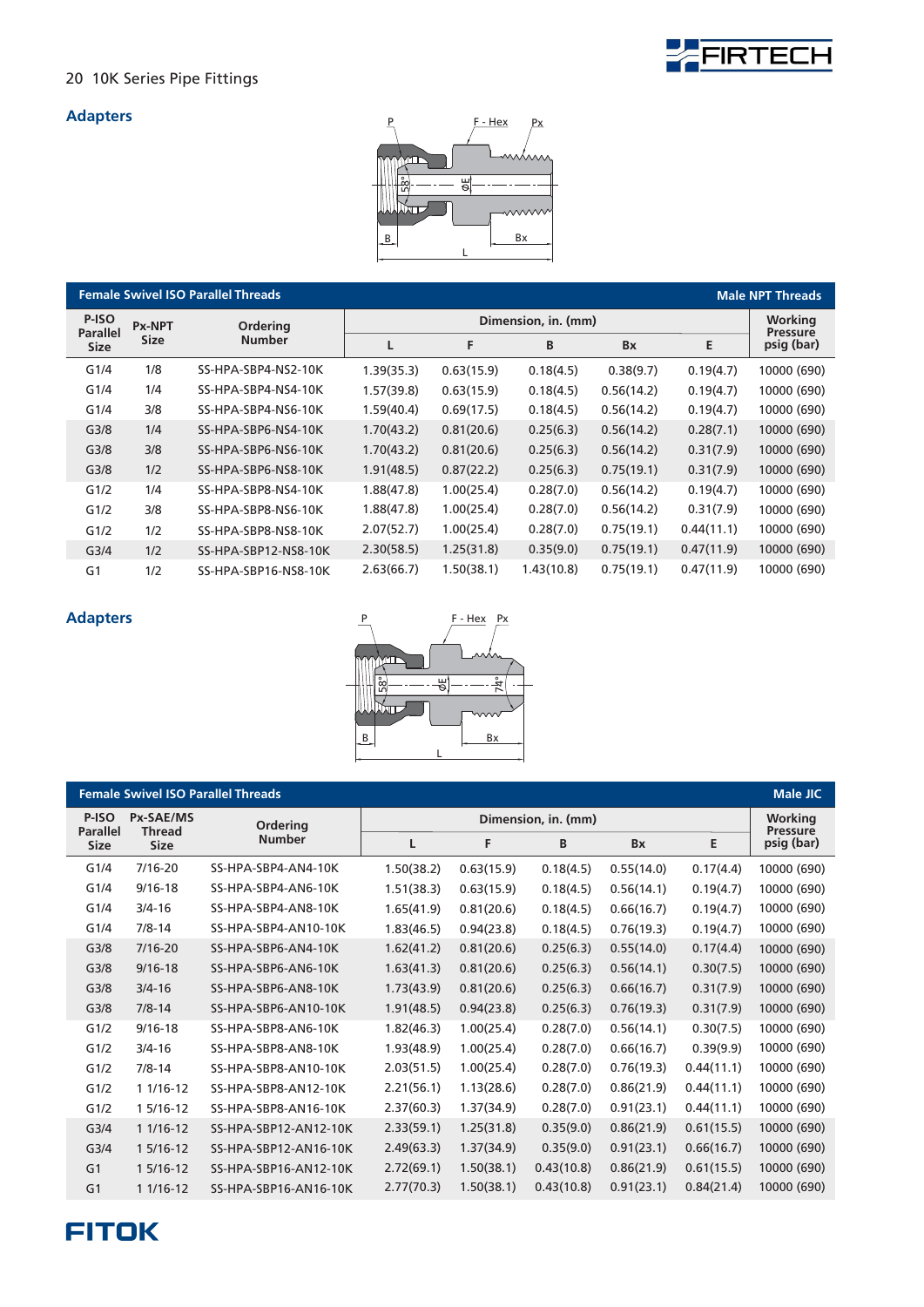



|                  |                                                                 | <b>Female Swivel ISO Parallel Threads</b> |            |                     |            |            | <b>Male ISO Parallel Threads</b> |                               |  |
|------------------|-----------------------------------------------------------------|-------------------------------------------|------------|---------------------|------------|------------|----------------------------------|-------------------------------|--|
| P-ISO            | Px-ISO<br><b>Ordering</b><br><b>Parallel</b><br><b>Parallel</b> |                                           |            | Dimension, in. (mm) |            |            |                                  |                               |  |
| <b>Size</b>      | <b>Size</b>                                                     | <b>Number</b>                             | L          | F                   | B          | <b>Bx</b>  | E                                | <b>Pressure</b><br>psig (bar) |  |
| G1/4             | G1/4                                                            | SS-HPA-SBP4-HBP4-10K                      | 1.39(35.2) | 0.63(15.9)          | 0.18(4.5)  | 0.43(11.0) | 0.19(4.7)                        | 10000 (690)                   |  |
| G <sub>3/8</sub> | G1/4                                                            | SS-HPA-SBP6-HBP4-10K                      | 1.50(38.2) | 0.81(20.6)          | 0.25(6.3)  | 0.43(11.0) | 0.19(4.7)                        | 10000 (690)                   |  |
| G <sub>3/8</sub> | G <sub>3/8</sub>                                                | SS-HPA-SBP6-HBP6-10K                      | 1.54(39.2) | 0.81(20.6)          | 0.25(6.3)  | 0.47(12.0) | 0.31(7.9)                        | 10000 (690)                   |  |
| G1/2             | G1/4                                                            | SS-HPA-SBP8-HBP4                          | 1.70(43.2) | 1.00(25.4)          | 0.28(7.0)  | 0.43(11.0) | 0.19(4.7)                        | 10000 (690)                   |  |
| G1/2             | G <sub>3/8</sub>                                                | SS-HPA-SBP8-HBP6-10K                      | 1.74(44.2) | 1.00(25.4)          | 0.28(7.0)  | 0.47(12.0) | 0.31(7.9)                        | 10000 (690)                   |  |
| G1/2             | G1/2                                                            | SS-HPA-SBP8-HBP8-10K                      | 1.82(46.2) | 1.00(25.4)          | 0.28(7.0)  | 0.55(14.0) | 0.44(11.1)                       | 10000 (690)                   |  |
| G3/4             | G <sub>3/8</sub>                                                | SS-HPA-SBP12-HBP6-10K                     | 1.94(49.2) | 1.25(31.8)          | 0.35(9.0)  | 0.47(12.0) | 0.31(7.9)                        | 10000 (690)                   |  |
| G <sub>3/4</sub> | G1/2                                                            | SS-HPA-SBP12-HBP8-10K                     | 2.02(51.2) | 1.25(31.8)          | 0.35(9.0)  | 0.55(14.0) | 0.44(11.1)                       | 10000 (690)                   |  |
| G <sub>3/4</sub> | G <sub>3/4</sub>                                                | SS-HPA-SBP12-HBP12-10K                    | 2.09(53.2) | 1.25(31.8)          | 0.35(9.0)  | 0.63(16.0) | 0.66(16.7)                       | 10000 (690)                   |  |
| G <sub>1</sub>   | G1/2                                                            | SS-HPA-SBP16-HBP8-10K                     | 2.41(61.2) | 1.50(38.1)          | 0.43(10.8) | 0.55(14.0) | 0.44(11.1)                       | 10000 (690)                   |  |
| G <sub>1</sub>   | G <sub>3/4</sub>                                                | SS-HPA-SBP16-HBP12-10K                    | 2.49(63.2) | 1.50(38.1)          | 0.43(10.8) | 0.63(16.0) | 0.66(16.7)                       | 10000 (690)                   |  |
| G <sub>1</sub>   | G <sub>1</sub>                                                  | SS-HPA-SBP16-HBP16-10K                    | 2.61(66.2) | 1.50(38.1)          | 0.43(10.8) | 0.75(19.0) | 0.87(22.2)                       | 10000 (690)                   |  |

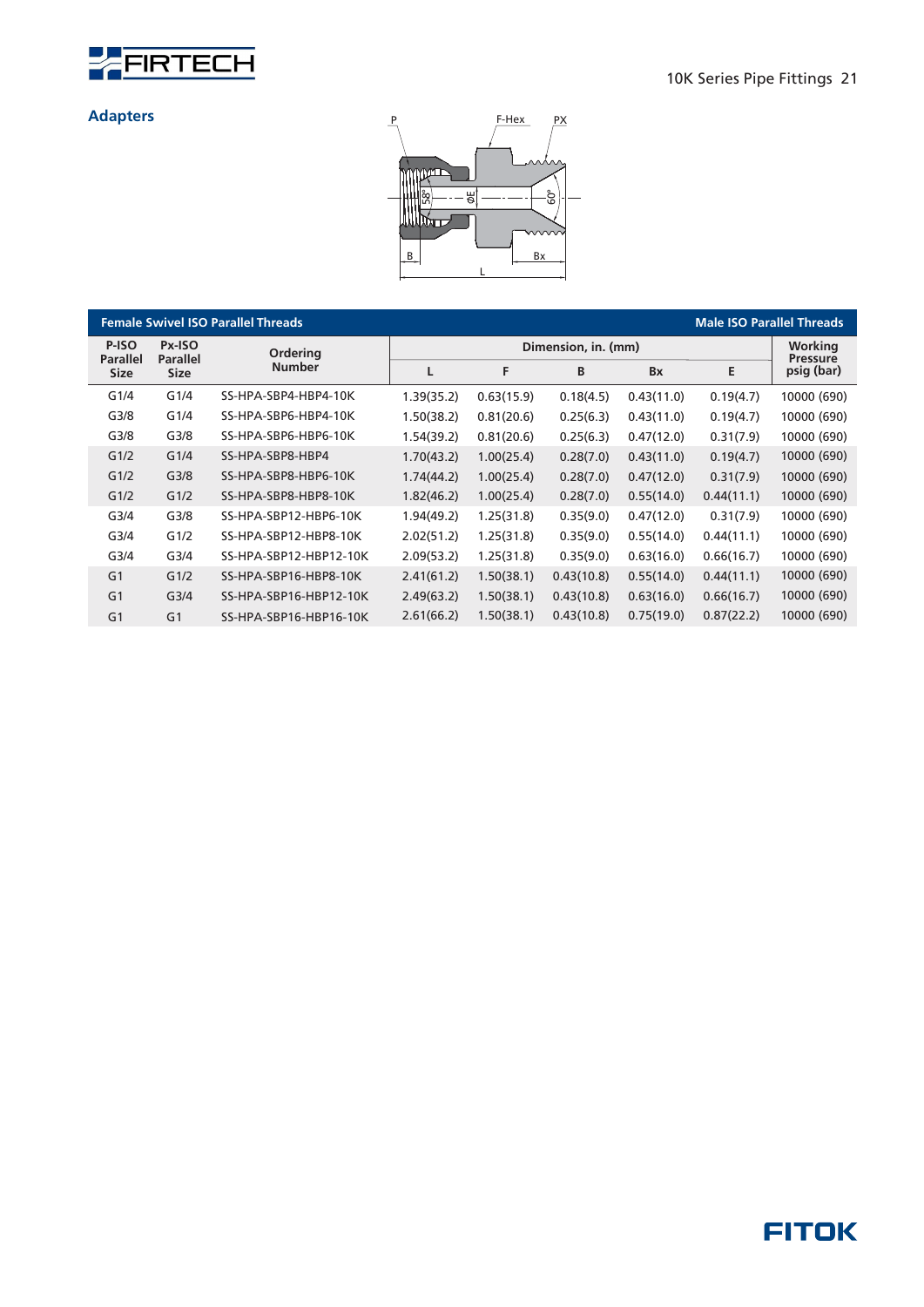

#### **Male Elbows**



| <b>Male NPT Threads</b> |                 |            |                            |            |            |             |  |  |  |  |
|-------------------------|-----------------|------------|----------------------------|------------|------------|-------------|--|--|--|--|
| <b>P-NPT</b>            | Ordering        |            | Working<br><b>Pressure</b> |            |            |             |  |  |  |  |
| <b>Size</b>             | <b>Number</b>   |            | B                          | E.         |            | psig (bar)  |  |  |  |  |
| 1/8                     | SS-HPME-NS2-10K | 0.75(19.1) | 0.38(9.7)                  | 0.22(5.5)  | 0.50(12.7) | 10000 (690) |  |  |  |  |
| 1/4                     | SS-HPME-NS4-10K | 1.00(25.4) | 0.56(14.2)                 | 0.28(7.1)  | 0.63(15.9) | 10000 (690) |  |  |  |  |
| 3/8                     | SS-HPME-NS6-10K | 1.10(28.0) | 0.56(14.2)                 | 0.38(9.6)  | 0.75(19.1) | 10000 (690) |  |  |  |  |
| 1/2                     | SS-HPME-NS8-10K | 1.44(36.6) | 0.75(19.1)                 | 0.47(11.9) | 1.00(25.4) | 10000 (690) |  |  |  |  |

#### **Male Elbows**



| <b>Male ISO Tapered Pipe Threads</b> |                 |             |                            |            |            |             |  |  |  |  |
|--------------------------------------|-----------------|-------------|----------------------------|------------|------------|-------------|--|--|--|--|
| P-ISO<br><b>Tapered</b>              | Ordering        |             | Working<br><b>Pressure</b> |            |            |             |  |  |  |  |
| <b>Size</b>                          | <b>Number</b>   |             | B                          | Е          |            | psig (bar)  |  |  |  |  |
| 1/8                                  | SS-HPME-RT2-10K | 0.75(19.1)  | 0.38(9.7)                  | 0.22(5.5)  | 0.50(12.7) | 10000 (690) |  |  |  |  |
| 1/4                                  | SS-HPME-RT4-10K | 1.00(25.4)  | 0.56(14.2)                 | 0.28(7.1)  | 0.63(15.9) | 10000 (690) |  |  |  |  |
| 3/8                                  | SS-HPME-RT6-10K | 1.10(28.0)  | 0.56(14.2)                 | 0.38(9.6)  | 0.75(19.1) | 10000 (690) |  |  |  |  |
| 1/2                                  | SS-HPME-RT8-10K | 1.44 (36.6) | 0.75(19.1)                 | 0.47(11.9) | 1.00(25.4) | 10000 (690) |  |  |  |  |

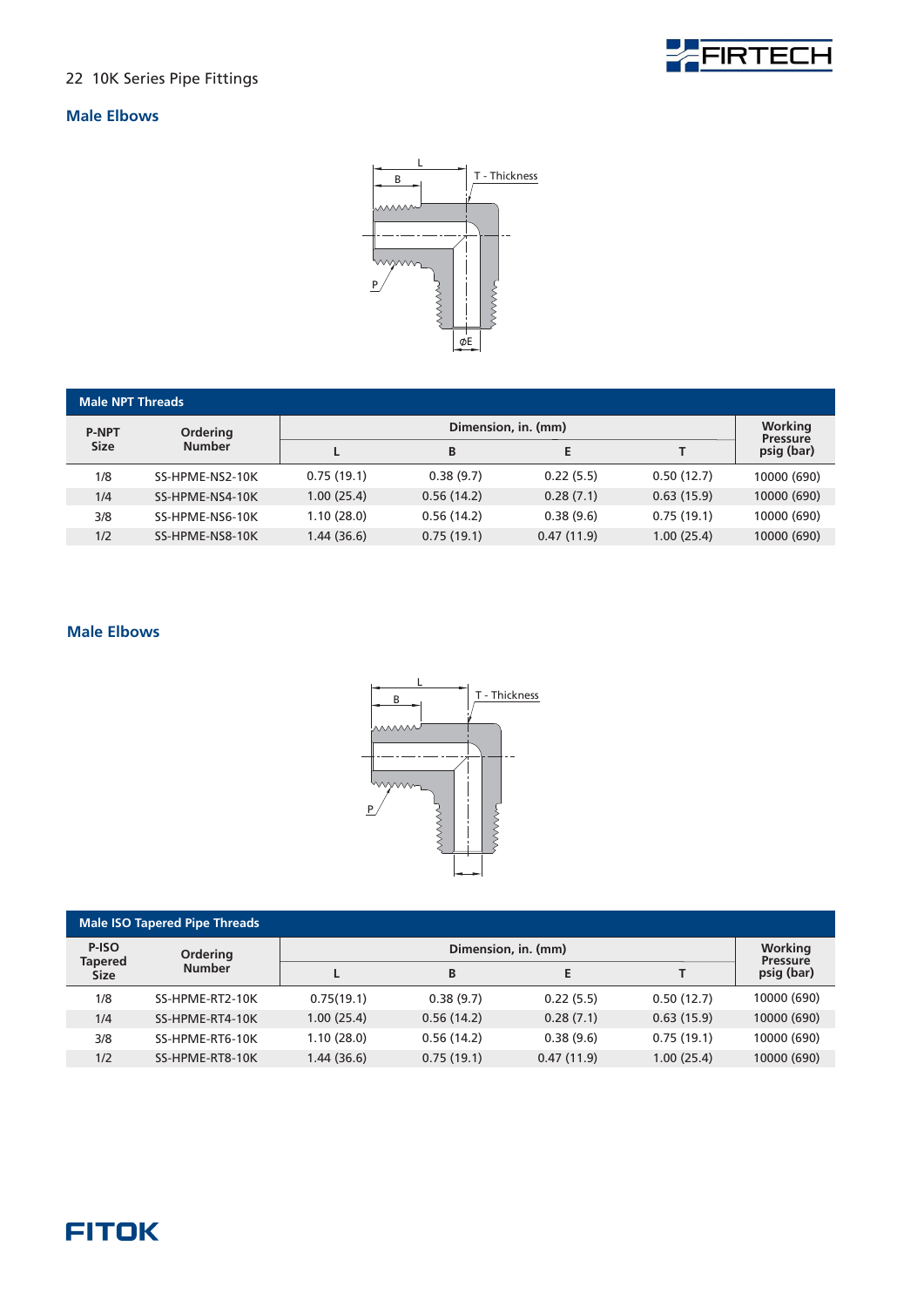

#### **Male Elbows**



| Male JIC                         |                  |             |                     |            |            |                               |  |  |
|----------------------------------|------------------|-------------|---------------------|------------|------------|-------------------------------|--|--|
| <b>P-SAE/MS</b><br><b>Thread</b> | <b>Ordering</b>  |             | Dimension, in. (mm) |            |            |                               |  |  |
| <b>Size</b>                      | <b>Number</b>    |             | B                   | E          |            | <b>Pressure</b><br>psig (bar) |  |  |
| $7/16 - 20$                      | SS-HPMT-AN4-10K  | 0.89(22.6)  | 0.55(14.0)          | 0.17(4.4)  | 0.50(12.7) | 10000 (690)                   |  |  |
| $9/16 - 18$                      | SS-HPMT-AN6-10K  | 1.06 (26.9) | 0.56(14.1)          | 0.30(7.5)  | 0.63(15.9) | 10000 (690)                   |  |  |
| $3/4 - 16$                       | SS-HPMT-AN8-10K  | 1.25 (31.8) | 0.66(16.7)          | 0.39(9.9)  | 0.81(20.6) | 10000 (690)                   |  |  |
| $7/8 - 14$                       | SS-HPMT-AN10-10K | 1.45 (36.8) | 0.76(19.3)          | 0.48(12.3) | 1.00(25.4) | 10000 (690)                   |  |  |
| 1 1/16-12                        | SS-HPMT-AN12-10K | 1.66 (42.2) | 0.86(21.9)          | 0.61(15.5) | 1.37(34.9) | 10000 (690)                   |  |  |
| $1 - 5/16 - 12$                  | SS-HPMT-AN16-10K | 1.81 (46.0) | 0.91(23.1)          | 0.84(21.4) | 1.37(34.9) | 10000 (690)                   |  |  |

#### **Male Elbows**



| <b>Male ISO Parallel Threads</b>        |                   |             |                                   |            |            |             |  |  |  |  |
|-----------------------------------------|-------------------|-------------|-----------------------------------|------------|------------|-------------|--|--|--|--|
| P-ISO<br><b>Parallel</b><br><b>Size</b> | <b>Ordering</b>   |             | <b>Working</b><br><b>Pressure</b> |            |            |             |  |  |  |  |
|                                         | <b>Number</b>     |             | B                                 | E          |            | psig (bar)  |  |  |  |  |
| G1/4                                    | SS-HPME-HBP4-10K  | 1.06(26.9)  | 0.43(11.0)                        | 0.19(4.7)  | 0.63(15.9) | 10000 (690) |  |  |  |  |
| G <sub>3/8</sub>                        | SS-HPME-HBP6-10K  | 1.18(30.0)  | 0.47(12.0)                        | 0.31(7.9)  | 0.81(20.6) | 10000 (690) |  |  |  |  |
| G1/2                                    | SS-HPME-HBP8-10K  | 1.34 (34.0) | 0.55(14.0)                        | 0.44(11.1) | 1.00(25.4) | 10000 (690) |  |  |  |  |
| G <sub>3/4</sub>                        | SS-HPME-HBP12-10K | 1.69 (42.8) | 0.63(16.0)                        | 0.66(16.7) | 1.37(34.9) | 10000 (690) |  |  |  |  |
| G <sub>1</sub>                          | SS-HPME-HBP16-10K | 1.81 (46.0) | 0.75(19.0)                        | 0.87(22.2) | 1.50(38.1) | 10000 (690) |  |  |  |  |

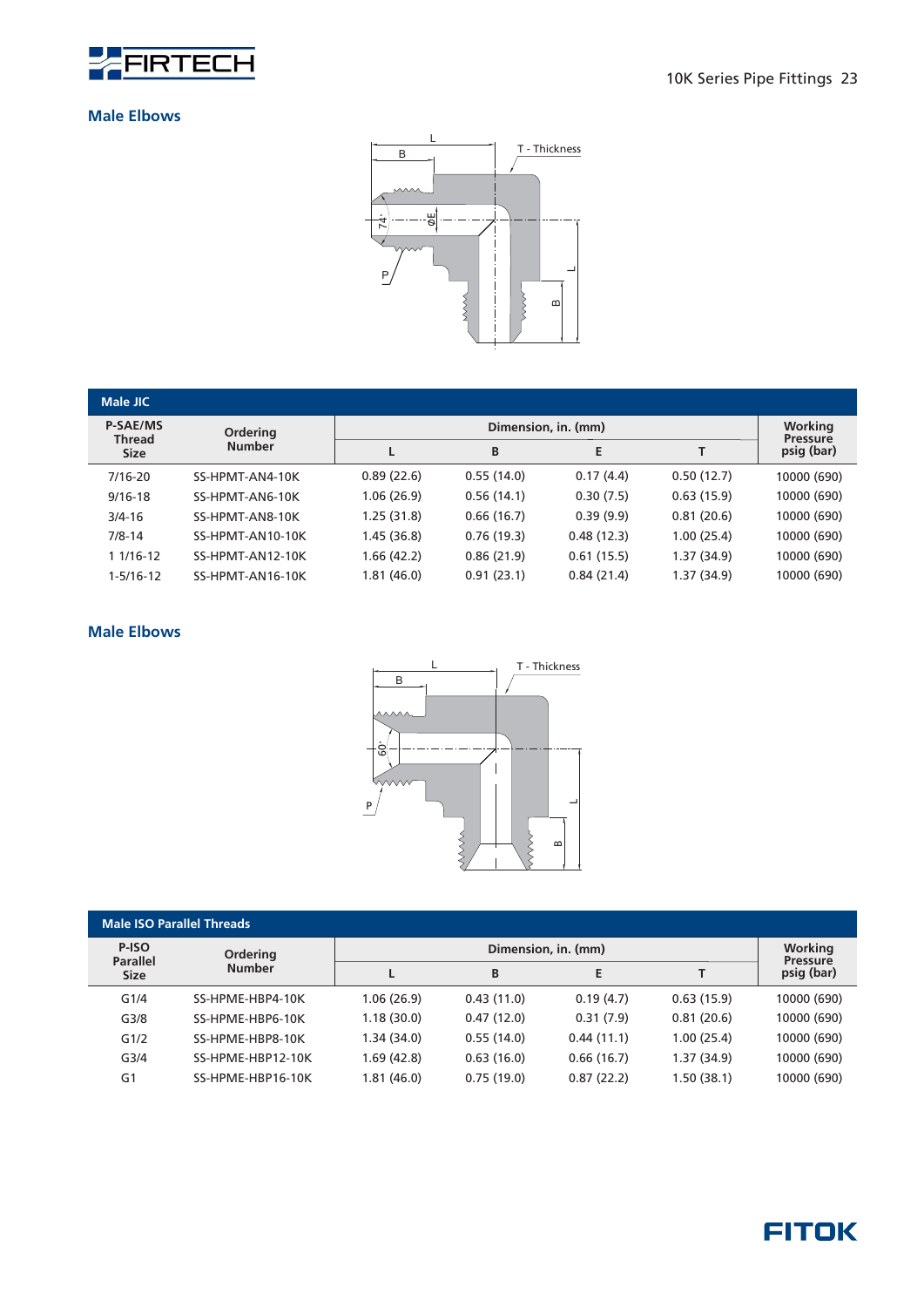

#### **Street Elbows**



|                               | <b>Female NPT Threads</b><br><b>Male NPT Threads</b> |                     |                     |            |            |            |            |            |                               |  |  |
|-------------------------------|------------------------------------------------------|---------------------|---------------------|------------|------------|------------|------------|------------|-------------------------------|--|--|
| <b>Px-NPT</b><br><b>P-NPT</b> |                                                      | Ordering            | Dimension, in. (mm) |            |            |            |            |            |                               |  |  |
| <b>Size</b>                   | <b>Size</b>                                          | <b>Number</b>       |                     | B          | E          | Lx         | <b>Bx</b>  | т          | <b>Pressure</b><br>psig (bar) |  |  |
| 1/8                           | 1/8                                                  | SS-HPSE-NS2-10K     | 0.75(19.1)          | 0.41(10.4) | 0.22(5.5)  | 0.75(19.1) | 0.38(9.7)  | 0.63(15.9) | 10000 (690)                   |  |  |
| 1/8                           | 1/4                                                  | SS-HPSE-NS2-NS4-10K | 0.78(19.8)          | 0.41(10.4) | 0.28(7.1)  | 1.00(25.4) | 0.56(14.2) | 0.63(15.9) | 10000 (690)                   |  |  |
| 1/8                           | 3/8                                                  | SS-HPSE-NS2-NS6-10K | 1.00(25.4)          | 0.41(10.4) | 0.31(8.0)  | 1.07(27.2) | 0.56(14.2) | 0.75(19.1) | 10000 (690)                   |  |  |
| 1/4                           | 1/4                                                  | SS-HPSE-NS4-10K     | 1.00(25.4)          | 0.59(15.0) | 0.28(7.1)  | 1.06(27.0) | 0.56(14.2) | 0.75(19.1) | 10000 (690)                   |  |  |
| 1/4                           | 3/8                                                  | SS-HPSE-NS4-NS6-10K | 1.15(29.1)          | 0.59(15.0) | 0.38(9.6)  | 1.06(27.0) | 0.56(14.2) | 0.75(19.1) | 10000 (690)                   |  |  |
| 1/4                           | 1/2                                                  | SS-HPSE-NS4-NS8-10K | 1.15(29.1)          | 0.59(15.0) | 0.41(10.4) | 1.40(35.5) | 0.75(19.1) | 1.00(25.4) | 10000 (690)                   |  |  |
| 3/8                           | 3/8                                                  | SS-HPSE-NS6-10K     | 1.20(30.6)          | 0.59(15.0) | 0.38(9.6)  | 1.20(30.6) | 0.56(14.2) | 1.00(25.4) | 10000 (690)                   |  |  |
| 3/8                           | 1/2                                                  | SS-HPSE-NS6-NS8-10K | 1.20(30.6)          | 0.59(15.0) | 0.47(11.9) | 1.38(35.0) | 0.75(19.1) | 1.00(25.4) | 10000 (690)                   |  |  |
| 1/2                           | 1/2                                                  | SS-HPSE-NS8-10K     | 1.50(38.1)          | 0.78(19.8) | 0.47(11.9) | 1.61(40.8) | 0.75(19.1) | 1.37(34.9) | 10000 (690)                   |  |  |

#### **Street Elbows**



| <b>Female ISO Tapered Pipe Threads</b><br><b>Male ISO Tapered Threads</b> |                                                                                                       |                     |                     |            |            |             |            |            |                               |  |  |
|---------------------------------------------------------------------------|-------------------------------------------------------------------------------------------------------|---------------------|---------------------|------------|------------|-------------|------------|------------|-------------------------------|--|--|
| P-ISO                                                                     | Px-ISO<br>Ordering<br><b>Tapered</b><br><b>Tapered</b><br><b>Number</b><br><b>Size</b><br><b>Size</b> |                     | Dimension, in. (mm) |            |            |             |            |            |                               |  |  |
|                                                                           |                                                                                                       |                     |                     | B          | Е          | <b>Lx</b>   | <b>Bx</b>  |            | <b>Pressure</b><br>psig (bar) |  |  |
| 1/8                                                                       | 1/8                                                                                                   | SS-HPSE-RT2-10K     | 0.75(19.1)          | 0.41(10.4) | 0.22(5.5)  | 0.82(20.9)  | 0.38(9.7)  | 0.63(15.9) | 10000 (690)                   |  |  |
| 1/8                                                                       | 1/4                                                                                                   | SS-HPSE-RT2-RT4-10K | 0.78(19.8)          | 0.41(10.4) | 0.28(7.1)  | 1.00(25.5)  | 0.56(14.2) | 0.63(15.9) | 10000 (690)                   |  |  |
| 1/8                                                                       | 3/8                                                                                                   | SS-HPSE-RT2-RT6-10K | 0.95(24.2)          | 0.41(10.4) | 0.31(8.0)  | 1.07(27.2)  | 0.56(14.2) | 0.75(19.1) | 10000 (690)                   |  |  |
| 1/4                                                                       | 1/4                                                                                                   | SS-HPSE-RT4-10K     | 1.00(25.4)          | 0.59(15.0) | 0.28(7.1)  | 1.06(27.0)  | 0.56(14.2) | 0.75(19.1) | 10000 (690)                   |  |  |
| 1/4                                                                       | 3/8                                                                                                   | SS-HPSE-RT4-RT6-10K | 1.00(25.4)          | 0.59(15.0) | 0.38(9.6)  | 1.06(27.0)  | 0.56(14.2) | 0.75(19.1) | 10000 (690)                   |  |  |
| 1/4                                                                       | 1/2                                                                                                   | SS-HPSE-RT4-RT8-10K | 1.15(29.1)          | 0.59(15.0) | 0.41(10.4) | 1.40(35.5)  | 0.75(19.1) | 1.00(25.4) | 10000 (690)                   |  |  |
| 3/8                                                                       | 3/8                                                                                                   | SS-HPSE-RT6-10K     | 1.20(30.6)          | 0.59(15.0) | 0.38(9.6)  | 1.20(30.6)  | 0.56(14.2) | 1.00(25.4) | 10000 (690)                   |  |  |
| 3/8                                                                       | 1/2                                                                                                   | SS-HPSE-RT6-RT8-10K | 1.20 (30.6)         | 0.59(15.0) | 0.47(11.9) | 1.38 (35.0) | 0.75(19.1) | 1.00(25.4) | 10000 (690)                   |  |  |
| 1/2                                                                       | 1/2                                                                                                   | SS-HPSE-RT8-10K     | 1.50(38.1)          | 0.78(19.8) | 0.47(11.9) | 1.61(40.8)  | 0.75(19.1) | 1.37(34.9) | 10000 (690)                   |  |  |

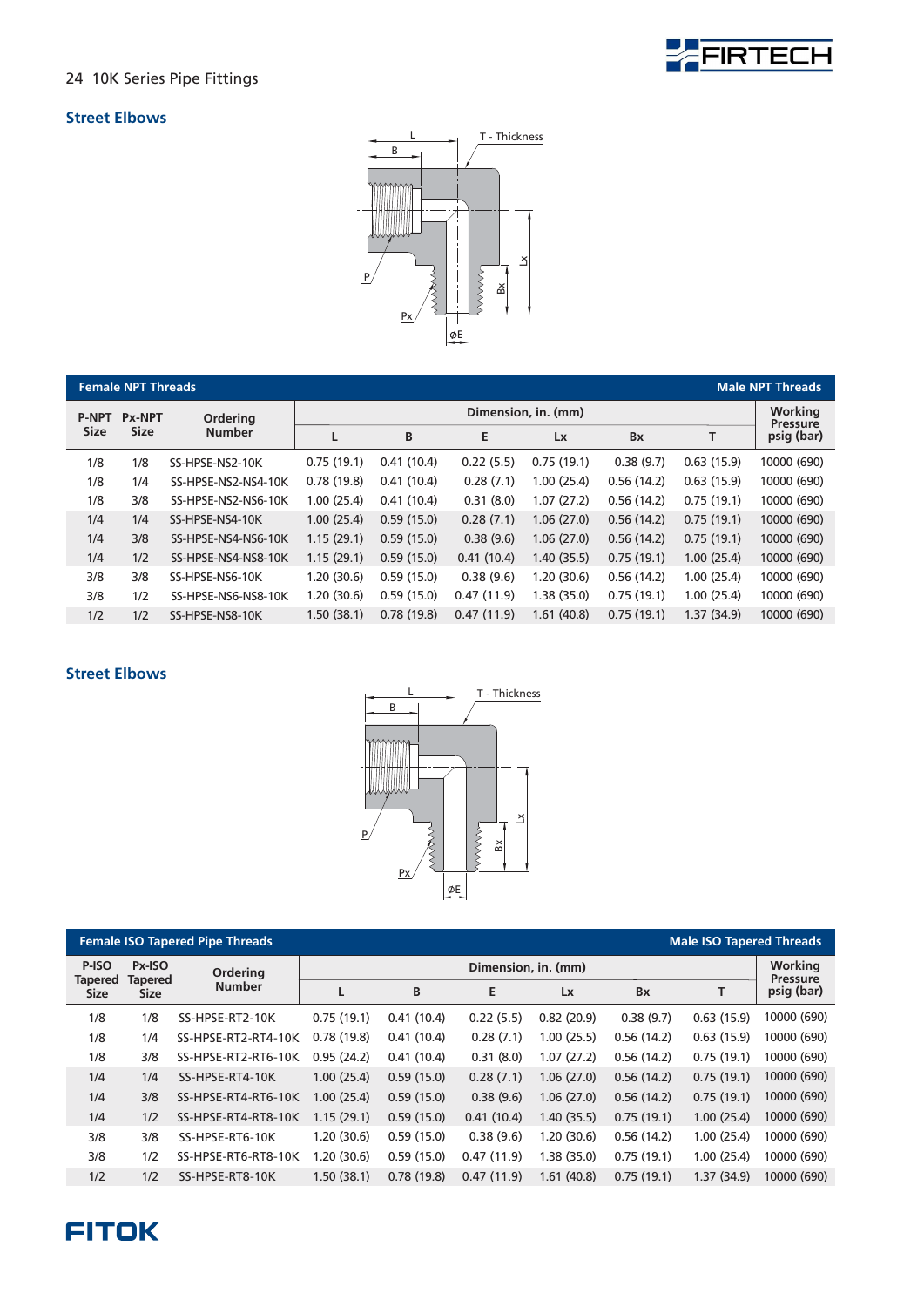

#### **Female Elbows**

For Female Elbows contain threads of NPT or ISO Tapered, please see FITOK Pipe Fittings catalogue.



| <b>Female Swivel JIC</b>                 |                 |             |                     |            |            |                               |  |  |  |  |
|------------------------------------------|-----------------|-------------|---------------------|------------|------------|-------------------------------|--|--|--|--|
| <b>P-SAE/MS</b><br>Thread<br><b>Size</b> | <b>Ordering</b> |             | Dimension, in. (mm) |            |            |                               |  |  |  |  |
|                                          | <b>Number</b>   |             | B                   | E          |            | <b>Pressure</b><br>psig (bar) |  |  |  |  |
| $7/16 - 20$                              | SS-HPE-AS4-10K  | 1.00(25.4)  | 0.35(9.0)           | 0.17(4.4)  | 0.63(15.9) | 10000 (690)                   |  |  |  |  |
| $9/16 - 18$                              | SS-HPE-AS6-10K  | 1.25(31.8)  | 0.38(9.7)           | 0.30(7.5)  | 0.75(19.1) | 10000 (690)                   |  |  |  |  |
| $3/4 - 16$                               | SS-HPE-AS8-10K  | 1.38 (35.1) | 0.43(11.0)          | 0.39(9.9)  | 1.00(25.4) | 10000 (690)                   |  |  |  |  |
| $7/8 - 14$                               | SS-HPE-AS10-10K | 1.62(41.1)  | 0.51(13.0)          | 0.48(12.3) | 1.00(25.4) | 10000 (690)                   |  |  |  |  |
| $11/16-12$                               | SS-HPE-AS12-10K | 1.75 (44.4) | 0.55(14.0)          | 0.61(15.5) | 1.37(34.9) | 10000 (690)                   |  |  |  |  |
| $1 - 5/16 - 12$                          | SS-HPE-AS16-10K | 2.00(50.8)  | 0.61(15.5)          | 0.84(21.4) | 1.50(38.1) | 10000 (690)                   |  |  |  |  |

#### **Female Elbows**

![](_page_26_Figure_7.jpeg)

| <b>Female Swivel ISO Parallel Threads</b> |                  |             |                                   |            |            |             |  |  |  |  |  |
|-------------------------------------------|------------------|-------------|-----------------------------------|------------|------------|-------------|--|--|--|--|--|
| P-ISO<br><b>Parallel</b><br><b>Size</b>   | <b>Ordering</b>  |             | <b>Working</b><br><b>Pressure</b> |            |            |             |  |  |  |  |  |
|                                           | <b>Number</b>    |             | B                                 | E          |            | psig (bar)  |  |  |  |  |  |
| G1/4                                      | SS-HPE-SBP4-10K  | 0.89(32.5)  | 0.18(4.5)                         | 0.19(4.7)  | 0.63(15.9) | 10000 (690) |  |  |  |  |  |
| G <sub>3/8</sub>                          | SS-HPE-SBP6-10K  | 1.06 (36.5) | 0.25(6.3)                         | 0.31(7.9)  | 0.81(20.6) | 10000 (690) |  |  |  |  |  |
| G1/2                                      | SS-HPE-SBP8-10K  | 1.25 (42.5) | 0.28(7.0)                         | 0.44(11.1) | 1.00(25.4) | 10000 (690) |  |  |  |  |  |
| G <sub>3/4</sub>                          | SS-HPE-SBP12-10K | 1.45 (53.5) | 0.35(9.0)                         | 0.66(16.7) | 1.37(34.9) | 10000 (690) |  |  |  |  |  |
| G <sub>1</sub>                            | SS-HPE-SBP16-10K | 1.66 (59.5) | 0.43(10.8)                        | 0.87(22.2) | 1.50(38.1) | 10000 (690) |  |  |  |  |  |

![](_page_26_Picture_9.jpeg)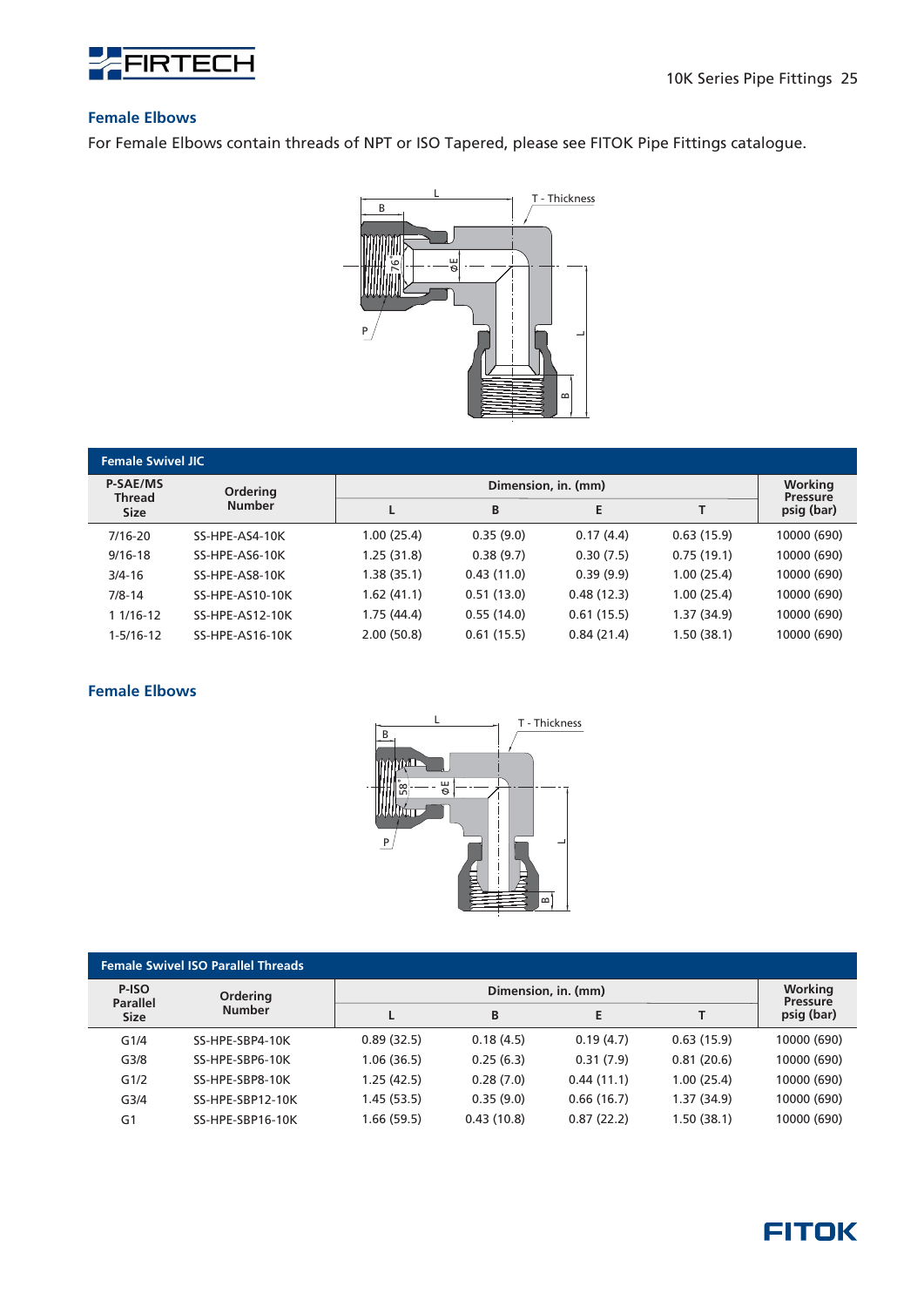![](_page_27_Picture_0.jpeg)

#### **Male Tees**

![](_page_27_Figure_3.jpeg)

| <b>Male NPT Threads</b> |                 |            |                            |            |            |             |  |  |  |  |
|-------------------------|-----------------|------------|----------------------------|------------|------------|-------------|--|--|--|--|
| <b>P-NPT</b>            | <b>Ordering</b> |            | Working<br><b>Pressure</b> |            |            |             |  |  |  |  |
| <b>Size</b>             | <b>Number</b>   |            | B                          | E          |            | psig (bar)  |  |  |  |  |
| 1/8                     | SS-HPMT-NS2-10K | 0.75(19.1) | 0.38(9.7)                  | 0.22(5.5)  | 0.50(12.7) | 10000 (690) |  |  |  |  |
| 1/4                     | SS-HPMT-NS4-10K | 1.00(25.4) | 0.56(14.2)                 | 0.28(7.1)  | 0.63(15.9) | 10000 (690) |  |  |  |  |
| 3/8                     | SS-HPMT-NS6-10K | 1.10(28.0) | 0.56(14.2)                 | 0.38(9.6)  | 0.75(19.1) | 10000 (690) |  |  |  |  |
| 1/2                     | SS-HPMT-NS8-10K | 1.44(36.6) | 0.75(19.1)                 | 0.47(11.9) | 1.00(25.4) | 10000 (690) |  |  |  |  |

| <b>Male ISO Tapered Threads</b> |                 |            |                            |            |            |             |  |  |  |  |
|---------------------------------|-----------------|------------|----------------------------|------------|------------|-------------|--|--|--|--|
| P-ISO<br><b>Tapered</b>         | <b>Ordering</b> |            | Working<br><b>Pressure</b> |            |            |             |  |  |  |  |
| <b>Size</b>                     | <b>Number</b>   |            | B                          | Е          |            | psig (bar)  |  |  |  |  |
| 1/8                             | SS-HPMT-RT2-10K | 0.75(19.1) | 0.38(9.7)                  | 0.22(5.5)  | 0.50(12.7) | 10000 (690) |  |  |  |  |
| 1/4                             | SS-HPMT-RT4-10K | 1.00(25.4) | 0.56(14.2)                 | 0.28(7.1)  | 0.63(15.9) | 10000 (690) |  |  |  |  |
| 3/8                             | SS-HPMT-RT6-10K | 1.10(28.0) | 0.56(14.2)                 | 0.38(9.6)  | 0.75(19.1) | 10000 (690) |  |  |  |  |
| 1/2                             | SS-HPMT-RT8-10K | 1.44(36.6) | 0.75(19.1)                 | 0.47(11.9) | 1.00(25.4) | 10000 (690) |  |  |  |  |

#### **Male Tees**

![](_page_27_Figure_7.jpeg)

| <b>Male JIC</b>                  |                  |             |                     |            |            |                               |  |  |
|----------------------------------|------------------|-------------|---------------------|------------|------------|-------------------------------|--|--|
| <b>P-SAE/MS</b><br><b>Thread</b> | Ordering         |             | Dimension, in. (mm) |            |            |                               |  |  |
| <b>Size</b>                      | <b>Number</b>    |             | B                   | E          |            | <b>Pressure</b><br>psig (bar) |  |  |
| $7/16 - 20$                      | SS-HPMT-AN4-10K  | 0.89(22.6)  | 0.55(14.0)          | 0.17(4.4)  | 0.50(12.7) | 10000 (690)                   |  |  |
| $9/16 - 18$                      | SS-HPMT-AN6-10K  | 1.06(26.9)  | 0.56(14.1)          | 0.30(7.5)  | 0.63(15.9) | 10000 (690)                   |  |  |
| $3/4 - 16$                       | SS-HPMT-AN8-10K  | 1.25 (31.8) | 0.66(16.7)          | 0.39(9.9)  | 0.81(20.6) | 10000 (690)                   |  |  |
| $7/8 - 14$                       | SS-HPMT-AN10-10K | 1.45 (36.8) | 0.76(19.3)          | 0.48(12.3) | 1.00(25.4) | 10000 (690)                   |  |  |
| 1 1/16-12                        | SS-HPMT-AN12-10K | 1.66(42.2)  | 0.86(21.9)          | 0.61(15.5) | 1.37(34.9) | 10000 (690)                   |  |  |
| $1 - 5/16 - 12$                  | SS-HPMT-AN16-10K | 1.81(46.0)  | 0.91(23.1)          | 0.84(21.4) | 1.37(34.9) | 10000 (690)                   |  |  |

![](_page_27_Picture_9.jpeg)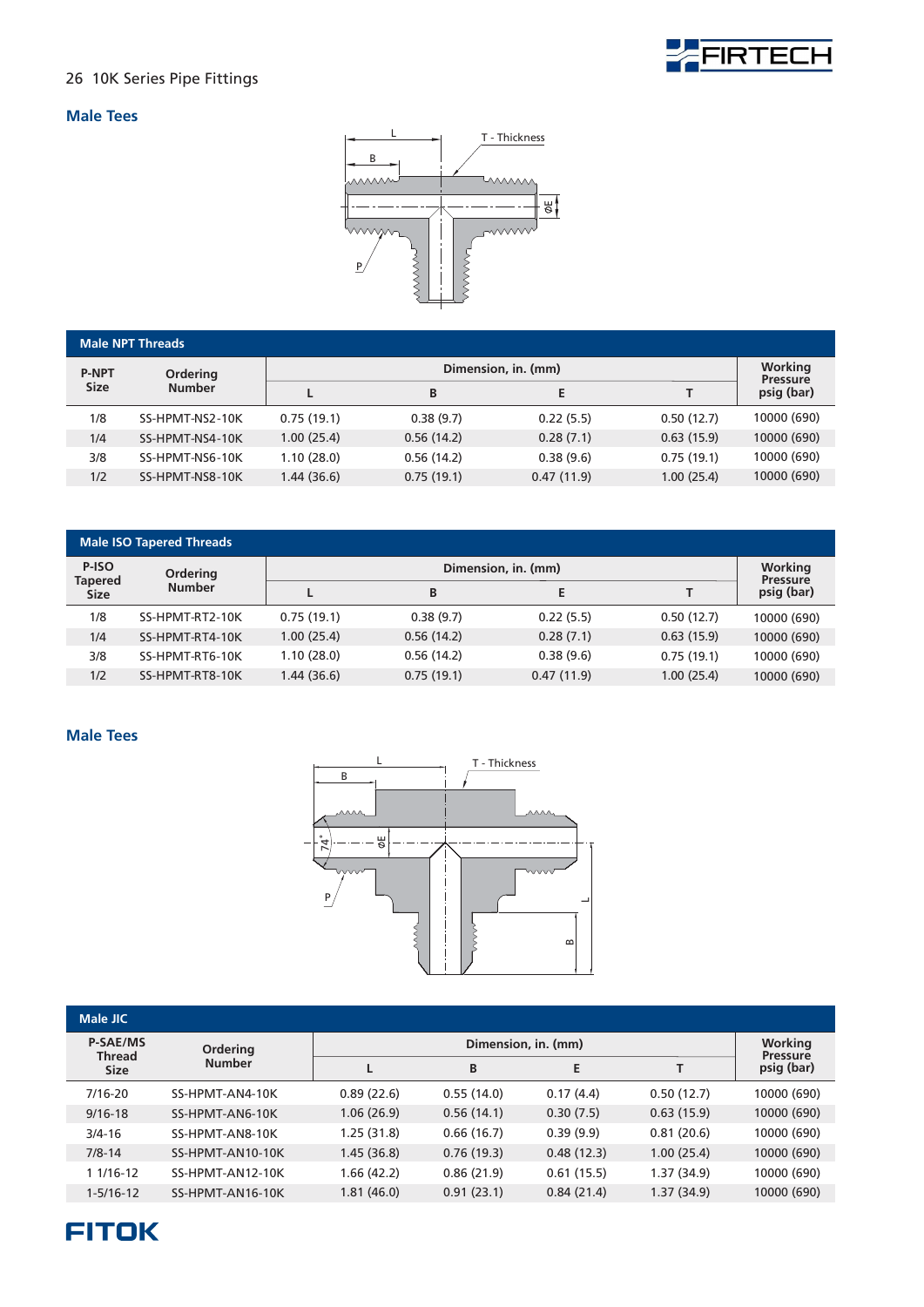![](_page_28_Picture_0.jpeg)

#### **Male Tees**

![](_page_28_Figure_3.jpeg)

|                          | <b>Male ISO Parallel Threads</b> |             |                            |            |            |             |  |  |  |
|--------------------------|----------------------------------|-------------|----------------------------|------------|------------|-------------|--|--|--|
| P-ISO<br><b>Parallel</b> | Ordering                         |             | Working<br><b>Pressure</b> |            |            |             |  |  |  |
| <b>Size</b>              | <b>Number</b>                    |             | B                          | E          |            | psig (bar)  |  |  |  |
| G1/4                     | SS-HPMT-HBP4-10K                 | 1.06(26.9)  | 0.43(11.0)                 | 0.19(4.7)  | 0.63(15.9) | 10000 (690) |  |  |  |
| G <sub>3/8</sub>         | SS-HPMT-HBP6-10K                 | 1.18(30.0)  | 0.47(12.0)                 | 0.31(7.9)  | 0.81(20.6) | 10000 (690) |  |  |  |
| G1/2                     | SS-HPMT-HBP8-10K                 | 1.34 (34.0) | 0.55(14.0)                 | 0.44(11.1) | 1.00(25.4) | 10000 (690) |  |  |  |
| G <sub>3/4</sub>         | SS-HPMT-HBP12-10K                | 1.69(42.8)  | 0.63(16.0)                 | 0.66(16.7) | 1.37(34.9) | 10000 (690) |  |  |  |
| G <sub>1</sub>           | SS-HPMT-HBP16-10K                | 1.81 (46.0) | 0.75(19.0)                 | 0.87(22.2) | 1.50(38.1) | 10000 (690) |  |  |  |

#### **Male Street Tees**

![](_page_28_Figure_6.jpeg)

| <b>NPT Threads</b> |                 |                     |            |            |            |            |            |                               |
|--------------------|-----------------|---------------------|------------|------------|------------|------------|------------|-------------------------------|
| <b>P-NPT</b>       | <b>Ordering</b> | Dimension, in. (mm) |            |            |            |            |            |                               |
| <b>Size</b>        | <b>Number</b>   |                     | B          | Lx         | <b>Bx</b>  | E          | т          | <b>Pressure</b><br>psig (bar) |
| 1/8                | SS-HPST-NS2-10K | 0.75(19.1)          | 0.41(10.4) | 0.75(19.1) | 0.38(9.7)  | 0.22(5.5)  | 0.63(15.9) | 10000 (690)                   |
| 1/4                | SS-HPST-NS4-10K | 1.00(25.4)          | 0.59(15.0) | 1.06(27.0) | 0.56(14.2) | 0.28(7.1)  | 0.75(19.1) | 10000 (690)                   |
| 3/8                | SS-HPST-NS6-10K | 1.20 (30.6)         | 0.59(15.0) | 1.20(30.6) | 0.56(14.2) | 0.38(9.6)  | 1.00(25.4) | 10000 (690)                   |
| 1/2                | SS-HPST-NS8-10K | 1.50(38.1)          | 0.78(19.8) | 1.61(40.8) | 0.75(19.1) | 0.47(11.9) | 1.37(34.9) | 10000 (690)                   |

|                         | <b>ISO Tapered Pipe Threads</b> |            |                     |            |            |            |             |                               |  |
|-------------------------|---------------------------------|------------|---------------------|------------|------------|------------|-------------|-------------------------------|--|
| P-ISO<br><b>Tapered</b> | <b>Ordering</b>                 |            | Dimension, in. (mm) |            |            |            |             |                               |  |
| <b>Size</b>             | <b>Number</b>                   |            | B                   | Lx         | <b>Bx</b>  |            | т           | <b>Pressure</b><br>psig (bar) |  |
| 1/8                     | SS-HPST-RT2-10K                 | 0.75(19.1) | 0.41(10.4)          | 0.75(19.1) | 0.38(9.7)  | 0.22(5.5)  | 0.63(15.9)  | 10000 (690)                   |  |
| 1/4                     | SS-HPST-RT4-10K                 | 1.00(25.4) | 0.59(15.0)          | 1.06(27.0) | 0.56(14.2) | 0.28(7.1)  | 0.75(19.1)  | 10000 (690)                   |  |
| 3/8                     | SS-HPST-RT6-10K                 | .20(30.6)  | 0.59(15.0)          | 1.20(30.6) | 0.56(14.2) | 0.38(9.6)  | 1.00(25.4)  | 10000 (690)                   |  |
| 1/2                     | SS-HPST-RT8-10K                 | 1.50(38.1) | 0.78(19.8)          | 1.61(40.8) | 0.75(19.1) | 0.47(11.9) | 1.37 (34.9) | 10000 (690)                   |  |

![](_page_28_Picture_9.jpeg)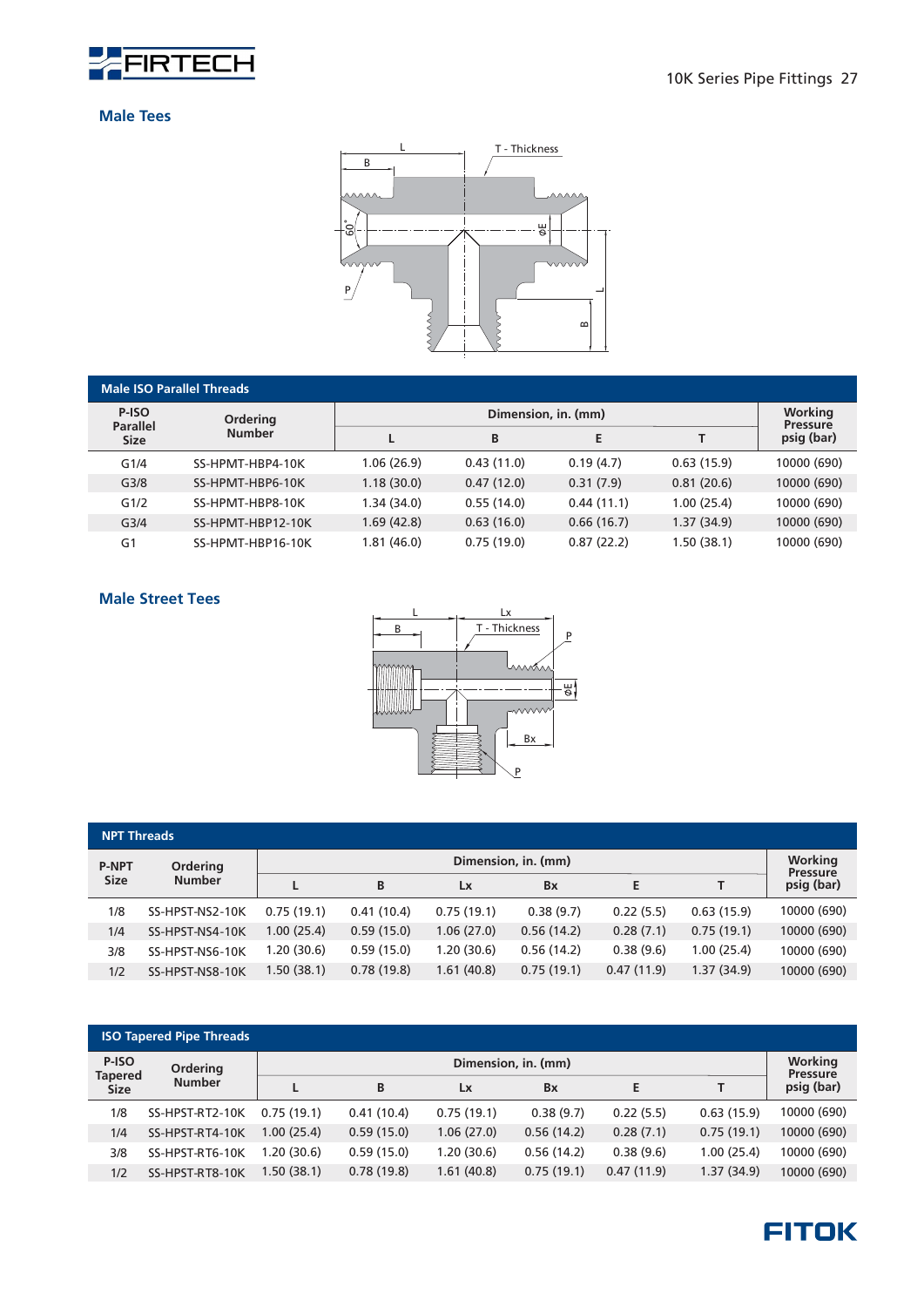![](_page_29_Picture_0.jpeg)

#### **Male Branch Tees**

![](_page_29_Figure_3.jpeg)

| <b>NPT Threads</b> |                 |                     |            |            |            |            |            |                               |  |
|--------------------|-----------------|---------------------|------------|------------|------------|------------|------------|-------------------------------|--|
| <b>P-NPT</b>       | <b>Ordering</b> | Dimension, in. (mm) |            |            |            |            |            |                               |  |
| <b>Size</b>        | <b>Number</b>   |                     | B          | Lx         | <b>Bx</b>  | E.         | т          | <b>Pressure</b><br>psig (bar) |  |
| 1/8                | SS-HPBT-NS2-10K | 0.75(19.1)          | 0.41(10.4) | 0.75(19.1) | 0.38(9.7)  | 0.22(5.5)  | 0.63(15.9) | 10000 (690)                   |  |
| 1/4                | SS-HPBT-NS4-10K | 1.00(25.4)          | 0.59(15.0) | 1.06(27.0) | 0.56(14.2) | 0.28(7.1)  | 0.75(19.1) | 10000 (690)                   |  |
| 3/8                | SS-HPBT-NS6-10K | 1.20(30.6)          | 0.59(15.0) | 1.20(30.6) | 0.56(14.2) | 0.38(9.6)  | 1.00(25.4) | 10000 (690)                   |  |
| 1/2                | SS-HPBT-NS8-10K | 1.50(38.1)          | 0.78(19.8) | 1.61(40.8) | 0.75(19.1) | 0.47(11.9) | 1.37(34.9) | 10000 (690)                   |  |

|                         | <b>ISO Tapered Pipe Threads</b> |             |                            |            |            |            |            |             |
|-------------------------|---------------------------------|-------------|----------------------------|------------|------------|------------|------------|-------------|
| P-ISO<br><b>Tapered</b> | <b>Ordering</b>                 |             | Working<br><b>Pressure</b> |            |            |            |            |             |
| <b>Size</b>             | <b>Number</b>                   |             | B                          | Lx         | <b>Bx</b>  | E          |            | psig (bar)  |
| 1/8                     | SS-HPBT-RT2-10K                 | 0.75(19.1)  | 0.41(10.4)                 | 0.75(19.1) | 0.38(9.7)  | 0.22(5.5)  | 0.63(15.9) | 10000 (690) |
| 1/4                     | SS-HPBT-RT4-10K                 | 1.00(25.4)  | 0.59(15.0)                 | 1.06(27.0) | 0.56(14.2) | 0.28(7.1)  | 0.75(19.1) | 10000 (690) |
| 3/8                     | SS-HPBT-RT6-10K                 | 1.20 (30.6) | 0.59(15.0)                 | 1.20(30.6) | 0.56(14.2) | 0.38(9.6)  | 1.00(25.4) | 10000 (690) |
| 1/2                     | SS-HPBT-RT8-10K                 | 1.50(38.1)  | 0.78(19.8)                 | 1.61(40.8) | 0.75(19.1) | 0.47(11.9) | 1.37(34.9) | 10000 (690) |

#### **Female Tees**

For Female Tees contain threads of NPT or ISO Tapered, please see FITOK Pipe Fittings catalogue.

![](_page_29_Picture_8.jpeg)

| <b>Female Swivel JIC</b>         |                 |            |                            |            |            |             |  |  |
|----------------------------------|-----------------|------------|----------------------------|------------|------------|-------------|--|--|
| <b>P-SAE/MS</b><br><b>Thread</b> | <b>Ordering</b> |            | Working<br><b>Pressure</b> |            |            |             |  |  |
| <b>Size</b>                      | <b>Number</b>   |            | B                          | E          |            | psig (bar)  |  |  |
| $7/16 - 20$                      | SS-HPT-AS4-10K  | 1.00(25.4) | 0.35(9.0)                  | 0.17(4.4)  | 0.63(15.9) | 10000 (690) |  |  |
| $9/16 - 18$                      | SS-HPT-AS6-10K  | 1.25(31.8) | 0.38(9.7)                  | 0.30(7.5)  | 0.75(19.1) | 10000 (690) |  |  |
| $3/4 - 16$                       | SS-HPT-AS8-10K  | 1.38(35.1) | 0.43(11.0)                 | 0.39(9.9)  | 1.00(25.4) | 10000 (690) |  |  |
| $7/8 - 14$                       | SS-HPT-AS10-10K | 1.62(41.1) | 0.51(13.0)                 | 0.48(12.3) | 1.00(25.4) | 10000 (690) |  |  |
| 1 1/16-12                        | SS-HPT-AS12-10K | 1.75(44.4) | 0.55(14.0)                 | 0.61(15.5) | 1.37(34.9) | 10000 (690) |  |  |
| $1 - 5/16 - 12$                  | SS-HPT-AS16-10K | 2.00(50.8) | 0.61(15.5)                 | 0.84(21.4) | 1.50(38.1) | 10000 (690) |  |  |

![](_page_29_Picture_10.jpeg)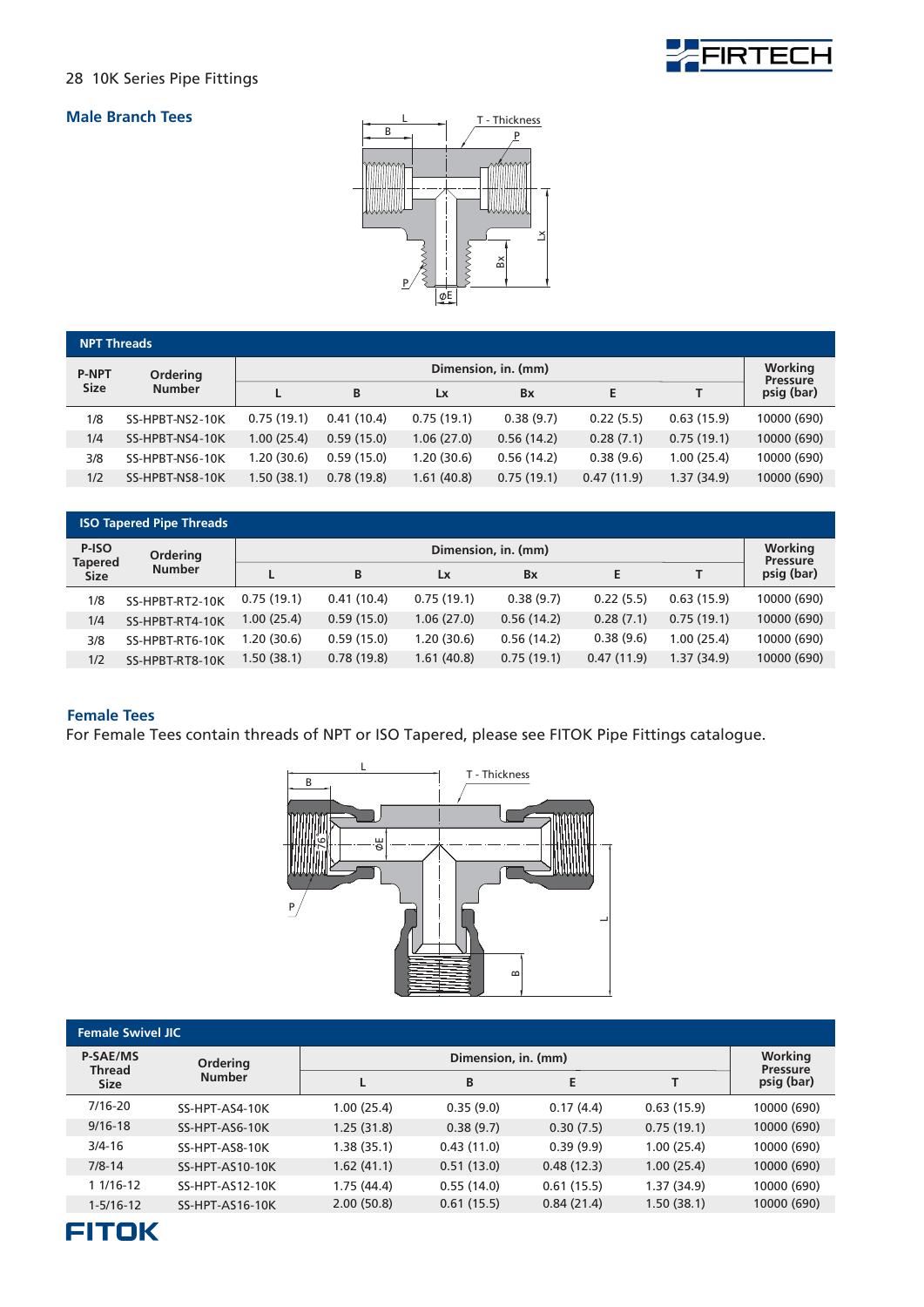![](_page_30_Picture_0.jpeg)

#### **Female Tees**

![](_page_30_Figure_3.jpeg)

|                          | <b>Female Swivel ISO Parallel Threads</b> |             |                     |            |            |                            |  |  |
|--------------------------|-------------------------------------------|-------------|---------------------|------------|------------|----------------------------|--|--|
| P-ISO<br><b>Parallel</b> | <b>Ordering</b>                           |             | Dimension, in. (mm) |            |            | Working<br><b>Pressure</b> |  |  |
| <b>Size</b>              | <b>Number</b>                             |             | B                   | E          |            | psig (bar)                 |  |  |
| G1/4                     | SS-HPT-SBP4-10K                           | 0.89(32.5)  | 0.18(4.5)           | 0.19(4.7)  | 0.63(15.9) | 10000 (690)                |  |  |
| G <sub>3/8</sub>         | SS-HPT-SBP6-10K                           | 1.06(36.5)  | 0.25(6.3)           | 0.31(7.9)  | 0.81(20.6) | 10000 (690)                |  |  |
| G1/2                     | SS-HPT-SBP8-10K                           | 1.25 (42.5) | 0.28(7.0)           | 0.44(11.1) | 1.00(25.4) | 10000 (690)                |  |  |
| G <sub>3/4</sub>         | SS-HPT-SBP12-10K                          | 1.45(53.5)  | 0.35(9.0)           | 0.66(16.7) | 1.37(34.9) | 10000 (690)                |  |  |
| G <sub>1</sub>           | SS-HPT-SBP16-10K                          | 1.66 (59.5) | 0.43(10.8)          | 0.87(22.2) | 1.50(38.1) | 10000 (690)                |  |  |

#### **Female Crosses**

For Female Crosses contain threads of NPT or ISO Tapered, please see FITOK Pipe Fittings catalogue.

![](_page_30_Figure_7.jpeg)

| <b>Female Swivel JIC</b>  |                         |             |                                   |            |            |             |
|---------------------------|-------------------------|-------------|-----------------------------------|------------|------------|-------------|
| <b>P-SAE/MS</b><br>Thread | <b>Ordering</b>         |             | <b>Working</b><br><b>Pressure</b> |            |            |             |
| <b>Size</b>               | <b>Number</b>           |             | B                                 | E          |            | psig (bar)  |
| $7/16 - 20$               | SS-HPCR-AS4-10K         | 1.00 (25.4) | 0.35(9.0)                         | 0.17(4.4)  | 0.63(15.9) | 10000 (690) |
| $9/16 - 18$               | SS-HPCR-AS6-10K         | 1.25(31.8)  | 0.38(9.7)                         | 0.30(7.5)  | 0.75(19.1) | 10000 (690) |
| $3/4 - 16$                | SS-HPCR-AS8-10K         | 1.38 (35.1) | 0.43(11.0)                        | 0.39(9.9)  | 1.00(25.4) | 10000 (690) |
| $7/8 - 14$                | SS-HPCR-AS10-10K        | 1.62(41.1)  | 0.51(13.0)                        | 0.48(12.3) | 1.00(25.4) | 10000 (690) |
| 1 1/16-12                 | <b>SS-HPCR-AS12-10K</b> | 1.75 (44.4) | 0.55(14.0)                        | 0.61(15.5) | 1.37(34.9) | 10000 (690) |
| $1 - 5/16 - 12$           | SS-HPCR-AS16-10K        | 2.00(50.8)  | 0.61(15.5)                        | 0.84(21.4) | 1.50(38.1) | 10000 (690) |

![](_page_30_Picture_9.jpeg)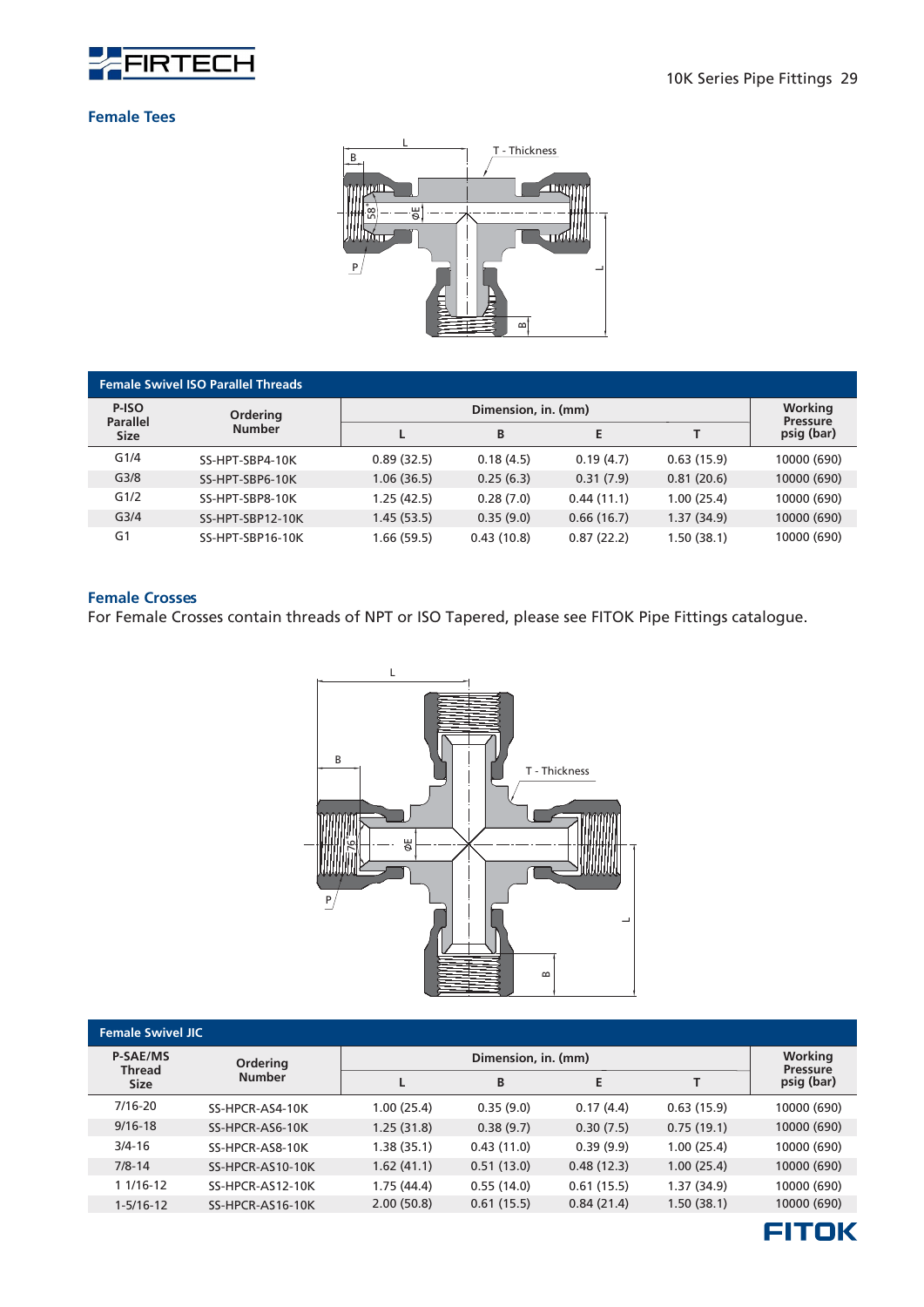![](_page_31_Picture_1.jpeg)

#### **Female Crosses**

![](_page_31_Picture_3.jpeg)

| <b>Female Swivel ISO Parallel Threads</b> |                   |             |                     |            |            |                               |  |  |
|-------------------------------------------|-------------------|-------------|---------------------|------------|------------|-------------------------------|--|--|
| P-ISO<br><b>Parallel</b>                  | <b>Ordering</b>   |             | Dimension, in. (mm) |            |            |                               |  |  |
| <b>Size</b>                               | <b>Number</b>     |             | B                   | Е          |            | <b>Pressure</b><br>psig (bar) |  |  |
| G1/4                                      | SS-HPCR-SBP4-10K  | 0.89(32.5)  | 0.18(4.5)           | 0.19(4.7)  | 0.63(15.9) | 10000 (690)                   |  |  |
| G <sub>3/8</sub>                          | SS-HPCR-SBP6-10K  | 1.06 (36.5) | 0.25(6.3)           | 0.31(7.9)  | 0.81(20.6) | 10000 (690)                   |  |  |
| G1/2                                      | SS-HPCR-SBP8-10K  | 1.25(42.5)  | 0.28(7.0)           | 0.44(11.1) | 1.00(25.4) | 10000 (690)                   |  |  |
| G <sub>3/4</sub>                          | SS-HPCR-SBP12-10K | 1.45 (53.5) | 0.35(9.0)           | 0.66(16.7) | 1.37(34.9) | 10000 (690)                   |  |  |
| G <sub>1</sub>                            | SS-HPCR-SBP16-10K | 1.66 (59.5) | 0.43(10.8)          | 0.87(22.2) | 1.50(38.1) | 10000 (690)                   |  |  |

### **FITOK**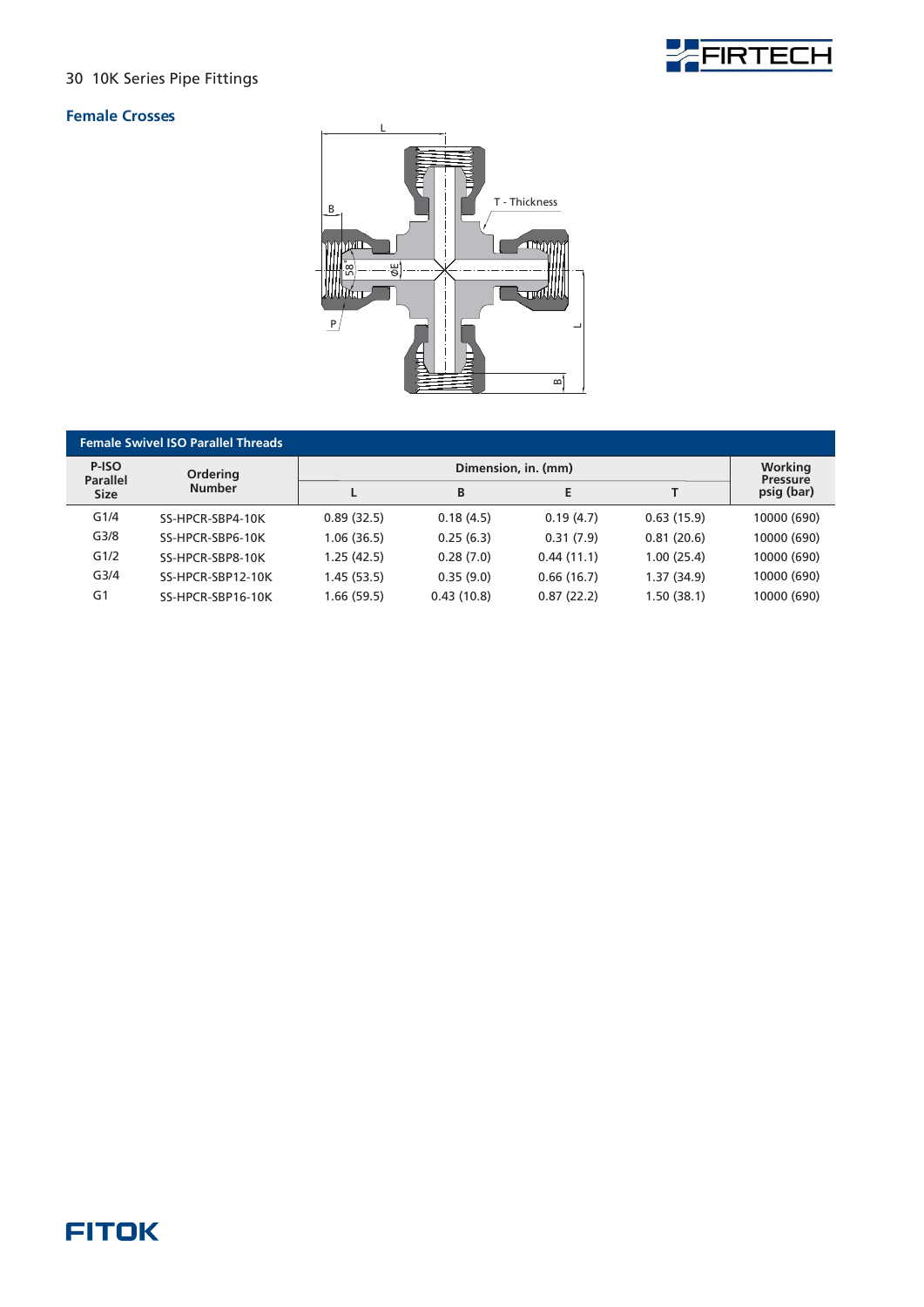![](_page_32_Picture_0.jpeg)

![](_page_32_Figure_1.jpeg)

![](_page_32_Picture_2.jpeg)

G3/4  $\overline{G}$ 

**12 16**

![](_page_32_Picture_4.jpeg)